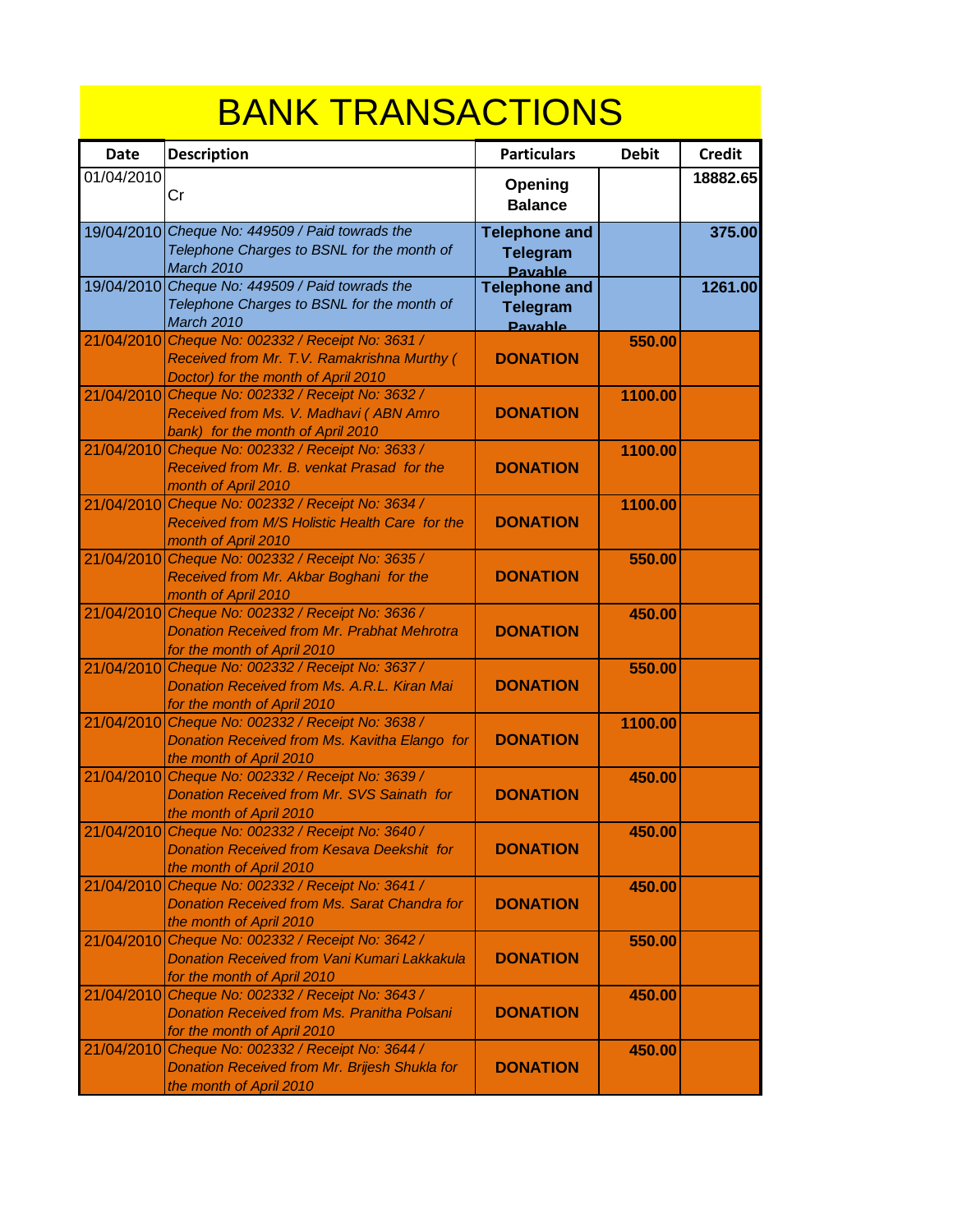|            | 21/04/2010 Cheque No: 002332 / Receipt No: 3645 /                                     |                 | 450.00  |  |
|------------|---------------------------------------------------------------------------------------|-----------------|---------|--|
|            | <b>Donation Received from Ms. Priyanka</b>                                            | <b>DONATION</b> |         |  |
|            | Srivastava for the month of April 2010                                                |                 |         |  |
| 21/04/2010 | Cheque No: 002332 / Receipt No: 3646 /                                                |                 | 450.00  |  |
|            | Donation Received from Mr. H. Vainu Madhav                                            | <b>DONATION</b> |         |  |
|            | Kulkarni from (TCS) for the month of April 2010                                       |                 |         |  |
| 21/04/2010 | Cheque No: 002332 / Receipt No: 3647 /                                                |                 | 450.00  |  |
|            | Donation Received from Mr. B. Avinash Pai for                                         | <b>DONATION</b> |         |  |
|            | the month of April 2010                                                               |                 |         |  |
|            | 21/04/2010 Cheque No: 002332 / Receipt No: 3648 /                                     |                 | 450.00  |  |
|            | <b>Donation Received from Ms. M. Priscilla</b>                                        | <b>DONATION</b> |         |  |
|            | FrancisPai for the month of April 2010                                                |                 |         |  |
|            | 21/04/2010 Cheque No: 002332 / Receipt No: 3649 /                                     |                 | 450.00  |  |
|            | <b>Donation Received from Ms. Shruti Murugan</b>                                      | <b>DONATION</b> |         |  |
|            | for the month of April 2010                                                           |                 |         |  |
|            | 21/04/2010 Cheque No: 002332 / Receipt No: 3650 /                                     |                 | 450.00  |  |
|            | <b>Donation Received from Ms. Shruti Murugan</b>                                      | <b>DONATION</b> |         |  |
|            | for the month of April 2010                                                           |                 |         |  |
|            | 21/04/2010 Cheque No: 002332 / Receipt No: 3651 /                                     |                 | 550.00  |  |
|            | <b>Donation Received from Mr. Sanjeev</b>                                             | <b>DONATION</b> |         |  |
|            | Vanaparthy (IBM) for the month of April 2010                                          |                 |         |  |
| 21/04/2010 | Cheque No: 002332 / Receipt No: 3652 /                                                |                 | 450.00  |  |
|            | Donation Received from Ms. Basabdatta De for                                          | <b>DONATION</b> |         |  |
|            | the month of April 2010                                                               |                 |         |  |
| 21/04/2010 | Cheque No: 002332 / Receipt No: 3653 /                                                |                 | 550.00  |  |
|            | <b>Donation Received from Ms. Sireesha Prithivi</b>                                   | <b>DONATION</b> |         |  |
|            | (MIcrosoft) for the month of April 2010                                               |                 |         |  |
| 21/04/2010 | Cheque No: 002332 / Receipt No: 3654 /                                                |                 | 1100.00 |  |
|            | <b>Donation Received from Mr. Tajvinder Singh</b>                                     | <b>DONATION</b> |         |  |
|            | (IBM) for the month of April 2010                                                     |                 |         |  |
|            | 21/04/2010 Cheque No: 002332 / Receipt No: 3655 /                                     |                 | 550.00  |  |
|            | Donation Received from Mr. Pavani Kumar                                               | <b>DONATION</b> |         |  |
|            | Srinivasa Sai Kasunadhun for the month of                                             |                 |         |  |
|            | 21/04/2010 Cheque No: 002332 / Receipt No: 3656 /                                     |                 | 550.00  |  |
|            | Donation Received from Ms. Priyanka Jhawar                                            | <b>DONATION</b> |         |  |
|            | for the month of April 2010                                                           |                 |         |  |
|            | 21/04/2010 Cheque No: 002332 / Receipt No: 3657 /                                     | <b>DONATION</b> | 550.00  |  |
|            | Donation Received from Mr. Aditya Sohani                                              |                 |         |  |
| 21/04/2010 | (ABN AMRO BANK) for the month of April 2010<br>Cheque No: 002332 / Receipt No: 3658 / |                 |         |  |
|            | <b>Donation Received from Mr. Greg Hilton</b>                                         | <b>DONATION</b> | 550.00  |  |
|            | Goolamier (IVY COMPTECH) for the month of                                             |                 |         |  |
| 21/04/2010 | Cheque No: 002332 / Receipt No: 3659 /                                                |                 | 550.00  |  |
|            | Donation Received from Mr. Sunil.P. John for                                          | <b>DONATION</b> |         |  |
|            | the month of April 2010                                                               |                 |         |  |
| 21/04/2010 | Cheque No: 002332 / Receipt No: 3660 /                                                |                 | 550.00  |  |
|            | Donation Received from Ms. R. Ezhilarasi for                                          | <b>DONATION</b> |         |  |
|            | the month of April 2010                                                               |                 |         |  |
|            | 21/04/2010 Cheque No: 002332 / Receipt No: 3661 /                                     |                 | 550.00  |  |
|            | <b>Donation Received from Mr. Sanjeev Nathan</b>                                      | <b>DONATION</b> |         |  |
|            | for the month of April 2010                                                           |                 |         |  |
| 21/04/2010 | Cheque No: 002332 / Receipt No: 3662 /                                                |                 | 550.00  |  |
|            | Donation Received from Mr. Souvik Dhar (Data                                          | <b>DONATION</b> |         |  |
|            | Monitor) for the month of April 2010                                                  |                 |         |  |
| 21/04/2010 | Cheque No: 002332 / Receipt No: 3663 /                                                |                 | 550.00  |  |
|            | Donation Received from Ms. K. Madhuri (wipro)                                         | <b>DONATION</b> |         |  |
|            | for the month of April 2010                                                           |                 |         |  |
|            |                                                                                       |                 |         |  |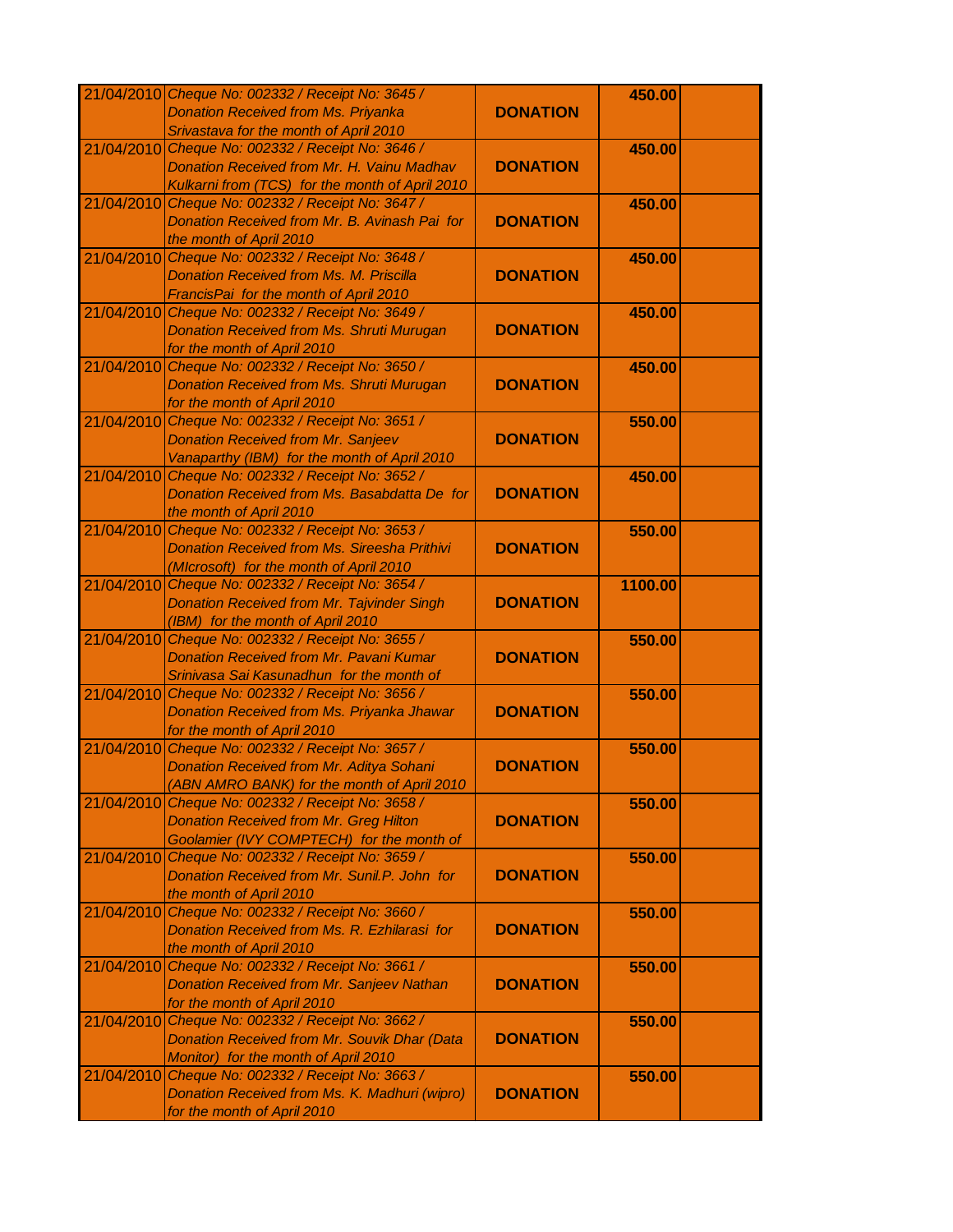|            | 21/04/2010 Cheque No: 002332 / Receipt No: 3664 /   |                 | 550.00  |  |
|------------|-----------------------------------------------------|-----------------|---------|--|
|            | <b>Donation Received from Ms. Uma Devi Duddu</b>    | <b>DONATION</b> |         |  |
|            | (Microsoft) for the month of April 2010             |                 |         |  |
| 21/04/2010 | Cheque No: 002332 / Receipt No: 3665 /              |                 | 550.00  |  |
|            | Donation Received from Mr. P. Ashok (TCS)           | <b>DONATION</b> |         |  |
|            | for the month of April 2010                         |                 |         |  |
| 21/04/2010 | Cheque No: 002332 / Receipt No: 3666 /              |                 | 550.00  |  |
|            | Donation Received from Mr. Manoj Kumar for          | <b>DONATION</b> |         |  |
|            | the month of April 2010                             |                 |         |  |
|            |                                                     |                 |         |  |
|            | 21/04/2010 Cheque No: 002332 / Receipt No: 3667 /   |                 | 550.00  |  |
|            | Donation Received from Mr. R. Malathi Supriya       | <b>DONATION</b> |         |  |
|            | for the month of April 2010                         |                 |         |  |
|            | 21/04/2010 Cheque No: 002332 / Receipt No: 3668 /   |                 | 550.00  |  |
|            | <b>Donation Received from Ms. Sunitha Sirolikar</b> | <b>DONATION</b> |         |  |
|            | for the month of April 2010                         |                 |         |  |
|            | 21/04/2010 Cheque No: 002332 / Receipt No: 3669 /   |                 | 550.00  |  |
|            | Donation Received from Ms. Neeraja Reddy            | <b>DONATION</b> |         |  |
|            | (Idea Cellular) for the month of April 2010         |                 |         |  |
|            | 21/04/2010 Cheque No: 002332 / Receipt No: 3670 /   |                 | 550.00  |  |
|            | Donation Received from Ms. Sandhya Santosh          | <b>DONATION</b> |         |  |
|            | (GE) for the month of April 2010                    |                 |         |  |
|            | 21/04/2010 Cheque No: 002332 / Receipt No: 3671 /   |                 | 550.00  |  |
|            | Donation Received from Ms. Keerthana for the        | <b>DONATION</b> |         |  |
|            | month of April 2010                                 |                 |         |  |
| 21/04/2010 | Cheque No: 002332 / Receipt No: 3672 /              |                 | 550.00  |  |
|            | Donation Received from Ms. P. Deepti for the        | <b>DONATION</b> |         |  |
|            | month of April 2010                                 |                 |         |  |
| 21/04/2010 | Cheque No: 002332 / Receipt No: 3673 /              |                 | 550.00  |  |
|            | Donation Received from Ms. Shivani Batra for        | <b>DONATION</b> |         |  |
|            | the month of April 2010                             |                 |         |  |
|            | 21/04/2010 Cheque No: 002332 / Receipt No: 3674 /   |                 | 550.00  |  |
|            | Donation Received from Ms. Ayanthi Reddy for        | <b>DONATION</b> |         |  |
|            | the month of April 2010                             |                 |         |  |
|            | 21/04/2010 Cheque No: 002332 / Receipt No: 3675 /   |                 | 1100.00 |  |
|            | Donation Received from Ms. V. Santhi Shree for      | <b>DONATION</b> |         |  |
|            | the month of April 2010                             |                 |         |  |
|            | 21/04/2010 Cheque No: 002332 / Receipt No: 3676 /   |                 | 550.00  |  |
|            | <b>Donation Received from Ms. Garvitha Kapoor</b>   | <b>DONATION</b> |         |  |
|            |                                                     |                 |         |  |
|            | for the month of April 2010                         |                 |         |  |
|            | 21/04/2010 Cheque No: 002332 / Receipt No: 3677 /   |                 | 550.00  |  |
|            | <b>Donation Received from Ms. Sumana Savaram</b>    | <b>DONATION</b> |         |  |
|            | for the month of April 2010                         |                 |         |  |
| 21/04/2010 | Cheque No: 002332 / Receipt No: 3678 /              |                 | 550.00  |  |
|            | Donation Received from Mr. Kalyan Durga             | <b>DONATION</b> |         |  |
|            | Prasad for the month of April 2010                  |                 |         |  |
| 21/04/2010 | Cheque No: 002332 / Receipt No: 3679 /              |                 | 550.00  |  |
|            | Donation Received from Mr. Arogyam for the          | <b>DONATION</b> |         |  |
|            | month of April 2010                                 |                 |         |  |
|            | 21/04/2010 Cheque No: 002332 / Receipt No: 3680 /   |                 | 550.00  |  |
|            | Donation Received from Mr. Rajesh for the           | <b>DONATION</b> |         |  |
|            | month of April 2010                                 |                 |         |  |
|            | 21/04/2010 Cheque No: 002332 / Receipt No: 3681 /   |                 | 550.00  |  |
|            | Donation Received from Mr. Aditya BKP for the       | <b>DONATION</b> |         |  |
|            | month of April 2010                                 |                 |         |  |
|            | 21/04/2010 Cheque No: 002332 / Receipt No: 3682 /   |                 | 550.00  |  |
|            | Donation Received from Mr. John Kenneth for         | <b>DONATION</b> |         |  |
|            | the month of April 2010                             |                 |         |  |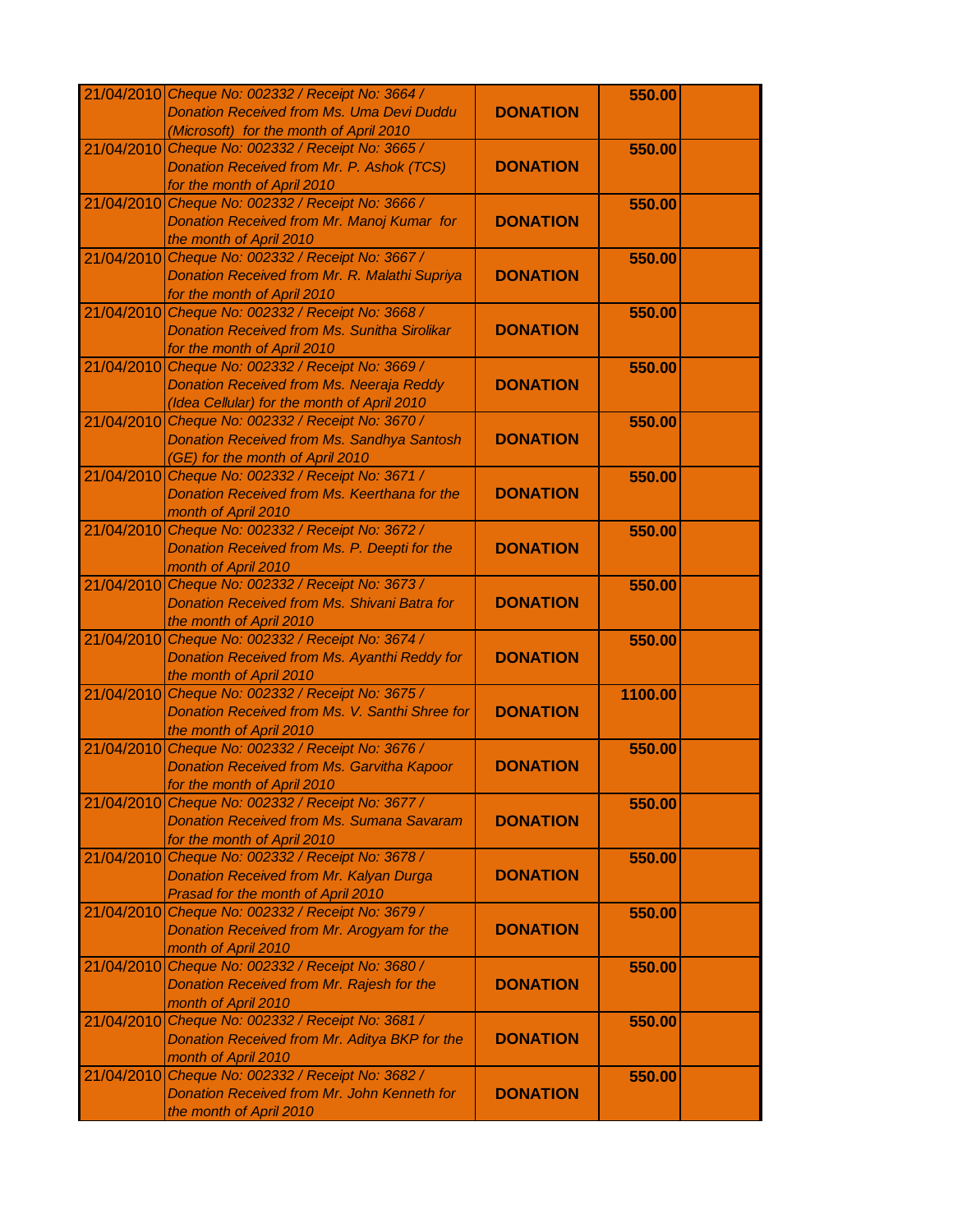|            | 21/04/2010 Cheque No: 002332 / Receipt No: 3683 /<br><b>Donation Received from Ms. Gauri Bhangar for</b><br>the month of April 2010          | <b>DONATION</b>                                         | 550.00   |          |
|------------|----------------------------------------------------------------------------------------------------------------------------------------------|---------------------------------------------------------|----------|----------|
| 21/04/2010 | Cheque No: 002332 / Receipt No: 3684 /<br><b>Donation Received from Mr. Mohan Chandra</b><br>for the month of April 2010                     | <b>DONATION</b>                                         | 1100.00  |          |
| 23/04/2010 | Cheque No: 449511 / Paid towrads the Note<br>Books to Sri Zenith School for 61 Children From<br><b>Terala Village</b>                        | <b>BOOKS</b><br><b>Payable</b>                          |          | 10107.00 |
| 23/04/2010 | Cheque No: 449512 / Paid towrads the School<br>fees to Sri Zenith School for 43 Children from<br>Terala Village for the month of April 2009. | <b>Sri Zenith</b>                                       |          | 5340.00  |
|            | 24/04/2010 Cheque No: 449496 / Payment Made Towards<br>School Fees for 37 Children from Madhapur<br>Village for the month of June 2009.      | <b>Serenity</b>                                         |          | 6190.00  |
| 27/04/2010 | Cheque No: Online / Receipt No: 3685 / Mr. S.<br>Hari Krishnan from Microsft for the month of<br><b>April 2010</b>                           | <b>DONATION</b>                                         | 2500.00  |          |
|            | 27/04/2010 Cheque No: Online / Receipt No: 3686 / Mr.<br><b>Shastry Shankara MC from Microsft for the</b><br>month of April 2010             | <b>DONATION</b>                                         | 3250.00  |          |
|            | 27/04/2010 Cheque No: Online / Receipt No: 3687 / Mr.<br>Manoj Agarwal K from Microsft for the month of<br>April 2010                        | <b>DONATION</b>                                         | 125.00   |          |
| 27/04/2010 | Cheque No: Online / Receipt No: 3688 / Ms.<br>Elizebeth Rita from Microsft for the month of<br>April 2010                                    | <b>DONATION</b>                                         | 500.00   |          |
|            | 27/04/2010 Cheque No: Online / Receipt No: 3689 / M/S.<br>Microsft India R&D Pvt Ltd for the month of April<br>2010                          | <b>DONATION</b>                                         | 6375.00  |          |
|            | 30/04/2010 Cheque No: 449513 / Paid towrads the<br>Telephone Charges to BSNL for the month of<br>March 2010                                  | <b>Telephone and</b><br><b>Telegram</b><br>Pavable      |          | 3207.00  |
| 05/05/2010 | Cheque No: 449516 / Paid towrads the Salary<br>to Mr. S. Raj for the month of April 2010                                                     | <b>SALARY</b>                                           |          | 5500.00  |
| 05/05/2010 | Cheque No: 449514 / Paid towrads the Salary<br>to Ms. Lakshmi for the month of April 2010                                                    | <b>SALARY</b>                                           |          | 6000.00  |
| 05/05/2010 | Cheque No: 449515 / Paid towrads the Salary<br>to Mr. Vinay for the month of April 2010                                                      | <b>SALARY</b>                                           |          | 6000.00  |
| 07/05/2010 | Cheque No: 449517 / Paid towrads the Internet<br>Charges to Airtel for the month of April 2010.                                              | <b>INTERNET</b><br><b>CHARGES</b>                       |          | 881.00   |
| 10/05/2010 | Cheque No: Online / Receipt No: 3690 / Mr. RM<br><b>Prasad from microsoft for Yearly Payment</b>                                             | <b>DONATION</b>                                         | 6000.00  |          |
| 10/05/2010 | Cheque No: Online / Receipt No: 3691 / Ms.<br>Dipti Gagneja from microsoft for Yearly<br><b>Payment</b>                                      | <b>DONATION</b>                                         | 12000.00 |          |
|            | 17/05/2010 Cheque No: 449522 / Paid towrads the School<br>Fees to Thy Buds School for the month of<br>February 2009 for 37 Children from     | <b>School Fees</b><br>Payable F.Y.07-<br>08 & F Y 08-09 |          | 6850.00  |
|            | 17/05/2010 Cheque No: 449518 / Paid towards Books Bill to<br><b>Bhanu Model School for 23 children from</b><br>Padgal Village.               | <b>BOOKS</b><br><b>Payable</b>                          |          | 11456.00 |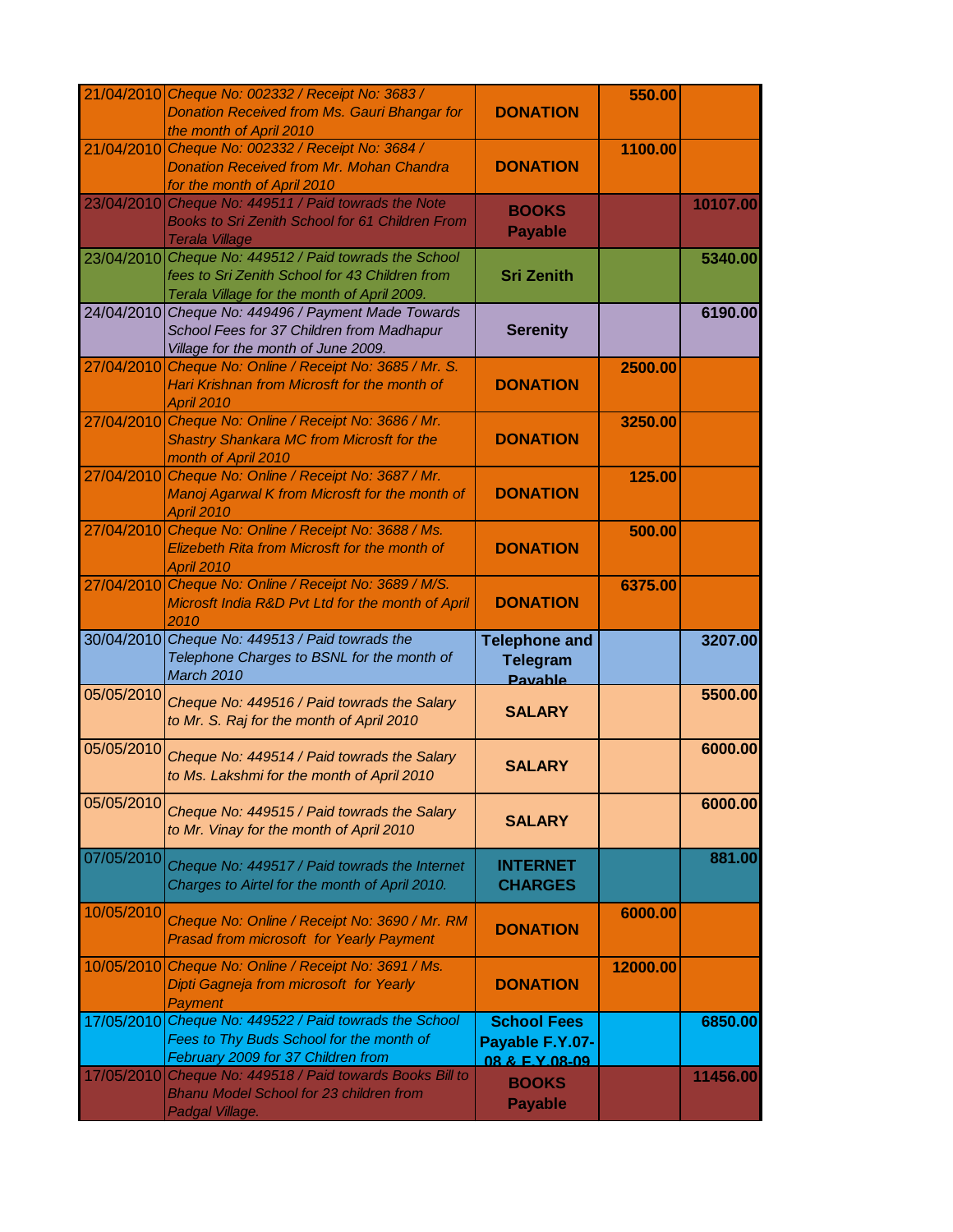|            | 17/05/2010 Cheque No: 449521 / Paid towards School fees<br>to Sri Zenith School for 38 Children from Terala<br>Village for the month of June 2009. | <b>Sri Zenith</b>                         |          | 5340.00 |
|------------|----------------------------------------------------------------------------------------------------------------------------------------------------|-------------------------------------------|----------|---------|
| 18/05/2010 | Online / Receipt No: 3701 / Donation Received<br>from Mr. S. Harikrishnan (Microsoft) for the<br>month of May 2010                                 | <b>DONATION</b>                           | 7500.00  |         |
| 18/05/2010 | Online / Receipt No: 3702 / Donation Received<br>from Mr. Vishesh Sethi (Microsoft) for the<br>month of May 2010                                   | <b>DONATION</b>                           | 500.00   |         |
|            | 18/05/2010 Online / Receipt No: 3703 / Donation Received<br>from Mr. Shankara MC Shastry (Microsoft) for<br>the month of May 2010                  | <b>DONATION</b>                           | 9750.00  |         |
|            | 18/05/2010 Online / Receipt No: 3704 / Donation Received<br>from Mr. Ravi Shivaprakash (Microsoft) for the<br>month of May 2010                    | <b>DONATION</b>                           | 6000.00  |         |
|            | 18/05/2010 Online / Receipt No: 3705 / Donation Received<br>from Mr. Vijay Vavilala (Microsoft) for the month<br>of May 2010                       | <b>DONATION</b>                           | 501.00   |         |
|            | 18/05/2010 Online / Receipt No: 3706 / Donation Received<br>from M/S. Microsoft India (R&D) Pvt Ltd. for the<br>month of May 2010                  | <b>DONATION</b>                           | 40626.00 |         |
|            | 18/05/2010 Cheque No: Online / Receipt No: 3692 / Mr. K.<br>Manoj Agarwal from microsoft for Yearly<br>Payment                                     | <b>DONATION</b>                           | 375.00   |         |
| 18/05/2010 | Cheque No: Online / Receipt No: 3693 / Ms.<br>Neha Gupta from microsoft for Yearly Payment                                                         | <b>DONATION</b>                           | 500.00   |         |
|            | 18/05/2010 Cheque No: Online / Receipt No: 3694 / Mr.<br><b>Blaise joseph from microsoft for Yearly</b><br>Payment                                 | <b>DONATION</b>                           | 500.00   |         |
|            | 18/05/2010 Cheque No: Online / Receipt No: 3695 / Mr. K.<br>Pradeep Venkata from microsoft for Yearly<br><b>Payment</b>                            | <b>DONATION</b>                           | 2500.00  |         |
|            | 18/05/2010 Cheque No: Online / Receipt No: 3696 / Mr.<br>Rajesh komath from microsoft for Yearly<br>Payment                                        | <b>DONATION</b>                           | 2000.00  |         |
|            | 18/05/2010 Cheque No: Online / Receipt No: 3697 / Mr.<br>Mohina Khan from microsoft for Yearly<br>Payment                                          | <b>DONATION</b>                           | 1000.00  |         |
| 18/05/2010 | Cheque No: Online / Receipt No: 3698 / Mr.<br>Devesh Nagpal from microsoft for Yearly<br><b>Payment</b>                                            | <b>DONATION</b>                           | 3000.00  |         |
| 18/05/2010 | Cheque No: Online / Receipt No: 3699 /<br>Sreeram Nivarthi from microsoft for Yearly<br>Payment                                                    | <b>DONATION</b>                           | 500.00   |         |
| 18/05/2010 | Cheque No: Online / Receipt No: 3700 / Mr. R.<br>Rajesh Peddibhotta from Microsoft for Yearly<br><b>Payment</b>                                    | <b>DONATION</b>                           | 6000.00  |         |
|            | 19/05/2010 Cheque No: 449524 / Paid towrads the<br>Telephone Bill to BSNL for the month of April<br>2010.                                          | <b>TELEPHONE &amp;</b><br><b>TELEGRAM</b> |          | 394.00  |
|            | 19/05/2010 Cheque No: 449523 / Paid towrads the<br>Telephone Bill to BSNL for the month of April<br>2010.                                          | <b>TELEPHONE &amp;</b><br><b>TELEGRAM</b> |          | 1456.00 |
|            | 20/05/2010 Cheque No: 449525 / Paid towards Fuel<br>Advance to Hippo Campus Service Station for<br><b>Diesel or Petrol.</b>                        | <b>Petrol Charges</b><br><b>Prepaid</b>   |          | 5000.00 |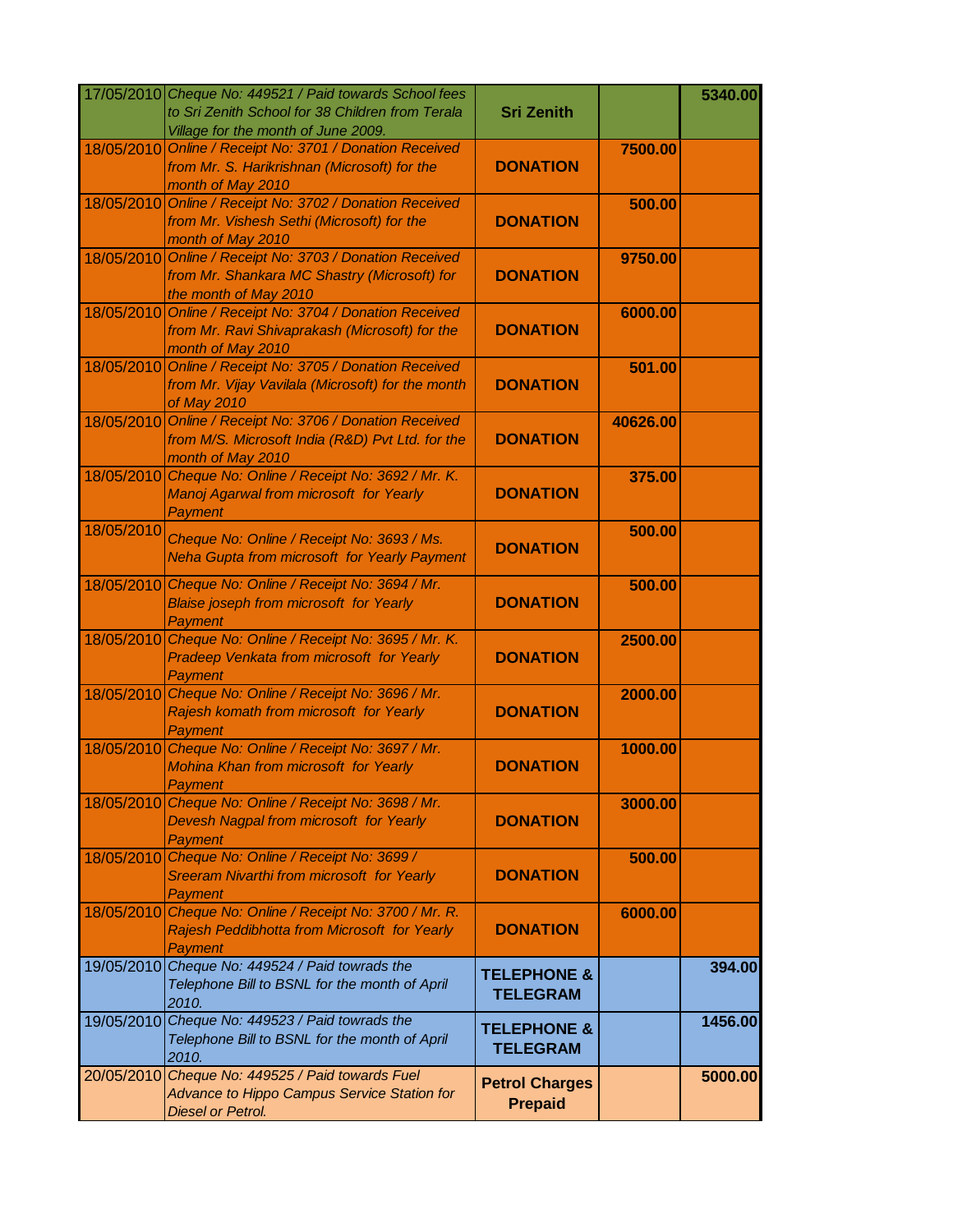|            | 22/05/2010 Cheque No: 449526 / Paid towards Repairs &<br>Maintenance to Naveen Motors for Vehicle<br>Maintenance.                           | <b>MAINTENANCE</b><br><b>&amp; REPAIRS</b> |         | 978.00  |
|------------|---------------------------------------------------------------------------------------------------------------------------------------------|--------------------------------------------|---------|---------|
|            | 24/05/2010 Cheque No: 449499 / Payment Made Towards<br>School Fees for 29 Children from Aipoor Village<br>for the month of June 2009.       | <b>Geetha Vignan</b>                       |         | 4740.00 |
|            | 24/05/2010 Cheque No: 449498 / Payment Made Towards<br>School Fees for 23 Children from Padgal Village<br>for the month of June 2009.       | <b>Bhanu Model</b>                         |         | 4020.00 |
|            | 31/05/2010 Online / Receipt No: 3707 / Donation Received<br>from Mr. John Prashanth for the month of May<br>2010                            | <b>DONATION</b>                            | 550.00  |         |
|            | 31/05/2010 Cheque No: 002948 / Receipt No: 3708 /<br>Donation Received from NSM Kanimozhi for the<br>month of May 2010                      | <b>DONATION</b>                            | 1300.00 |         |
|            | 31/05/2010 Cheque No: 002997 / Receipt No: 3709 /<br>Donation Received from Mr. TV Ramakrishna<br>Murthy (Doctor) for the month of May 2010 | <b>DONATION</b>                            | 550.00  |         |
|            | 31/05/2010 Cheque No: 002997 / Receipt No: 3710 /<br>Donation Received from Ms. Madhavi. V for the<br>month of May 2010                     | <b>DONATION</b>                            | 1100.00 |         |
|            | 31/05/2010 Cheque No: 002997 / Receipt No: 3711 /<br>Donation Received from Mr. B. Venkat Prasad<br>for the month of May 2010               | <b>DONATION</b>                            | 1100.00 |         |
| 31/05/2010 | Cheque No: 002997 / Receipt No: 3712 /<br><b>Donation Received from Mr. Swaminathan Dilip</b><br>for the month of May 2010                  | <b>DONATION</b>                            | 450.00  |         |
| 31/05/2010 | Cheque No: 002997 / Receipt No: 3713 /<br>Donation Received from M/S. Holistic Health<br>Care Pvt Ltd for the month of May 2010             | <b>DONATION</b>                            | 1100.00 |         |
|            | 31/05/2010 Cheque No: 002997 / Receipt No: 3714 /<br><b>Donation Received from Mr. Prabhat Mehrotra</b><br>for the month of May 2010        | <b>DONATION</b>                            | 450.00  |         |
|            | 31/05/2010 Cheque No: 002997 / Receipt No: 3715 /<br>Donation Received from ARL Kiran Mai for the<br>month of May 2010                      | <b>DONATION</b>                            | 550.00  |         |
|            | 31/05/2010 Cheque No: 002997 / Receipt No: 3716 /<br>Donation Received from Ms. Kavitha Elango for<br>the month of May 2010                 | <b>DONATION</b>                            | 1100.00 |         |
| 31/05/2010 | Cheque No: 002997 / Receipt No: 3717 /<br>Donation Received from Mr. SVS Sainath for<br>the month of May 2010                               | <b>DONATION</b>                            | 450.00  |         |
| 31/05/2010 | Cheque No: 002997 / Receipt No: 3718 /<br><b>Donation Received from Mr. A. Kesava</b><br>Deekshit for the month of May 2010                 | <b>DONATION</b>                            | 450.00  |         |
| 31/05/2010 | Cheque No: 002997 / Receipt No: 3719 /<br>Donation Received from Mr. C. Sarat Chandra<br>for the month of May 2010                          | <b>DONATION</b>                            | 450.00  |         |
|            | 31/05/2010 Cheque No: 002997 / Receipt No: 3720 /<br><b>Donation Received from Ms. Vani Kumari</b><br>Lakkakula for the month of May 2010   | <b>DONATION</b>                            | 550.00  |         |
|            | 31/05/2010 Cheque No: 002997 / Receipt No: 3721 /<br>Donation Received from Ms. Pranitha Polsani<br>for the month of May 2010               | <b>DONATION</b>                            | 450.00  |         |
| 31/05/2010 | Cheque No: 002997 / Receipt No: 3722 /<br>Donation Received from Mr. Brijesh Shukla for<br>the month of May 2010                            | <b>DONATION</b>                            | 450.00  |         |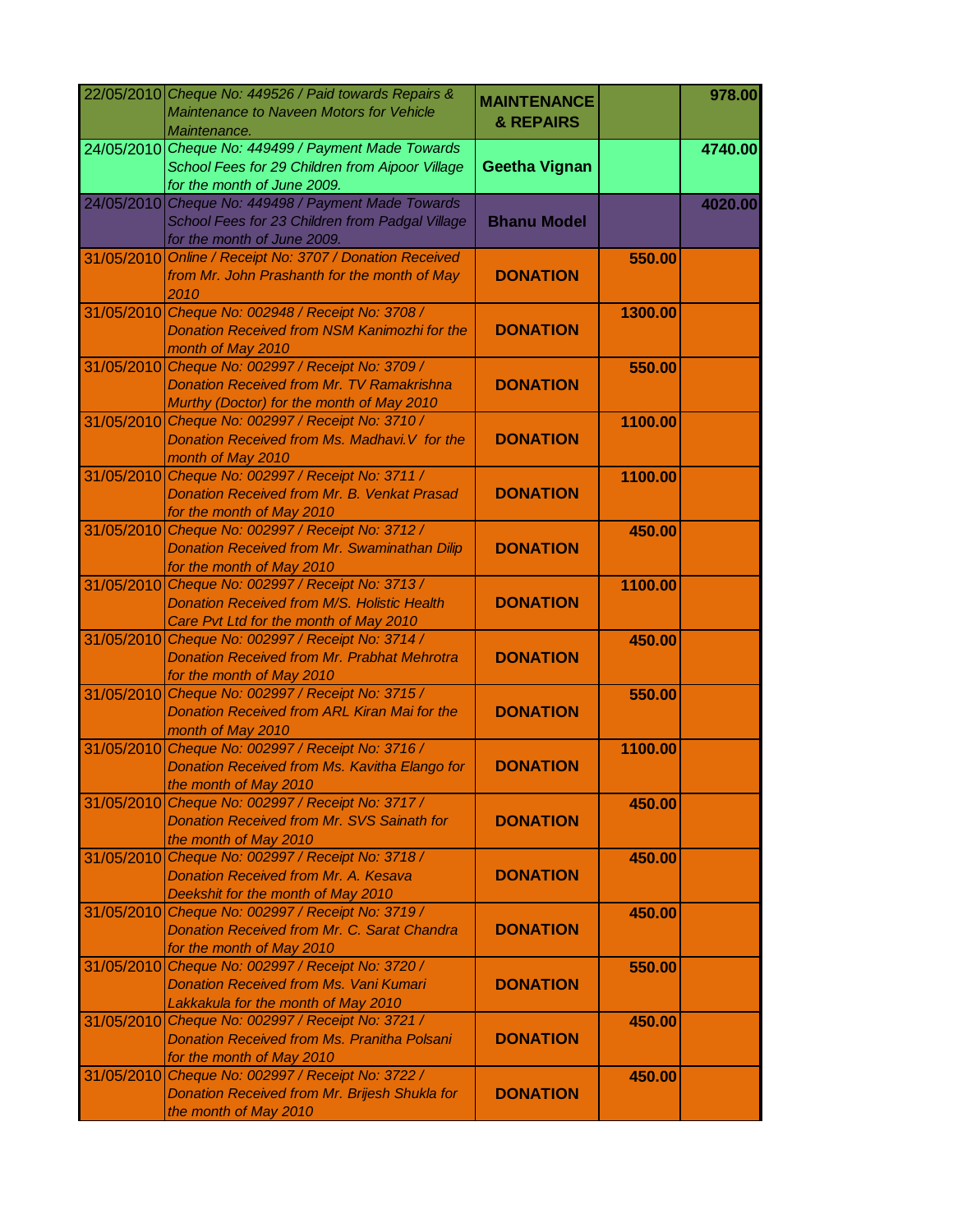|            | 31/05/2010 Cheque No: 002997 / Receipt No: 3723 /      |                 | 450.00  |  |
|------------|--------------------------------------------------------|-----------------|---------|--|
|            | <b>Donation Received from Ms. Swetha</b>               | <b>DONATION</b> |         |  |
|            | Mangshetty for the month of May 2010                   |                 |         |  |
| 31/05/2010 | Cheque No: 002997 / Receipt No: 3724 /                 |                 | 450.00  |  |
|            | <b>Donation Received from Mr. Vainu Madhav</b>         | <b>DONATION</b> |         |  |
|            | Kulkarni the month of May 2010                         |                 |         |  |
| 31/05/2010 | Cheque No: 002997 / Receipt No: 3725 /                 |                 | 450.00  |  |
|            | Donation Received from Mr. B. Avinash Pai for          | <b>DONATION</b> |         |  |
|            | the month of May 2010                                  |                 |         |  |
|            | 31/05/2010 Cheque No: 002997 / Receipt No: 3726 /      |                 | 450.00  |  |
|            | <b>Donation Received from Ms. M. Priscilla Francis</b> | <b>DONATION</b> |         |  |
|            | for the month of May 2010                              |                 |         |  |
|            | 31/05/2010 Cheque No: 002997 / Receipt No: 3727 /      |                 | 450.00  |  |
|            | <b>Donation Received from Mr. Venu Gopal</b>           | <b>DONATION</b> |         |  |
|            | Siripuram for the month of May 2010                    |                 |         |  |
|            | 31/05/2010 Cheque No: 002997 / Receipt No: 3728 /      |                 | 450.00  |  |
|            | Donation Received from Ms. Shruti Murugan for          | <b>DONATION</b> |         |  |
|            | the month of May 2010                                  |                 |         |  |
|            | 31/05/2010 Cheque No: 002997 / Receipt No: 3729 /      |                 | 450.00  |  |
|            | <b>Donation Received from Ms. Basab Datta De</b>       | <b>DONATION</b> |         |  |
|            | for the month of May 2010                              |                 |         |  |
|            | 31/05/2010 Cheque No: 002997 / Receipt No: 3730 /      |                 | 550.00  |  |
|            | <b>Donation Received from Ms. Sireesha Prithivi</b>    | <b>DONATION</b> |         |  |
|            | for the month of May 2010                              |                 |         |  |
| 31/05/2010 | Cheque No: 002997 / Receipt No: 3731 /                 |                 | 1100.00 |  |
|            | Donation Received from Mr. Tajvinder Singh for         | <b>DONATION</b> |         |  |
|            | the month of May 2010                                  |                 |         |  |
| 31/05/2010 | Cheque No: 002997 / Receipt No: 3732 /                 |                 | 550.00  |  |
|            | Donation Received from Mr. Pavani Kumar for            | <b>DONATION</b> |         |  |
|            | the month of May 2010                                  |                 |         |  |
|            | 31/05/2010 Cheque No: 002997 / Receipt No: 3733 /      |                 | 550.00  |  |
|            | Donation Received from Ms. Priyanka Jhawar             | <b>DONATION</b> |         |  |
|            | for the month of May 2010                              |                 |         |  |
|            | 31/05/2010 Cheque No: 002997 / Receipt No: 3734 /      |                 | 550.00  |  |
|            | Donation Received from Mr. Aditya Sohani for           | <b>DONATION</b> |         |  |
|            | the month of May 2010                                  |                 |         |  |
|            | 31/05/2010 Cheque No: 002997 / Receipt No: 3735 /      |                 | 550.00  |  |
|            | <b>Donation Received from Mr. Greg Hilton</b>          | <b>DONATION</b> |         |  |
|            | goolamier for the month of May 2010                    |                 |         |  |
| 31/05/2010 | Cheque No: 002997 / Receipt No: 3736 /                 |                 | 550.00  |  |
|            | Donation Received from Mr. Sunil.P. John for           | <b>DONATION</b> |         |  |
|            | the month of May 2010                                  |                 |         |  |
| 31/05/2010 | Cheque No: 002997 / Receipt No: 3737 /                 |                 | 550.00  |  |
|            | Donation Received from Ms. R. Ezhilarasi for           | <b>DONATION</b> |         |  |
|            | the month of May 2010                                  |                 |         |  |
| 31/05/2010 | Cheque No: 002997 / Receipt No: 3738 /                 |                 | 550.00  |  |
|            | Donation Received from Mr. Sanjeev Nathan for          | <b>DONATION</b> |         |  |
|            | the month of May 2010                                  |                 |         |  |
|            | 31/05/2010 Cheque No: 002997 / Receipt No: 3739 /      |                 | 550.00  |  |
|            | Donation Received from Mr. Souvik Dhar for the         | <b>DONATION</b> |         |  |
|            | month of May 2010                                      |                 |         |  |
|            | 31/05/2010 Cheque No: 002997 / Receipt No: 3740 /      |                 | 550.00  |  |
|            | Donation Received from Ms. Madhuri K. (Wipro)          | <b>DONATION</b> |         |  |
|            | for the month of May 2010                              |                 |         |  |
|            | 31/05/2010 Cheque No: 002997 / Receipt No: 3741 /      |                 | 550.00  |  |
|            | <b>Donation Received from Ms. Uma Devi Duddu</b>       | <b>DONATION</b> |         |  |
|            | (Microsoft) for the month of May 2010                  |                 |         |  |
|            |                                                        |                 |         |  |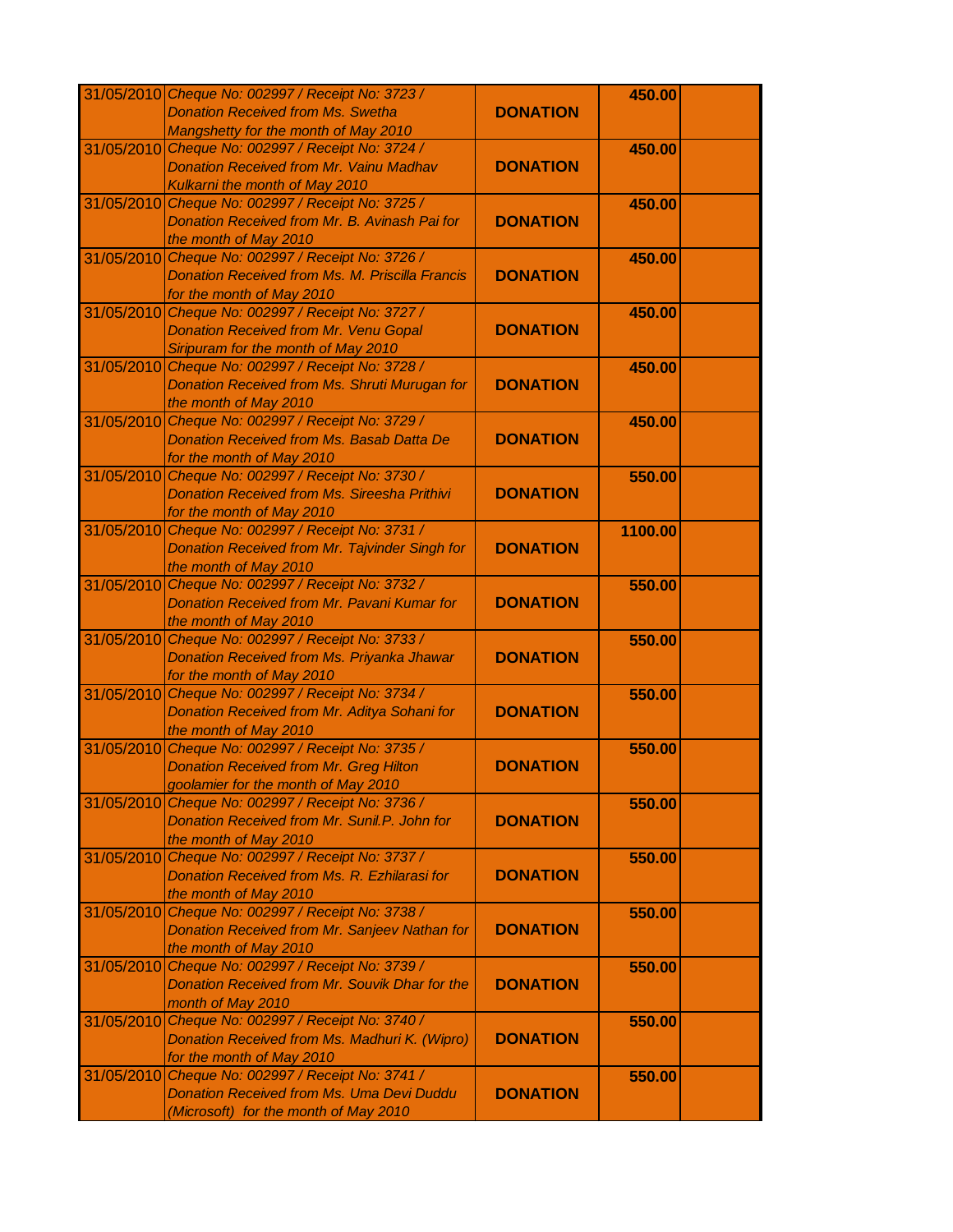|            | 31/05/2010 Cheque No: 002997 / Receipt No: 3742 /   |                 | 550.00  |  |
|------------|-----------------------------------------------------|-----------------|---------|--|
|            | <b>Donation Received from Mr. Palley Ashok</b>      | <b>DONATION</b> |         |  |
|            | (TCS) for the month of May 2010                     |                 |         |  |
| 31/05/2010 | Cheque No: 002997 / Receipt No: 3743 /              |                 | 550.00  |  |
|            |                                                     |                 |         |  |
|            | Donation Received from Mr. Manoj Kumar for          | <b>DONATION</b> |         |  |
|            | the month of May 2010                               |                 |         |  |
| 31/05/2010 | Cheque No: 002997 / Receipt No: 3744 /              |                 | 550.00  |  |
|            | <b>Donation Received from Ms. Raghavarapu</b>       | <b>DONATION</b> |         |  |
|            | Malati Supriya for the month of May 2010            |                 |         |  |
|            | 31/05/2010 Cheque No: 002997 / Receipt No: 3745 /   |                 | 550.00  |  |
|            | <b>Donation Received from Ms. Sunitha Sirolikar</b> | <b>DONATION</b> |         |  |
|            | (IDEA CELLULAR) for the month of May 2010           |                 |         |  |
|            | 31/05/2010 Cheque No: 002997 / Receipt No: 3746 /   |                 | 550.00  |  |
|            | Donation Received from Ms. S. Neeraja Reddy         | <b>DONATION</b> |         |  |
|            | (IDEA CELLULAR) for the month of May 2010           |                 |         |  |
|            | 31/05/2010 Cheque No: 002997 / Receipt No: 3747 /   |                 | 550.00  |  |
|            | <b>Donation Received from Ms. Sandhya Santosh</b>   | <b>DONATION</b> |         |  |
|            |                                                     |                 |         |  |
|            | (GE) for the month of May 2010                      |                 |         |  |
|            | 31/05/2010 Cheque No: 002997 / Receipt No: 3748 /   |                 | 550.00  |  |
|            | Donation Received from Ms. Keerthana for the        | <b>DONATION</b> |         |  |
|            | month of May 2010                                   |                 |         |  |
|            | 31/05/2010 Cheque No: 002997 / Receipt No: 3749 /   |                 | 550.00  |  |
|            | Donation Received from Ms. P. Deepti for the        | <b>DONATION</b> |         |  |
|            | month of May 2010                                   |                 |         |  |
|            | 31/05/2010 Cheque No: 002997 / Receipt No: 3750 /   |                 | 550.00  |  |
|            | <b>Donation Received from Ms. Shivani Batra</b>     | <b>DONATION</b> |         |  |
|            | (Satyam) for the month of May 2010                  |                 |         |  |
|            | 31/05/2010 Cheque No: 002997 / Receipt No: 3751 /   |                 | 550.00  |  |
|            | <b>Donation Received from Ms. Ayanthi Reddy</b>     | <b>DONATION</b> |         |  |
|            | (Satyam) for the month of May 2010                  |                 |         |  |
|            | 31/05/2010 Cheque No: 002997 / Receipt No: 3752 /   |                 | 1100.00 |  |
|            |                                                     | <b>DONATION</b> |         |  |
|            | Donation Received from Ms. V. Santhi Sree for       |                 |         |  |
|            | the month of May 2010                               |                 |         |  |
|            | 31/05/2010 Cheque No: 002997 / Receipt No: 3753 /   |                 | 550.00  |  |
|            | Donation Received from Ms. Gauri Bhangar for        | <b>DONATION</b> |         |  |
|            | the month of May 2010                               |                 |         |  |
|            | 31/05/2010 Cheque No: 002997 / Receipt No: 3754 /   |                 | 550.00  |  |
|            | <b>Donation Received from Ms. Sumana Savaram</b>    | <b>DONATION</b> |         |  |
|            | for the month of May 2010                           |                 |         |  |
|            | 31/05/2010 Cheque No: 002997 / Receipt No: 3755 /   |                 | 550.00  |  |
|            | Donation Received from Ms. Garvitha Kapoor          | <b>DONATION</b> |         |  |
|            | for the month of May 2010                           |                 |         |  |
| 31/05/2010 | Cheque No: 002997 / Receipt No: 3756 /              |                 | 550.00  |  |
|            | Donation Received from Mr. Kalyan Durga             | <b>DONATION</b> |         |  |
|            | Prasad Paka for the month of May 2010               |                 |         |  |
| 31/05/2010 | Cheque No: 002997 / Receipt No: 3757 /              |                 | 550.00  |  |
|            | Donation Received from Mr. G. Jockhim               | <b>DONATION</b> |         |  |
|            |                                                     |                 |         |  |
|            | Arogyam for the month of May 2010                   |                 |         |  |
|            | 31/05/2010 Cheque No: 002997 / Receipt No: 3758 /   |                 | 550.00  |  |
|            | Donation Received from Mr. S. Bharath Rajesh        | <b>DONATION</b> |         |  |
|            | (Microsoft) for the month of May 2010               |                 |         |  |
|            | 31/05/2010 Cheque No: 002997 / Receipt No: 3759 /   |                 | 550.00  |  |
|            | Donation Received from Mr. T. Aditya BKP            | <b>DONATION</b> |         |  |
|            | (TCS) for the month of May 2010                     |                 |         |  |
|            | 31/05/2010 Cheque No: 002997 / Receipt No: 3760 /   |                 | 550.00  |  |
|            | Donation Received from Mr. John Kenneth             | <b>DONATION</b> |         |  |
|            | (SEED TRUSTEE) for the month of May 2010            |                 |         |  |
|            |                                                     |                 |         |  |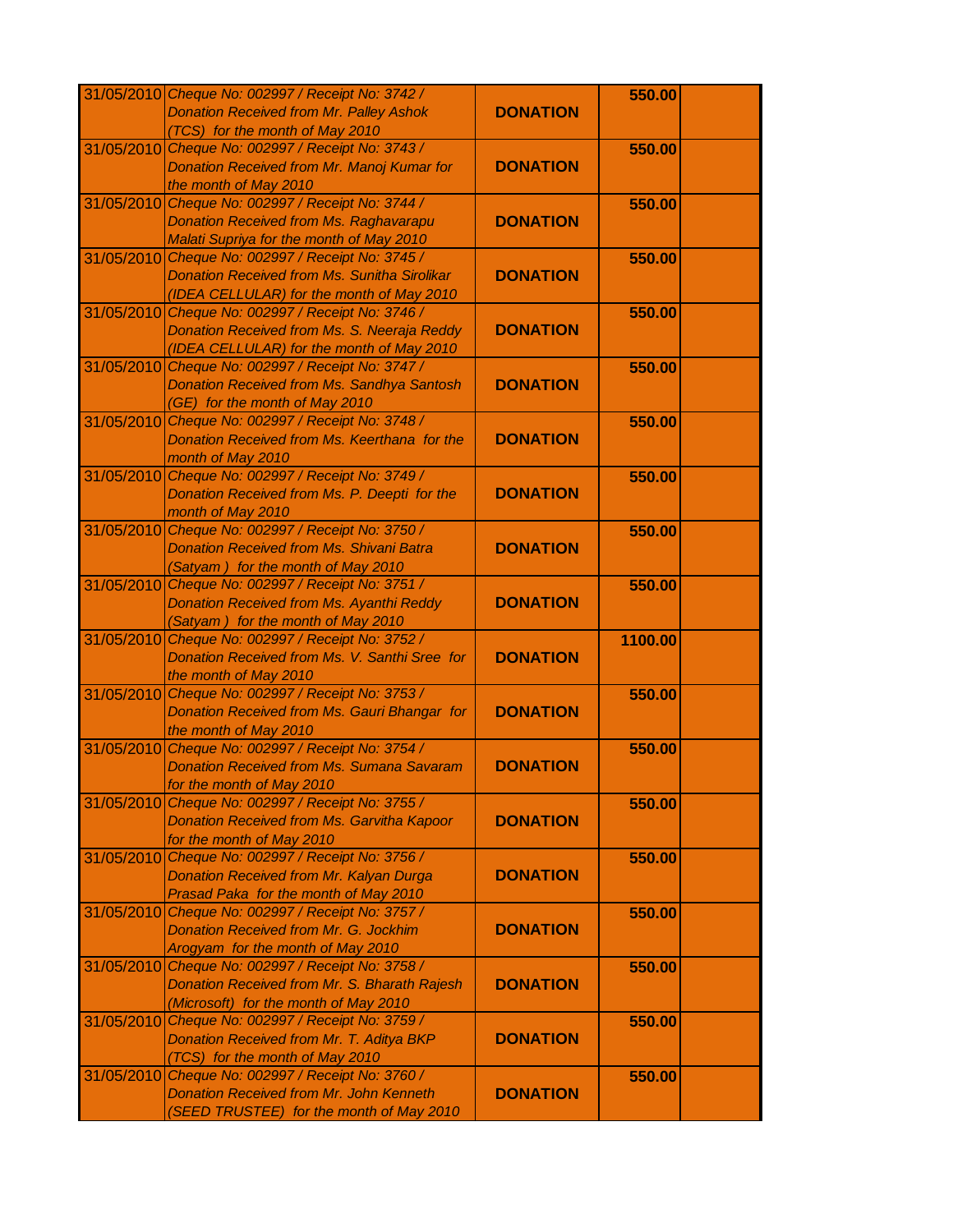|            | 31/05/2010 Cheque No: 002997 / Receipt No: 3761 /<br><b>Donation Received from Ms. Sujatha Sharma</b><br>(MICROSOFT) for the month of May 2010 | <b>DONATION</b>                           | 1600.00 |          |
|------------|------------------------------------------------------------------------------------------------------------------------------------------------|-------------------------------------------|---------|----------|
| 31/05/2010 | Cheque No: 002997 / Receipt No: 3762 /<br>Donation Received from Ms. Tamana K for the<br>month of May 2010                                     | <b>DONATION</b>                           | 1250.00 |          |
| 31/05/2010 | <b>Online Donation</b>                                                                                                                         | <b>DONATION</b>                           | 1100.00 |          |
| 01/06/2010 | Cheque No: 449529 / Paid towards Salary to S.<br>Raj for 28 days for the month of May 2010.                                                    | <b>SALARY</b>                             |         | 5610.00  |
| 01/06/2010 | Cheque No: 449528 / Paid towards Salary to<br>Laxmi for the month of May 2010.                                                                 | <b>SALARY</b>                             |         | 6000.00  |
| 01/06/2010 | Cheque No: 449527 / Paid towards Salary to<br>Vinay for the month of May 2010.                                                                 | <b>SALARY</b>                             |         | 6000.00  |
| 02/06/2010 | Cheque No: 449530 / Paid towards School<br>Fees to Serenity Model School for 37 Children<br>from madhapur Village for the month of July        | <b>Serenity</b>                           |         | 6190.00  |
| 03/06/2010 | Cheque No: 449531 / Paid towards Telephone<br>bill to BSNL for the month of May 2010.                                                          | <b>TELEPHONE &amp;</b><br><b>TELEGRAM</b> |         | 2282.00  |
| 07/06/2010 | Cheque No: 449532 / Paid towards Internet bill<br>to Airtel for the month of May 2010.                                                         | <b>INTERNET</b><br><b>CHARGES</b>         |         | 881.00   |
| 16/06/2010 | Cheque No:449537 / Paid Towards School fees<br>to The New Generation Public School for 27<br>children from Noothankal Village for the month    | <b>New</b><br><b>Generation</b>           |         | 4540.00  |
|            | 17/06/2010 Cheque No: 449533 / Paid Towards Annual<br><b>AMC Agreement of Computer Including Anti</b><br><b>Virus to Prime Services</b>        | <b>REPAIRS &amp;</b><br><b>MAINT</b>      |         | 5460.00  |
| 18/06/2010 | Cheque No: 449536 / Paid towards Books fees<br>to Sai Book House                                                                               | <b>BOOKS</b><br><b>Payable</b>            |         | 11203.00 |
| 18/06/2010 | Cheque No:449533 / Paid Towards Telephone<br>Bill to Bsnl for the month of May 2010.                                                           | <b>TELEPHONE &amp;</b><br><b>TELEGRAM</b> |         | 439.00   |
| 18/06/2010 | Cheque No:449534 / Paid Towards Telephone<br>Bill to Bsnl for the month of May 2010.                                                           | <b>TELEPHONE &amp;</b><br><b>TELEGRAM</b> |         | 1368.00  |
| 23/06/2010 | Online ECS / Receipt No: 3763 / Donation<br>Received from Mr. T. Rama Krishna Murthy for<br>the month of June 2010                             | <b>DONATION</b>                           | 550.00  |          |
| 23/06/2010 | Online ECS / Receipt No: 3764 / Donation<br>Received from Ms. V. Madhavi for the month of<br><b>June 2010</b>                                  | <b>DONATION</b>                           | 1100.00 |          |
| 23/06/2010 | Online ECS / Receipt No: 3765 / Donation<br>Received from Mr. B. Venkat Prasad for the<br>month of June 2010                                   | <b>DONATION</b>                           | 1100.00 |          |
| 23/06/2010 | Online ECS / Receipt No: 3767 / Donation<br>Received from Mr. Swaminathan Dilip for the<br>month of June 2010                                  | <b>DONATION</b>                           | 450.00  |          |
| 23/06/2010 | Online ECS / Receipt No: 3768 / Donation<br>Received from M/S. Holistic Health Care for the<br>month of June 2010                              | <b>DONATION</b>                           | 1100.00 |          |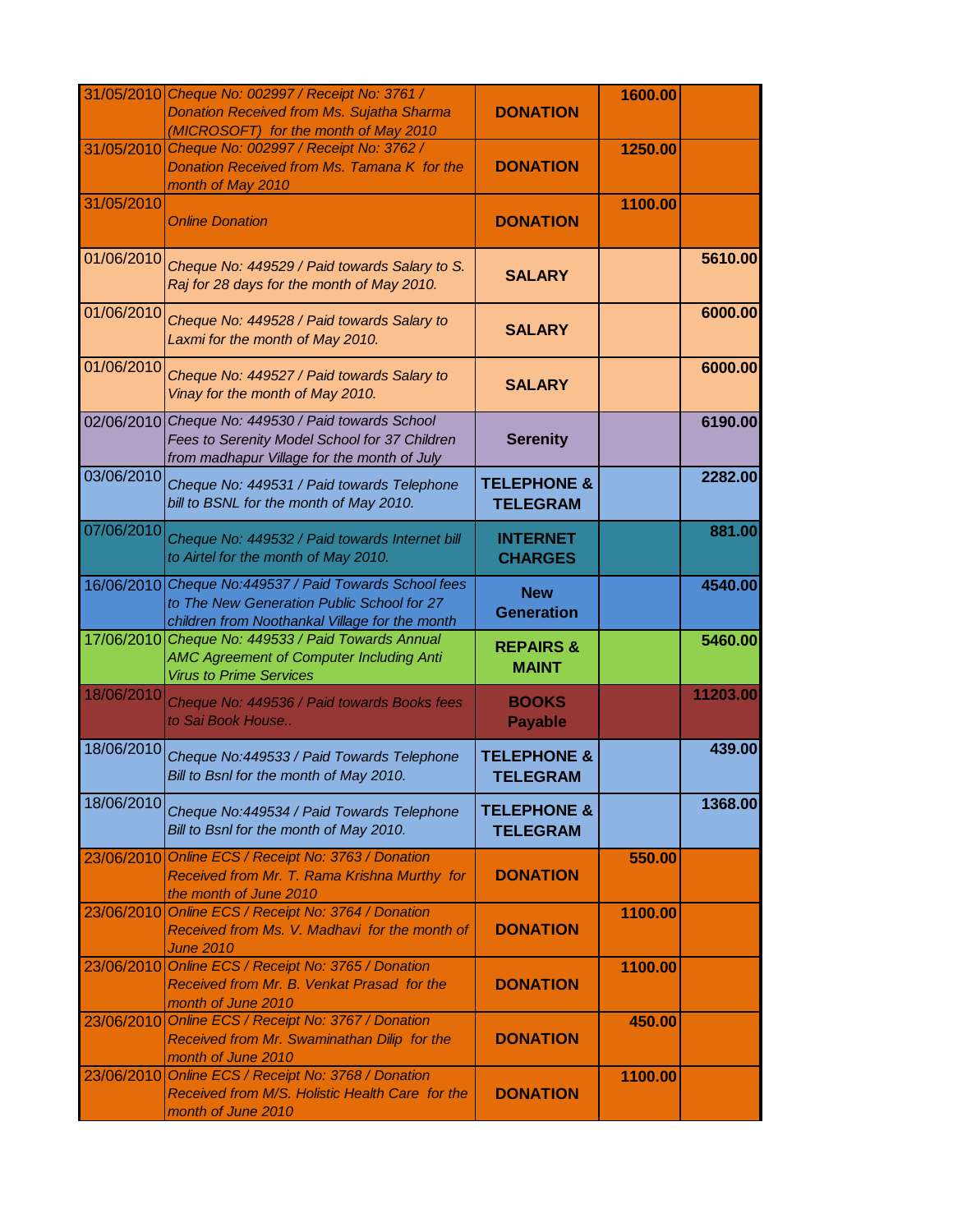|            | 23/06/2010 Online ECS / Receipt No: 3769 / Donation |                 | 450.00  |  |
|------------|-----------------------------------------------------|-----------------|---------|--|
|            | Received from Mr Prabhat Mehrotra for the           | <b>DONATION</b> |         |  |
|            | month of June 2010                                  |                 |         |  |
|            | 23/06/2010 Online ECS / Receipt No: 3770 / Donation |                 | 550.00  |  |
|            | Received from Ms A.R.L. Kiranmai for the            | <b>DONATION</b> |         |  |
|            | month of June 2010                                  |                 |         |  |
|            | 23/06/2010 Online ECS / Receipt No: 3771 / Donation |                 | 1100.00 |  |
|            | Received from Ms. Kavitha Elango for the            | <b>DONATION</b> |         |  |
|            |                                                     |                 |         |  |
|            | month of June 2010                                  |                 |         |  |
|            | 23/06/2010 Online ECS / Receipt No: 3772 / Donation |                 | 450.00  |  |
|            | Received from Mr. SVS Sainath for the month         | <b>DONATION</b> |         |  |
|            | of June 2010                                        |                 |         |  |
|            | 23/06/2010 Online ECS / Receipt No: 3773 / Donation |                 | 450.00  |  |
|            | Received from Mr. A. Kesava Deekshit for the        | <b>DONATION</b> |         |  |
|            | month of June 2010                                  |                 |         |  |
|            | 23/06/2010 Online ECS / Receipt No: 3774 / Donation |                 | 450.00  |  |
|            | Received from C. Sarat Chandra for the month        | <b>DONATION</b> |         |  |
|            | of June 2010                                        |                 |         |  |
|            | 23/06/2010 Online ECS / Receipt No: 3775 / Donation |                 | 550.00  |  |
|            | Received from Ms. Vani Kumari Lakkakula for         | <b>DONATION</b> |         |  |
|            | the month of June 2010                              |                 |         |  |
| 23/06/2010 | Online ECS / Receipt No: 3776 / Donation            |                 | 450.00  |  |
|            | Received from Ms. Pranitha Polsani for the          | <b>DONATION</b> |         |  |
|            | month of June 2010                                  |                 |         |  |
|            | 23/06/2010 Online ECS / Receipt No: 3777 / Donation |                 | 450.00  |  |
|            | Received from Mr. Brijesh Shukla for the month      | <b>DONATION</b> |         |  |
|            | of June 2010                                        |                 |         |  |
|            | 23/06/2010 Online ECS / Receipt No: 3778 / Donation |                 | 450.00  |  |
|            |                                                     |                 |         |  |
|            | Received from Ms. Swetha Mangshetty for the         | <b>DONATION</b> |         |  |
|            | month of June 2010                                  |                 |         |  |
|            | 23/06/2010 Online ECS / Receipt No: 3779 / Donation |                 | 450.00  |  |
|            | Received from Mr. Vainu Madhav Kulkarni.H.          | <b>DONATION</b> |         |  |
|            | for the month of June 2010                          |                 |         |  |
|            | 23/06/2010 Online ECS / Receipt No: 3780 / Donation |                 | 450.00  |  |
|            | Received from Mr. B. Avinash Pai. for the           | <b>DONATION</b> |         |  |
|            | month of June 2010                                  |                 |         |  |
|            | 23/06/2010 Online ECS / Receipt No: 3781 / Donation |                 | 450.00  |  |
|            | Received from Ms. Mary Priscilla Francis for the    | <b>DONATION</b> |         |  |
|            | month of June 2010                                  |                 |         |  |
| 23/06/2010 | Online ECS / Receipt No: 3782 / Donation            |                 | 450.00  |  |
|            | Received from Mr. Veno Gopal Siripuram for          | <b>DONATION</b> |         |  |
|            | the month of June 2010                              |                 |         |  |
| 23/06/2010 | Online ECS / Receipt No: 3783 / Donation            |                 | 550.00  |  |
|            | Received from Mr. Sanjeev Vanaparthy for the        | <b>DONATION</b> |         |  |
|            | month of June 2010                                  |                 |         |  |
| 23/06/2010 | Online ECS / Receipt No: 3784 / Donation            |                 | 450.00  |  |
|            | Received from Ms. Basab datta De (IVY) for the      | <b>DONATION</b> |         |  |
|            | month of June 2010                                  |                 |         |  |
|            | 23/06/2010 Online ECS / Receipt No: 3785 / Donation |                 | 550.00  |  |
|            | <b>Received from Ms. Sireesha Prithivi</b>          | <b>DONATION</b> |         |  |
|            | (MICROSOFT) for the month of June 2010              |                 |         |  |
|            |                                                     |                 |         |  |
|            | 23/06/2010 Online ECS / Receipt No: 3786 / Donation |                 | 1100.00 |  |
|            | Received from Mr. Tajvinder Singh for the           | <b>DONATION</b> |         |  |
|            | month of June 2010                                  |                 |         |  |
| 23/06/2010 | Online ECS / Receipt No: 3787 / Donation            |                 | 550.00  |  |
|            | Received from Ms. Priyanka Jhawar for the           | <b>DONATION</b> |         |  |
|            | month of June 2010                                  |                 |         |  |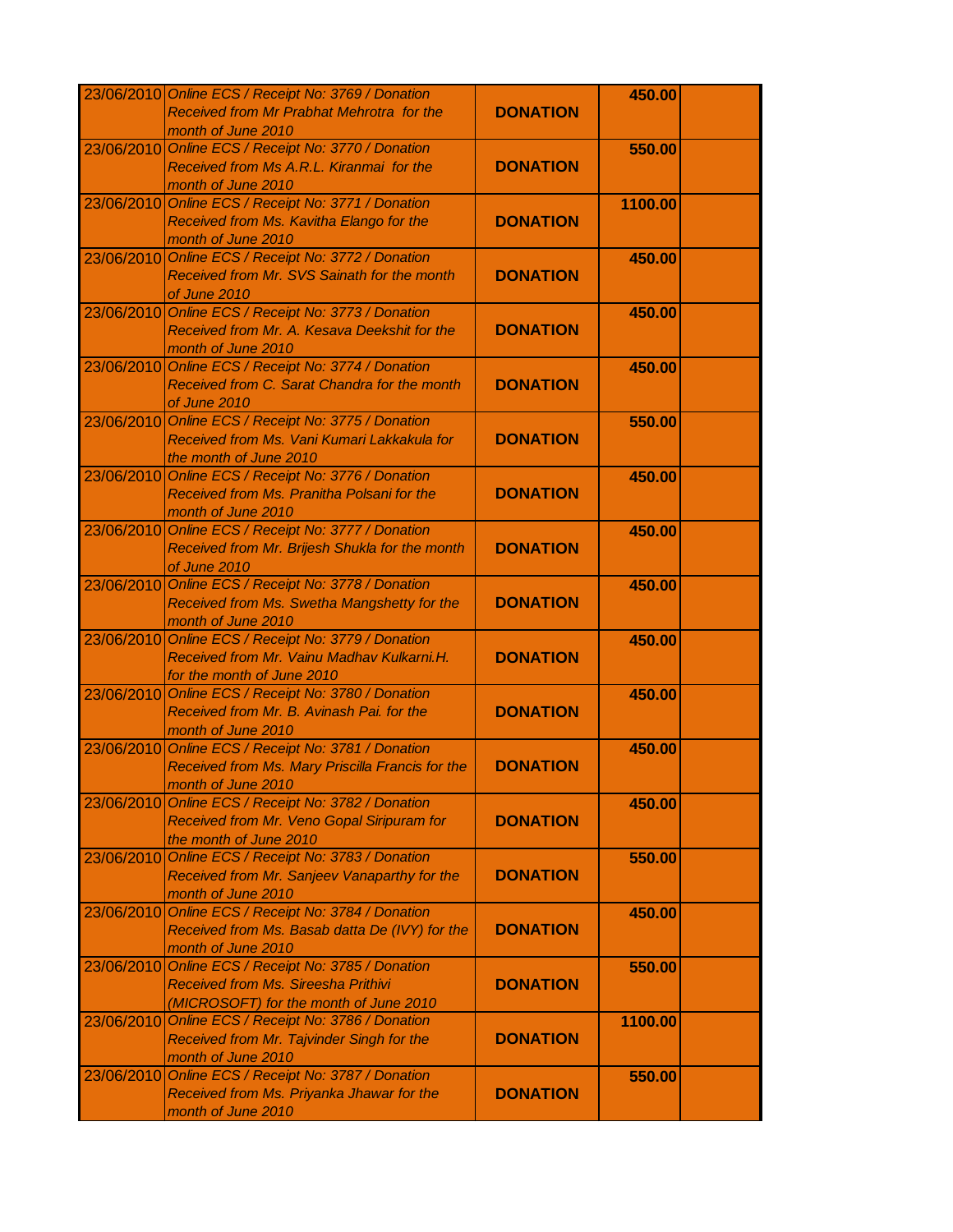|            | 23/06/2010 Online ECS / Receipt No: 3788 / Donation |                 | 550.00  |  |
|------------|-----------------------------------------------------|-----------------|---------|--|
|            | Received from Mr. Aditya Sohani for the month       | <b>DONATION</b> |         |  |
|            | of June 2010                                        |                 |         |  |
| 23/06/2010 | Online ECS / Receipt No: 3789 / Donation            |                 | 550.00  |  |
|            | Received from Mr. Greg Hilton Goolamier for         | <b>DONATION</b> |         |  |
|            | the month of June 2010                              |                 |         |  |
| 23/06/2010 | Online ECS / Receipt No: 3790 / Donation            |                 | 550.00  |  |
|            | Received from Mr. Sunil P John for the month        | <b>DONATION</b> |         |  |
|            | of June 2010                                        |                 |         |  |
|            | 23/06/2010 Online ECS / Receipt No: 3791 / Donation |                 | 550.00  |  |
|            | Received from Ms. Ezhilarasi for the month of       | <b>DONATION</b> |         |  |
|            |                                                     |                 |         |  |
|            | <b>June 2010</b>                                    |                 |         |  |
|            | 23/06/2010 Online ECS / Receipt No: 3792 / Donation |                 | 550.00  |  |
|            | Received from Mr. Sanjeev Nathan for the            | <b>DONATION</b> |         |  |
|            | month of June 2010                                  |                 |         |  |
|            | 23/06/2010 Online ECS / Receipt No: 3793 / Donation |                 | 550.00  |  |
|            | Received from Mr. Souvik Dhar for the month         | <b>DONATION</b> |         |  |
|            | of June 2010                                        |                 |         |  |
|            | 23/06/2010 Online ECS / Receipt No: 3794 / Donation |                 | 1600.00 |  |
|            | Received from Ms. Mandakini Rapolu for the          | <b>DONATION</b> |         |  |
|            | month of June 2010                                  |                 |         |  |
| 23/06/2010 | Online ECS / Receipt No: 3795 / Donation            |                 | 550.00  |  |
|            | Received from Ms. K. Madhuri for the month of       | <b>DONATION</b> |         |  |
|            | <b>June 2010</b>                                    |                 |         |  |
| 23/06/2010 | Online ECS / Receipt No: 3796 / Donation            |                 | 550.00  |  |
|            | Received from Ms. Uma Devi Duddu (Microsoft)        | <b>DONATION</b> |         |  |
|            | for the month of June 2010                          |                 |         |  |
| 23/06/2010 | Online ECS / Receipt No: 3797 / Donation            |                 | 550.00  |  |
|            | Received from Mr. P. Ashok (TCS) for the            | <b>DONATION</b> |         |  |
|            | month of June 2010                                  |                 |         |  |
| 23/06/2010 | Online ECS / Receipt No: 3798 / Donation            |                 | 550.00  |  |
|            |                                                     | <b>DONATION</b> |         |  |
|            | Received from Mr. Manoj Kumar for the month         |                 |         |  |
|            | of June 2010                                        |                 |         |  |
| 23/06/2010 | Online ECS / Receipt No: 3799 / Donation            |                 | 550.00  |  |
|            | Received from Mr. R. Malathi Supriya for the        | <b>DONATION</b> |         |  |
|            | month of June 2010                                  |                 |         |  |
| 23/06/2010 | Online ECS / Receipt No: 3780 / Donation            |                 | 550.00  |  |
|            | Received from Ms. Sunitha Sirolikar for the         | <b>DONATION</b> |         |  |
|            | month of June 2010                                  |                 |         |  |
| 23/06/2010 | Online ECS / Receipt No: 3801 / Donation            |                 | 550.00  |  |
|            | Received from Ms. S. Neeraja Reddy for the          | <b>DONATION</b> |         |  |
|            | month of June 2010                                  |                 |         |  |
| 23/06/2010 | Online ECS / Receipt No: 3802 / Donation            |                 | 550.00  |  |
|            | Received from Ms. Sandhya Santosh (GE) for          | <b>DONATION</b> |         |  |
|            | the month of June 2010                              |                 |         |  |
| 23/06/2010 | Online ECS / Receipt No: 3803 / Donation            |                 | 550.00  |  |
|            | Received from Ms. Keerthana Bank (ICICI             | <b>DONATION</b> |         |  |
|            | <b>BANK LTD)</b> for the month of June 2010         |                 |         |  |
| 23/06/2010 | Online ECS / Receipt No: 3804 / Donation            |                 | 550.00  |  |
|            | Received from Ms. P. Deepti for the month of        | <b>DONATION</b> |         |  |
|            | <b>June 2010</b>                                    |                 |         |  |
| 23/06/2010 | Online ECS / Receipt No: 3805 / Donation            |                 | 550.00  |  |
|            | Received from Ms. Shivani Batra for the month       | <b>DONATION</b> |         |  |
|            |                                                     |                 |         |  |
|            | of June 2010                                        |                 |         |  |
| 23/06/2010 | Online ECS / Receipt No: 3806 / Donation            |                 | 550.00  |  |
|            | Received from Ms. Ayanthi Reddy (SATYAM             | <b>DONATION</b> |         |  |
|            | BPO) for the month of June 2010                     |                 |         |  |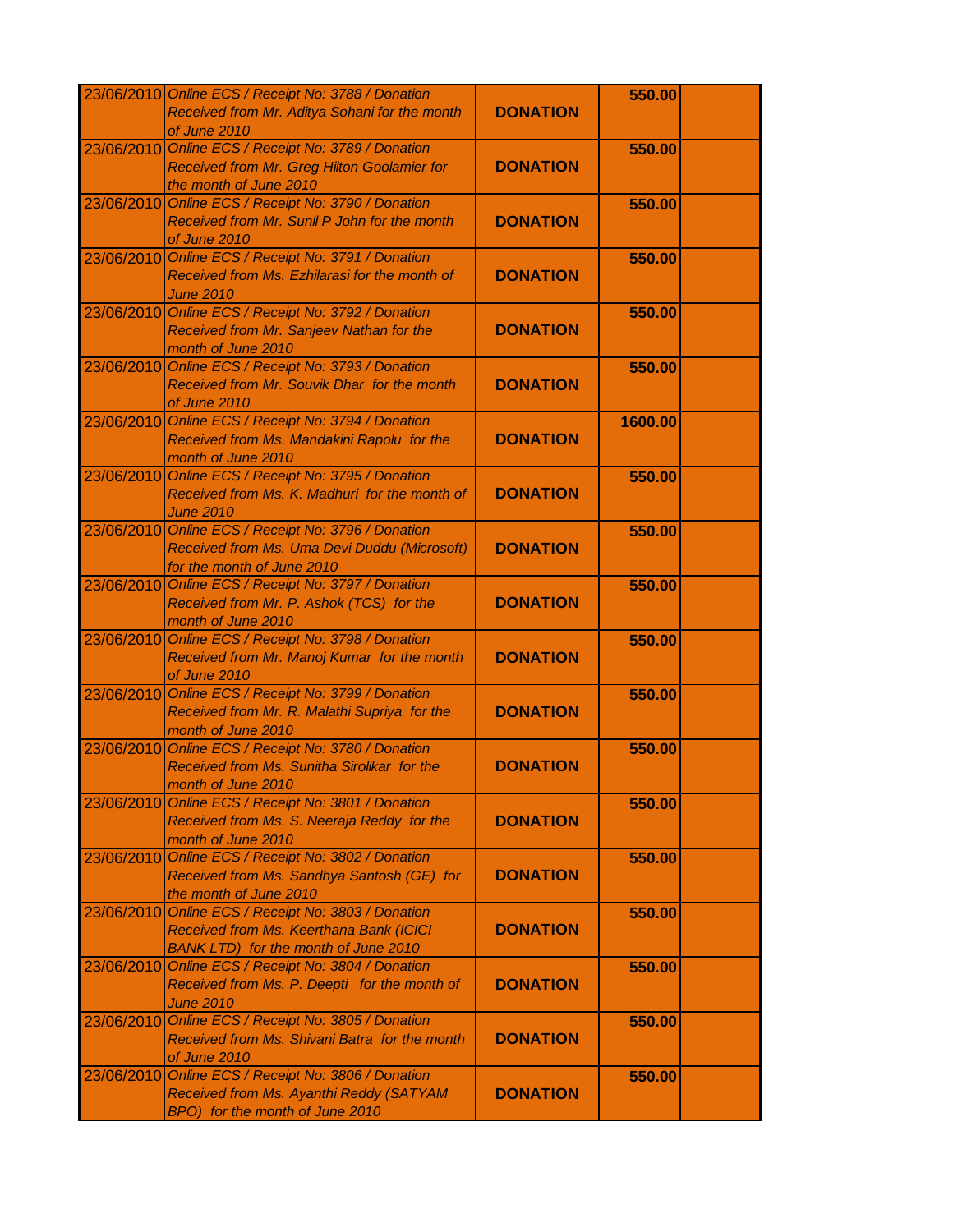|            | 23/06/2010 Online ECS / Receipt No: 3807 / Donation |                      | 1100.00 |         |
|------------|-----------------------------------------------------|----------------------|---------|---------|
|            | Received from Ms. V. Santhi Sree for the            | <b>DONATION</b>      |         |         |
|            | month of June 2010                                  |                      |         |         |
|            | 23/06/2010 Online ECS / Receipt No: 3808 / Donation |                      | 550.00  |         |
|            | Received from Ms. Gauri Bhanjar for the month       | <b>DONATION</b>      |         |         |
|            | of June 2010                                        |                      |         |         |
|            | 23/06/2010 Online ECS / Receipt No: 3809 / Donation |                      | 550.00  |         |
|            | Received from Ms. Sumana Savaram From               | <b>DONATION</b>      |         |         |
|            | (Grant Thorton) for the month of June 2010          |                      |         |         |
|            | 23/06/2010 Online ECS / Receipt No: 3810 / Donation |                      | 550.00  |         |
|            | Received from Mr. G. jockhim Arogyam From           | <b>DONATION</b>      |         |         |
|            | (Tata Capital) for the month of June 2010           |                      |         |         |
|            | 23/06/2010 Online ECS / Receipt No: 3811 / Donation |                      | 550.00  |         |
|            | Received from Mr. Aditya BKP From (Tata             | <b>DONATION</b>      |         |         |
|            | Consultancy Services) for the month of June         |                      |         |         |
|            | 23/06/2010 Online ECS / Receipt No: 3812 / Donation |                      | 550.00  |         |
|            | <b>Received from Mr. John Kenneth From</b>          | <b>DONATION</b>      |         |         |
|            | (Kenneth Consultancy Services) for the month        |                      |         |         |
|            | 23/06/2010 Online ECS / Receipt No: 3813 / Donation |                      | 550.00  |         |
|            | Received from Mr. John Prashanth From for           | <b>DONATION</b>      |         |         |
|            | the month of June 2010                              |                      |         |         |
| 23/06/2010 |                                                     |                      | 550.00  |         |
|            | Ch. No.: Online Donation /                          | <b>DONATION</b>      |         |         |
|            |                                                     |                      |         |         |
| 23/06/2010 |                                                     |                      | 550.00  |         |
|            | Ch. No.: Online Donation /                          | <b>DONATION</b>      |         |         |
|            |                                                     |                      |         |         |
| 23/06/2010 |                                                     |                      | 550.00  |         |
|            | Ch. No.: Online Donation /                          | <b>DONATION</b>      |         |         |
|            |                                                     |                      |         |         |
| 30/06/2010 |                                                     | <b>BANK</b>          |         | 45.00   |
|            | <b>Bank Charges</b>                                 | <b>CHARGES</b>       |         |         |
|            |                                                     |                      |         |         |
| 30/06/2010 | <b>Bank Interest</b>                                | <b>Bank Interest</b> | 1038.00 |         |
|            |                                                     |                      |         |         |
| 02/07/2010 |                                                     |                      |         | 6000.00 |
|            | Cheque No: 449539 / Paid towards Salary to          | <b>SALARY</b>        |         |         |
|            | Mr. Vinay for the month of June 2010.               |                      |         |         |
| 02/07/2010 |                                                     |                      |         |         |
|            | Cheque No: 449540 / Paid towards Salary to          | <b>SALARY</b>        |         | 6000.00 |
|            | Ms. Lakshmi for the month of June 2010              |                      |         |         |
|            |                                                     |                      |         |         |
| 02/07/2010 | Cheque No: 449538 / Paid towards Salary to          | <b>SALARY</b>        |         | 5000.00 |
|            | Mr. Raj for 25 days for the month of June 2010      |                      |         |         |
| 03/07/2010 | Cheque No: 449541 / Paid towards Vehicle            |                      |         | 1310.00 |
|            | Repairs & Maintenance for two wheeler to            | <b>MAINTENANCE</b>   |         |         |
|            | <b>Millenium Motors.</b>                            | & REPAIRS            |         |         |
| 10/07/2010 |                                                     |                      |         | 883.00  |
|            | Cheque No:449542 / Paid Towards Internet            | <b>INTERNET</b>      |         |         |
|            | Bill to Airtel for the month of June 2010.          | <b>CHARGES</b>       |         |         |
|            | 16/07/2010 Online ECS / Receipt No: 3814 / Donation |                      | 550.00  |         |
|            | Received From Mr. T. v. Rama Krishna Murthy         | <b>DONATION</b>      |         |         |
|            | for the month of July 2010                          |                      |         |         |
|            | 16/07/2010 Online ECS / Receipt No: 3815 / Donation |                      | 1100.00 |         |
|            | Received From V. Madhavi for the month of           | <b>DONATION</b>      |         |         |
|            | <b>July 2010</b>                                    |                      |         |         |
|            |                                                     |                      |         |         |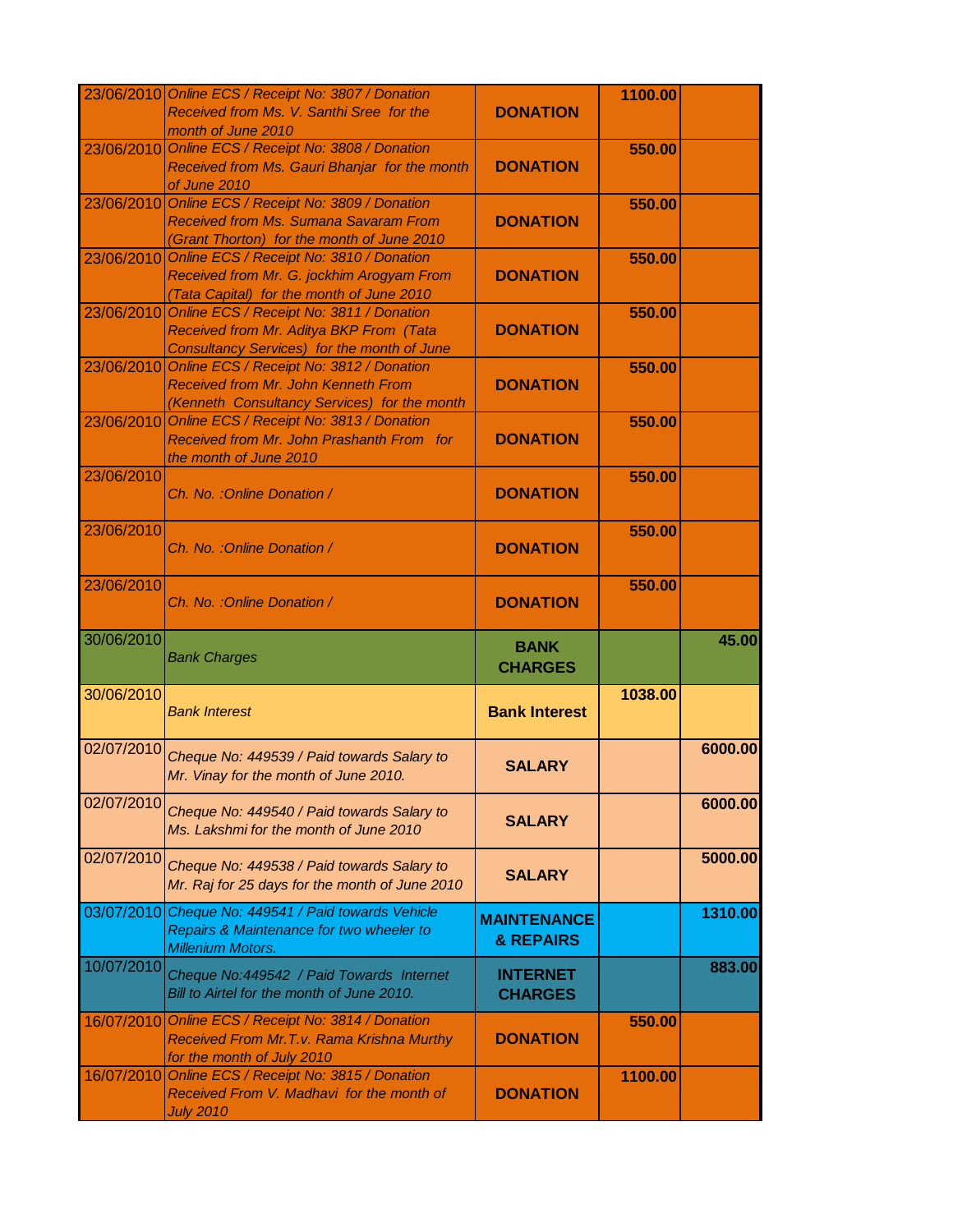|            | 16/07/2010 Online ECS / Receipt No: 3816 / Donation                       |                 | 1100.00 |  |
|------------|---------------------------------------------------------------------------|-----------------|---------|--|
|            | Received From Mr.B. Venkat Prasad for the                                 | <b>DONATION</b> |         |  |
|            | month of July 2010                                                        |                 |         |  |
| 16/07/2010 | Online ECS / Receipt No: 3817 / Donation                                  |                 | 1100.00 |  |
|            | Received From Ms. Holistic Health Care Pvt Ltd                            | <b>DONATION</b> |         |  |
|            | for the month of July 2010                                                |                 |         |  |
| 16/07/2010 | Online ECS / Receipt No: 3818 / Donation                                  |                 | 450.00  |  |
|            | Received From Mr. Prabhat Mehrotrad for the                               | <b>DONATION</b> |         |  |
|            | month of July 2010                                                        |                 |         |  |
|            | 16/07/2010 Online ECS / Receipt No: 3819 / Donation                       |                 |         |  |
|            |                                                                           |                 | 550.00  |  |
|            | Received From Mr.A R.L. Kiran Mai for the                                 | <b>DONATION</b> |         |  |
|            | month of July 2010                                                        |                 |         |  |
|            | 16/07/2010 Online ECS / Receipt No: 3820 / Donation                       |                 | 1100.00 |  |
|            | Received From Ms. Kavitha Elango for the                                  | <b>DONATION</b> |         |  |
|            | month of July 2010                                                        |                 |         |  |
|            | 16/07/2010 Online ECS / Receipt No: 3821 / Donation                       |                 | 450.00  |  |
|            | Received From Mr.S.V.S. Sainath for the month                             | <b>DONATION</b> |         |  |
|            | of July 2010                                                              |                 |         |  |
|            | 16/07/2010 Online ECS / Receipt No: 3822 / Donation                       |                 | 450.00  |  |
|            | Received From Mr. Addepalli Kesava Deekshit                               | <b>DONATION</b> |         |  |
|            | for the month of July 2010                                                |                 |         |  |
|            | 16/07/2010 Online ECS / Receipt No: 3823 / Donation                       |                 | 450.00  |  |
|            | Received From Mr.C. Sarat Chandrat for the                                | <b>DONATION</b> |         |  |
|            | month of July 2010                                                        |                 |         |  |
|            | 16/07/2010 Online ECS / Receipt No: 3824 / Donation                       |                 | 550.00  |  |
|            | Received From MS. Vani Kumari for the month                               | <b>DONATION</b> |         |  |
|            | of July 2010                                                              |                 |         |  |
|            | 16/07/2010 Online ECS / Receipt No: 3825 / Donation                       |                 | 450.00  |  |
|            | Received From MS. Pranitha Polsani for the                                | <b>DONATION</b> |         |  |
|            |                                                                           |                 |         |  |
|            | month of July 2010<br>16/07/2010 Online ECS / Receipt No: 3826 / Donation |                 |         |  |
|            |                                                                           |                 | 450.00  |  |
|            | Received From Mr. Brijesh Shukla for the month                            | <b>DONATION</b> |         |  |
|            | of July 2010                                                              |                 |         |  |
|            | 16/07/2010 Online ECS / Receipt No: 3827 / Donation                       |                 | 450.00  |  |
|            | Received From Mr. Swetha Mangshetty for the                               | <b>DONATION</b> |         |  |
|            | month of July 2010                                                        |                 |         |  |
|            | 16/07/2010 Online ECS / Receipt No: 3828 / Donation                       |                 | 450.00  |  |
|            | Received From Mr. Vani Madhav Kulkarni for                                | <b>DONATION</b> |         |  |
|            | the month of July 2010                                                    |                 |         |  |
| 16/07/2010 | Online ECS / Receipt No: 3829 / Donation                                  |                 | 450.00  |  |
|            | Received From Mr. Balaji Avinash Pai for the                              | <b>DONATION</b> |         |  |
|            | month of July 2010                                                        |                 |         |  |
| 16/07/2010 | Online ECS / Receipt No: 3830 / Donation                                  |                 | 450.00  |  |
|            | Received From Ms. Mary Priscilla Francis for                              | <b>DONATION</b> |         |  |
|            | the month of July 2010                                                    |                 |         |  |
| 16/07/2010 | Online ECS / Receipt No: 3831 / Donation                                  |                 | 450.00  |  |
|            | Received From Mr. Venugopal Siripuram for the                             | <b>DONATION</b> |         |  |
|            | month of July 2010                                                        |                 |         |  |
|            | 16/07/2010 Online ECS / Receipt No: 3832 / Donation                       |                 | 550.00  |  |
|            | Received From Mr. Sanjeev Vanaparthy for the                              | <b>DONATION</b> |         |  |
|            |                                                                           |                 |         |  |
|            | month of July 2010                                                        |                 |         |  |
| 16/07/2010 | Online ECS / Receipt No: 3833 / Donation                                  |                 | 450.00  |  |
|            | Received From Mr. Basabdatta De for the                                   | <b>DONATION</b> |         |  |
|            | month of July 2010                                                        |                 |         |  |
| 16/07/2010 | Online ECS / Receipt No: 3834 / Donation                                  |                 | 550.00  |  |
|            | Received From Ms. Sireesha Prithvi for the                                | <b>DONATION</b> |         |  |
|            | month of July 2010                                                        |                 |         |  |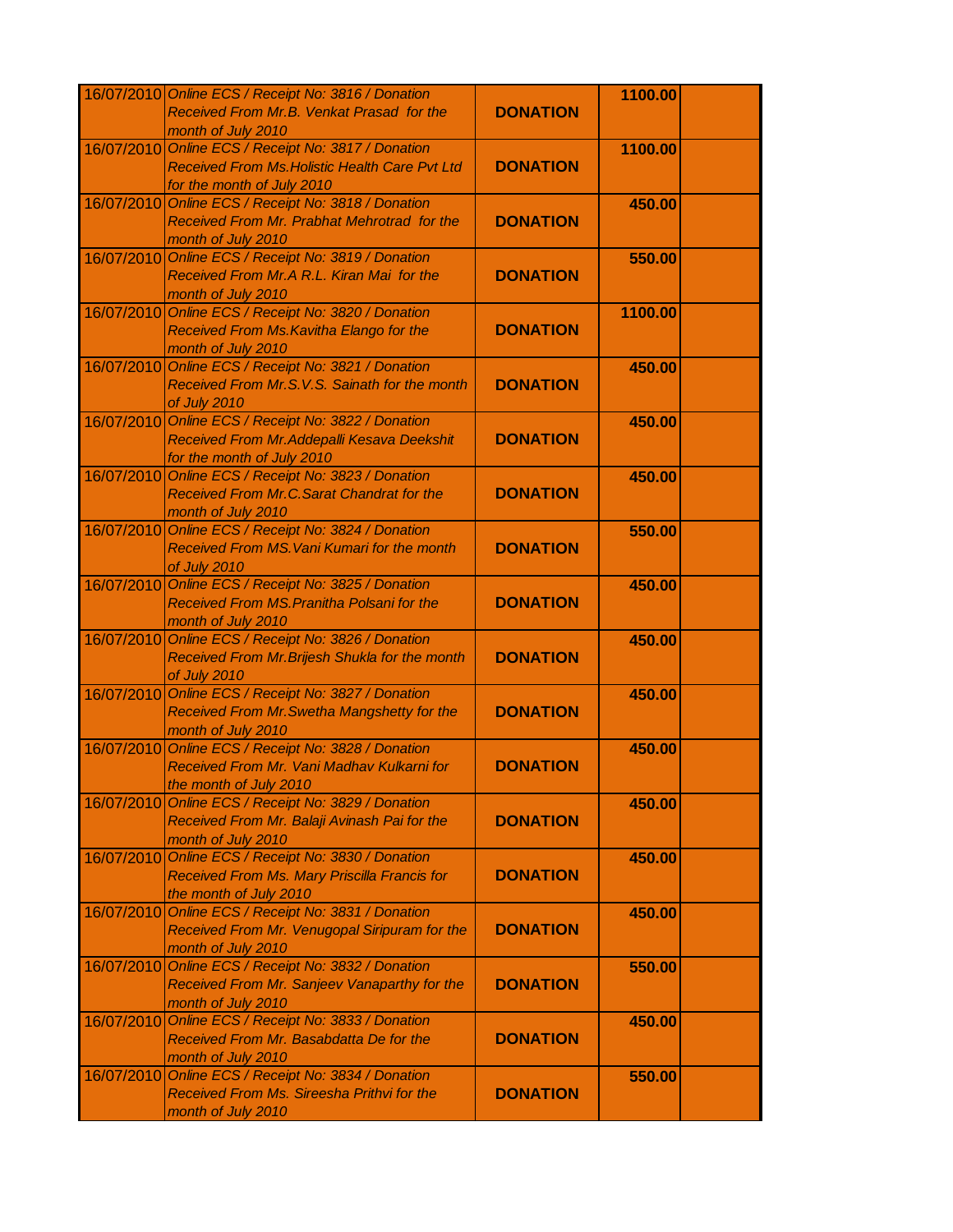|            | 16/07/2010 Online ECS / Receipt No: 3835 / Donation                       |                 | 1100.00 |  |
|------------|---------------------------------------------------------------------------|-----------------|---------|--|
|            | Received From Mr. Jajvinder Singh for the                                 | <b>DONATION</b> |         |  |
|            | month of July 2010                                                        |                 |         |  |
| 16/07/2010 | Online ECS / Receipt No: 3836 / Donation                                  |                 | 550.00  |  |
|            | Received From Ms. Pavani Kumar Srinivas Sai                               | <b>DONATION</b> |         |  |
|            | Kassinadhuni for the month of July 2010                                   |                 |         |  |
|            | 16/07/2010 Online ECS / Receipt No: 3837 / Donation                       |                 | 550.00  |  |
|            | Received From Ms. Priyanka Jhawar for the                                 | <b>DONATION</b> |         |  |
|            | month of July 2010                                                        |                 |         |  |
|            | 16/07/2010 Online ECS / Receipt No: 3838 / Donation                       |                 | 550.00  |  |
|            | Received From Mr. Adithya Sohani for the                                  | <b>DONATION</b> |         |  |
|            | month of July 2010                                                        |                 |         |  |
|            | 16/07/2010 Online ECS / Receipt No: 3839 / Donation                       |                 | 550.00  |  |
|            | Received From Mr. Greghiron Goolamier for the                             | <b>DONATION</b> |         |  |
|            |                                                                           |                 |         |  |
|            | month of July 2010<br>16/07/2010 Online ECS / Receipt No: 3840 / Donation |                 |         |  |
|            |                                                                           |                 | 550.00  |  |
|            | Received From Mr. Sunil P.John for the month                              | <b>DONATION</b> |         |  |
|            | of July 2010                                                              |                 |         |  |
|            | 16/07/2010 Online ECS / Receipt No: 3841 / Donation                       |                 | 550.00  |  |
|            | Received From Mr. R. Ezhilarasi for the month                             | <b>DONATION</b> |         |  |
|            | of July 2010                                                              |                 |         |  |
| 16/07/2010 | Online ECS / Receipt No: 3842 / Donation                                  |                 | 550.00  |  |
|            | Received From Mr. Sanjeev Nathan for the                                  | <b>DONATION</b> |         |  |
|            | month of July 2010                                                        |                 |         |  |
| 16/07/2010 | Online ECS / Receipt No: 3843 / Donation                                  |                 | 550.00  |  |
|            | Received From Mr. Souvik Dhar for the month                               | <b>DONATION</b> |         |  |
|            | of July 2010                                                              |                 |         |  |
|            | 16/07/2010 Online ECS / Receipt No: 3844 / Donation                       |                 | 550.00  |  |
|            | Received From Mr. Komanduri Sreenivasachary                               | <b>DONATION</b> |         |  |
|            | Madhuri for the month of July 2010                                        |                 |         |  |
|            | 16/07/2010 Online ECS / Receipt No: 3845 / Donation                       |                 | 550.00  |  |
|            | Received From Mr. Uma Devi Duddu for the                                  | <b>DONATION</b> |         |  |
|            | month of July 2010                                                        |                 |         |  |
| 16/07/2010 | Online ECS / Receipt No: 3846 / Donation                                  |                 | 550.00  |  |
|            | Received From Mr. Palley Ashok for the month                              | <b>DONATION</b> |         |  |
|            | of July 2010                                                              |                 |         |  |
| 16/07/2010 | Online ECS / Receipt No: 3847 / Donation                                  |                 | 550.00  |  |
|            | Received From Mr. Manoj Kumar for the month                               | <b>DONATION</b> |         |  |
|            | of July 2010                                                              |                 |         |  |
| 16/07/2010 | Online ECS / Receipt No: 3847 / Donation                                  |                 | 550.00  |  |
|            | Received From Mr. Manoj Kumar for the month                               | <b>DONATION</b> |         |  |
|            | of July 2010                                                              |                 |         |  |
| 16/07/2010 | Online ECS / Receipt No: 3848 / Donation                                  |                 | 550.00  |  |
|            | Received From Mr. Raghavarapu Malati Supriya                              | <b>DONATION</b> |         |  |
|            | for the month of July 2010                                                |                 |         |  |
| 16/07/2010 | Online ECS / Receipt No: 3849 / Donation                                  |                 | 550.00  |  |
|            | Received From Ms. Sunitha Sirolikar for the                               | <b>DONATION</b> |         |  |
|            | month of July 2010                                                        |                 |         |  |
|            | 16/07/2010 Online ECS / Receipt No: 3850 / Donation                       |                 | 550.00  |  |
|            | Received From Ms. Neeraja Reddy for the                                   | <b>DONATION</b> |         |  |
|            | month of July 2010                                                        |                 |         |  |
| 16/07/2010 | Online ECS / Receipt No: 3851 / Donation                                  |                 | 550.00  |  |
|            | Received From Mr. Sandhra Santosh for the                                 | <b>DONATION</b> |         |  |
|            | month of July 2010                                                        |                 |         |  |
| 16/07/2010 | Online ECS / Receipt No: 3852 / Donation                                  |                 | 550.00  |  |
|            | Received From Ms. Keerthana for the month of                              | <b>DONATION</b> |         |  |
|            | <b>July 2010</b>                                                          |                 |         |  |
|            |                                                                           |                 |         |  |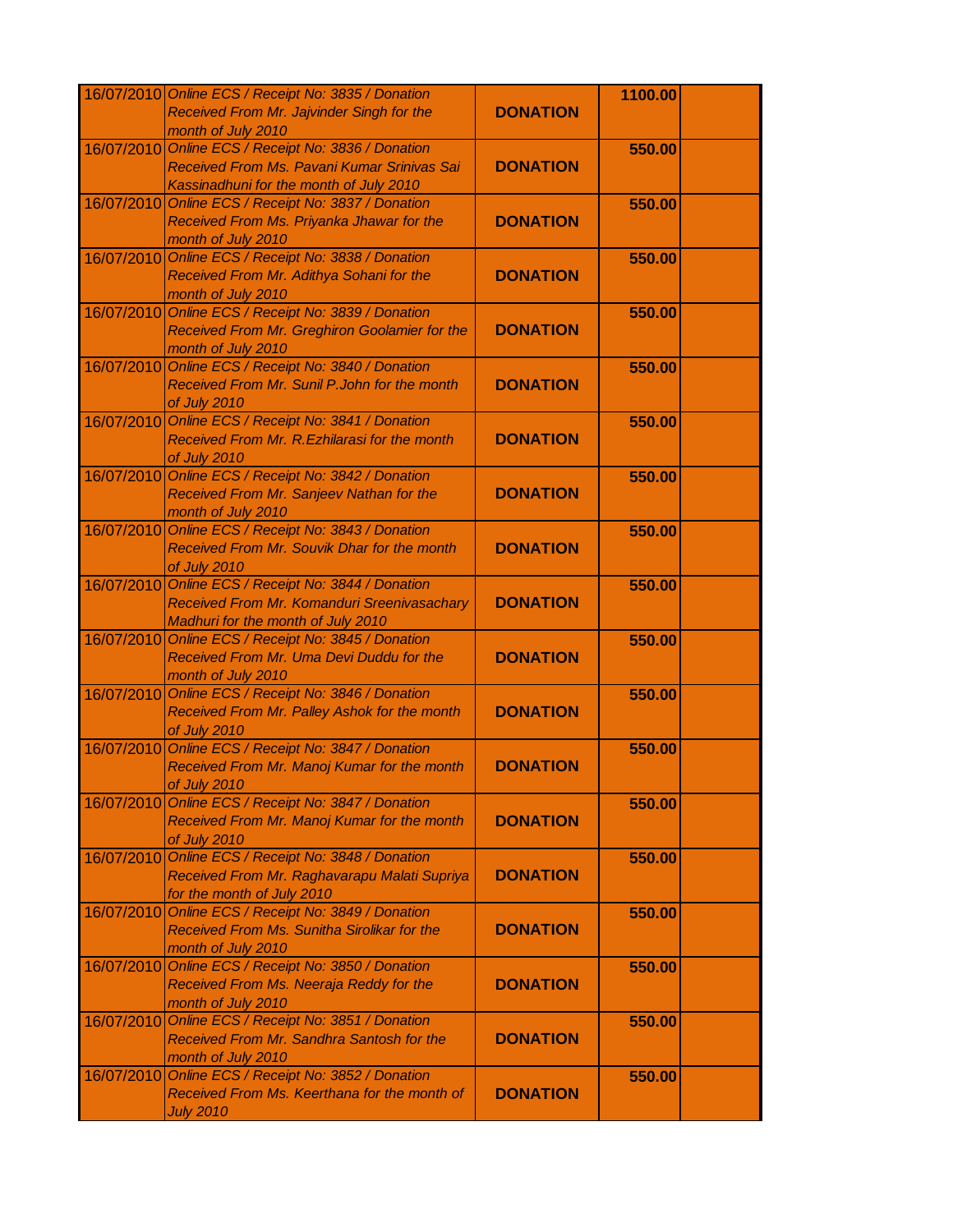|            | 16/07/2010 Online ECS / Receipt No: 3853 / Donation<br>Received From Mr. P. Deepthi for the month of                                      | <b>DONATION</b>                           | 550.00  |          |
|------------|-------------------------------------------------------------------------------------------------------------------------------------------|-------------------------------------------|---------|----------|
| 16/07/2010 | <b>July 2010</b><br>Online ECS / Receipt No: 3854 / Donation<br>Received From Mr. Shivana Batra for the month<br>of July 2010             | <b>DONATION</b>                           | 550.00  |          |
| 16/07/2010 | Online ECS / Receipt No: 3855 / Donation<br>Received From Ms. Ayanthi Reddy for the<br>month of July 2010                                 | <b>DONATION</b>                           | 550.00  |          |
|            | 16/07/2010 Online ECS / Receipt No: 3856 / Donation<br>Received From Ms. V. Santhi Sree for the month<br>of July 2010                     | <b>DONATION</b>                           | 1100.00 |          |
|            | 16/07/2010 Online ECS / Receipt No: 3857 / Donation<br>Received From Ms. Gauri Bhanjar for the month<br>of July 2010                      | <b>DONATION</b>                           | 550.00  |          |
|            | 16/07/2010 Online ECS / Receipt No: 3858 / Donation<br>Received From Ms. Sumana Savaram for the<br>month of July 2010                     | <b>DONATION</b>                           | 550.00  |          |
|            | 16/07/2010 Online ECS / Receipt No: 3859 / Donation<br>Received From Mr. Subramanian Bharath<br>Rajesh for the month of July 2010         | <b>DONATION</b>                           | 550.00  |          |
|            | 16/07/2010 Online ECS / Receipt No: 3860 / Donation<br>Received From Mr. G.Jockhim Arogyam for the<br>month of July 2010                  | <b>DONATION</b>                           | 550.00  |          |
|            | 16/07/2010 Online ECS / Receipt No: 3861 / Donation<br>Received From Mr. M.Mohan Chandra for the<br>month of July 2010                    | <b>DONATION</b>                           | 1100.00 |          |
|            | 16/07/2010 Online ECS / Receipt No: 3862 / Donation<br>Received From Mr. Trivikrama Aditya BKP from<br>(T.C.S) for the month of July 2010 | <b>DONATION</b>                           | 550.00  |          |
|            | 16/07/2010 Online ECS / Receipt No: 3863 / Donation<br>Received From Mr. John Kenneth from (K.C.S)<br>for the month of July 2010          | <b>DONATION</b>                           | 550.00  |          |
|            | 16/07/2010 Online ECS / Receipt No: 3864 / Donation<br>Received From Mr. John Prashanth for the<br>month of July 2010                     | <b>DONATION</b>                           | 550.00  |          |
|            | 16/07/2010 Online ECS / Receipt No: 3865 / Donation<br>Received From Mr. Shaibal for the month of<br><b>July 2010</b>                     | <b>DONATION</b>                           | 1600.00 |          |
| 16/07/2010 | Cheque No: 449544 / Payment made towards<br>the BSNL bill for the month of June 2010                                                      | <b>TELEPHONE &amp;</b><br><b>TELEGRAM</b> |         | 2070.00  |
| 16/07/2010 | Cheque No: 449543 / Payment made towards<br>the BSNL bill for the month of June 2010                                                      | <b>TELEPHONE &amp;</b><br><b>TELEGRAM</b> |         | 543.00   |
| 19/07/2010 | Cheque No.065205 / Receipt No: 3866 /<br>Donation Received From Mr. Zoe Shobana for<br>the month of July 2010                             | <b>DONATION</b>                           | 1100.00 |          |
|            | 23/07/2010 Cheque No: 792102 / Paid towards Books fees<br>to Geetha Vignan Bharthi (Aipoor) for 23<br>children from Aipoor Village.       | <b>BOOKS</b>                              |         | 18744.00 |
| 27/07/2010 | Cheque No: 799336 / Paid Towards School<br>fees to Serenity Model School for 37 Children<br>from Madhapur village                         | <b>BOOKS</b><br><b>Payable</b>            |         | 13086.00 |
|            | 03/08/2010 Cheque No: / Paid Towards Books bill to Sri<br>Zenith School for 62 Children from Terala<br><b>Village</b>                     | <b>BOOKS</b><br><b>Payable</b>            |         | 39675.75 |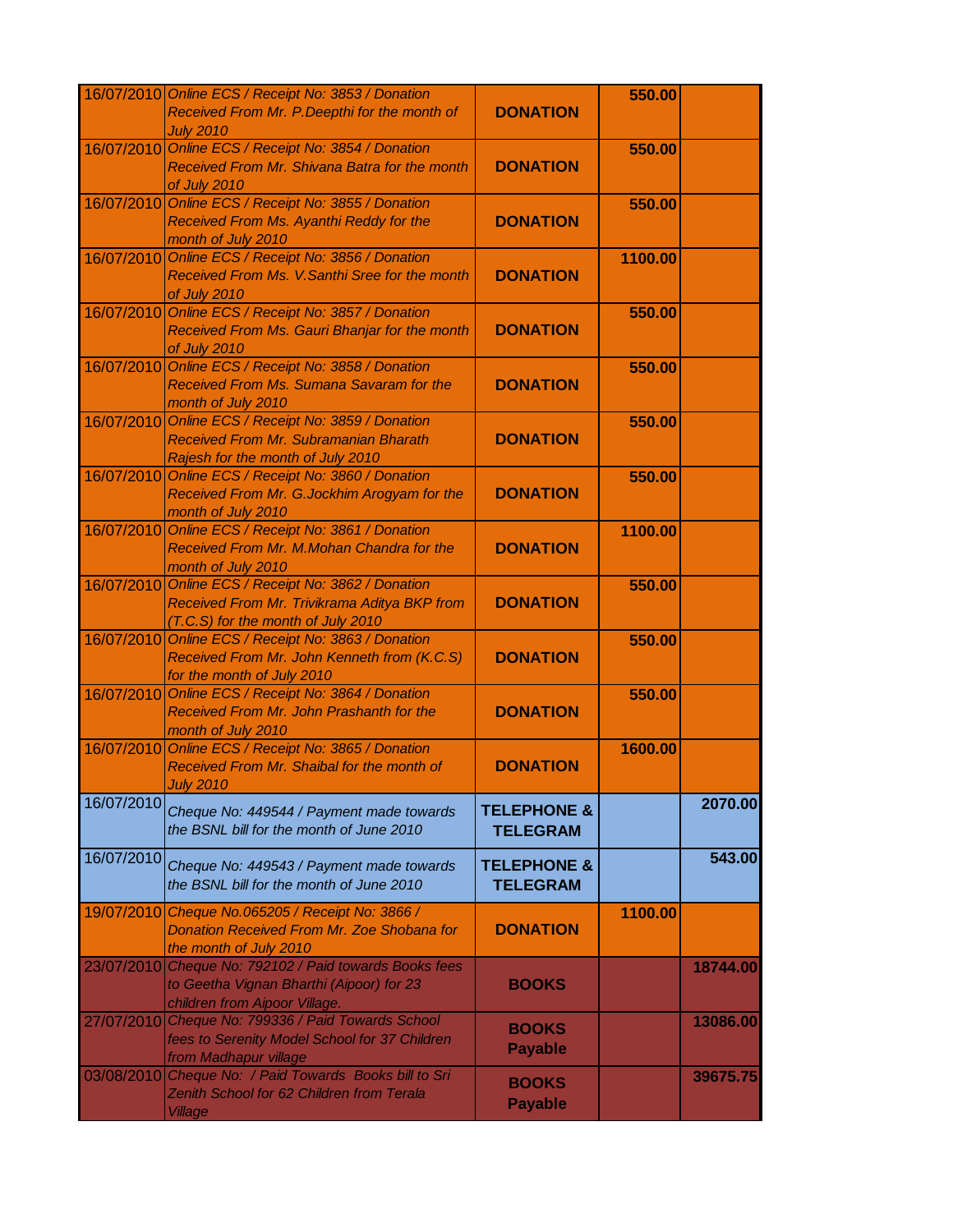| 04/08/2010 | Cheque No: 799338 / Paid Towards Landline bill<br>to Bsnl for the month of July 2010.                                                           | <b>TELEPHONE &amp;</b><br><b>TELEGRAM</b> |         | 6084.00 |
|------------|-------------------------------------------------------------------------------------------------------------------------------------------------|-------------------------------------------|---------|---------|
| 04/08/2010 | Cheque No: 799340 / Paid Towards Salary to<br>Mr. Raj for the month of July 2010                                                                | <b>SALARY</b>                             |         | 6000.00 |
| 06/08/2010 | Cheque No:799339 / Payment Made Towards<br>Salary to Ms. Lakshmi for the month of July<br>2010.                                                 | <b>SALARY</b>                             |         | 6000.00 |
| 10/08/2010 | <b>Bank Charges</b>                                                                                                                             | <b>BANK</b><br><b>CHARGES</b>             |         | 75.00   |
|            | 16/08/2010 Cheque No. 462450 / Receipt No: 3867 /<br>Donation Received From Mr. R.V.S Lakshman<br>for the Year 2010                             | <b>DONATION</b>                           | 6000.00 |         |
| 19/08/2010 | Cheque No: 792103 / Paid Towards Mobile bill<br>to Bsnl for the month of July 2010.                                                             | <b>TELEPHONE &amp;</b><br><b>TELEGRAM</b> |         | 686.00  |
| 19/08/2010 | Cheque No: 792103 / Paid Towards Telephone<br>Bill to BSNL for the month of July 2010                                                           | <b>TELEPHONE &amp;</b><br><b>TELEGRAM</b> |         | 634.00  |
| 20/08/2010 | Cheque No: 799341 / Paid Towards Internet<br>Charges to Airtel for the month of July 2010.                                                      | <b>INTERNET</b><br><b>CHARGES</b>         |         | 956.00  |
| 23/08/2010 | Online ECS / Receipt No: 3890 / Donation<br>Received From Mr. Manoj Kumar for the month<br>of August 2010                                       | <b>DONATION</b>                           | 550.00  |         |
| 23/08/2010 | Online ECS / Receipt No: 3902 / Donation<br>Received From Ms. R. Malathi Supriya for the<br>month of August 2010                                | <b>DONATION</b>                           | 550.00  |         |
|            | 23/08/2010 Online ECS / Receipt No: 3903 / Donation<br>Received From Ms. Sunitha Sirolikar from (Idea<br>Cellular) for the month of August 2010 | <b>DONATION</b>                           | 550.00  |         |
| 23/08/2010 | Online ECS / Receipt No: 3904 / Donation<br>Received From Ms. Neeraja Reddy from (Idea<br>Cellular) for the month of August 2010                | <b>DONATION</b>                           | 550.00  |         |
| 23/08/2010 | Online ECS / Receipt No: 3905 / Donation<br>Received From Ms. Sandhya Santosh from (GE<br>Money) for the month of August 2010                   | <b>DONATION</b>                           | 550.00  |         |
|            | 23/08/2010 Online ECS / Receipt No: 3906 / Donation<br>Received From Ms. Keerthana from (ICICI<br>Bank) for the month of August 2010            | <b>DONATION</b>                           | 550.00  |         |
| 23/08/2010 | Online ECS / Receipt No: 3907 / Donation<br>Received From Ms. P. Deepti from (TCS) for<br>the month of August 2010                              | <b>DONATION</b>                           | 550.00  |         |
| 23/08/2010 | Online ECS / Receipt No: 3908 / Donation<br>Received From Ms. Shivani Batra from (Satyam<br>BPO) for the month of August 2010                   | <b>DONATION</b>                           | 550.00  |         |
|            | 23/08/2010 Online ECS / Receipt No: 3909 / Donation<br>Received From Ms. V. Santhi Sree for the<br>month of August 2010                         | <b>DONATION</b>                           | 1100.00 |         |
| 23/08/2010 | <b>ONLINE ECS / Receipt No: 3871 / Donation</b><br>Received From Ms. Holistic Health Care pvt Itd<br>for the month of August 2010               | <b>DONATION</b>                           | 1100.00 |         |
| 23/08/2010 | <b>ONLINE ECS / Receipt No: 3872 / Donation</b><br>Received From Mr. Prabhat Mehrotra for the<br>month of August 2010                           | <b>DONATION</b>                           | 450.00  |         |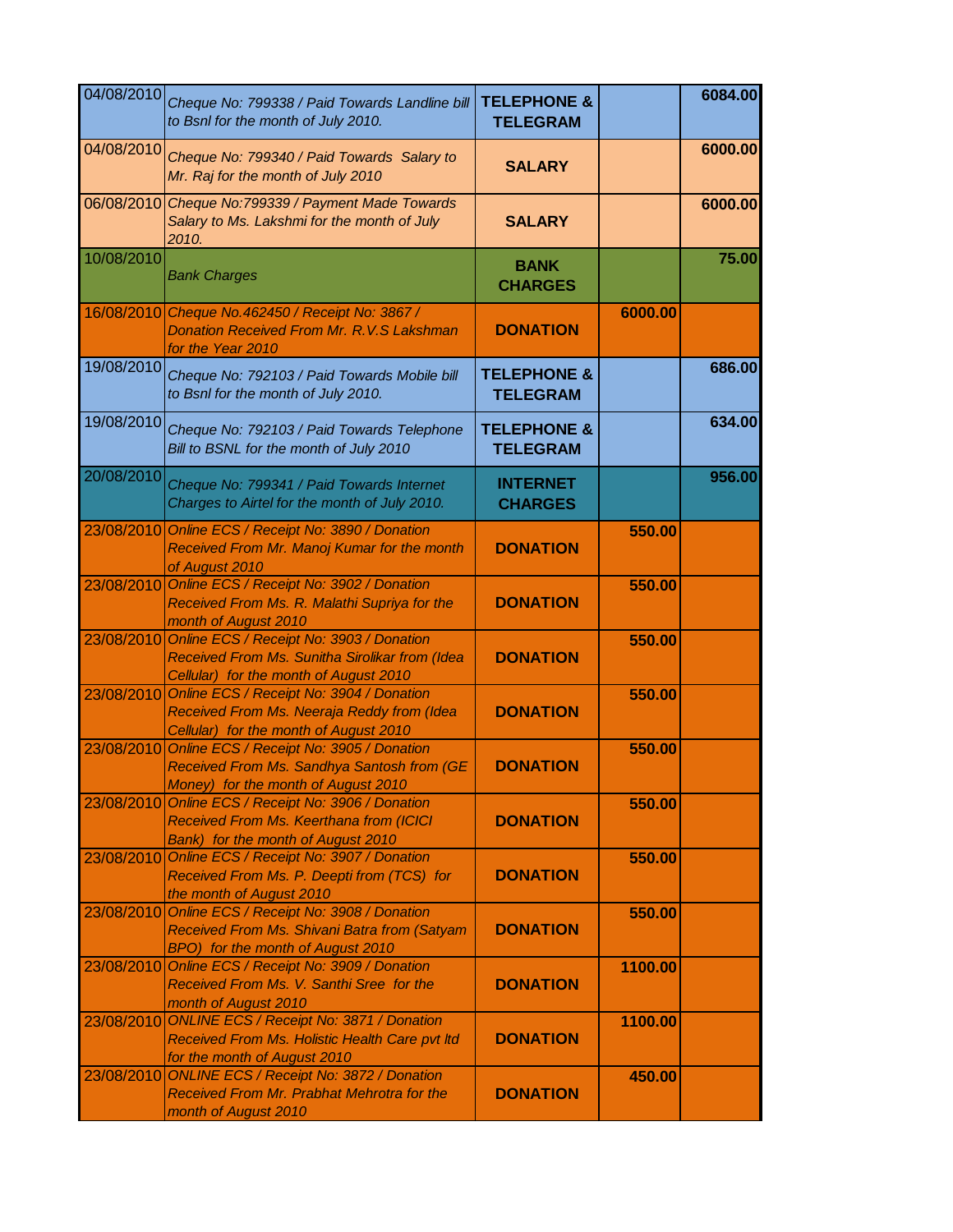|            | 23/08/2010 ONLINE ECS / Receipt No: 3873 / Donation    |                 | 550.00  |  |
|------------|--------------------------------------------------------|-----------------|---------|--|
|            | Received From Ms. A.R.L. Kiran Mai for the             | <b>DONATION</b> |         |  |
|            | month of August 2010                                   |                 |         |  |
| 23/08/2010 | <b>ONLINE ECS / Receipt No: 3874 / Donation</b>        |                 |         |  |
|            |                                                        |                 | 1100.00 |  |
|            | Received From Ms. Kavitha Elange for the               | <b>DONATION</b> |         |  |
|            | month of August 2010                                   |                 |         |  |
| 23/08/2010 | <b>ONLINE ECS / Receipt No: 3875 / Donation</b>        |                 | 450.00  |  |
|            | Received From Mr. S.V.S Sainath for the month          | <b>DONATION</b> |         |  |
|            | of August 2010                                         |                 |         |  |
|            | 23/08/2010 ONLINE ECS / Receipt No: 3876 / Donation    |                 | 450.00  |  |
|            | Received From Mr. Addepalli Kesava Deekshit            | <b>DONATION</b> |         |  |
|            | for the month of August 2010                           |                 |         |  |
|            | 23/08/2010 ONLINE E.C.S/ Receipt No-3877 received from |                 | 450.00  |  |
|            | Mr. C.Sarat Chandra from (IVY Comp tech) for           | <b>DONATION</b> |         |  |
|            | the month of August 2010                               |                 |         |  |
|            | 23/08/2010 ONLINE E.C.S/ Receipt No-3878 received from |                 | 550.00  |  |
|            |                                                        |                 |         |  |
|            | Ms. Vani Kumari Lakkakula from (IVY Comp               | <b>DONATION</b> |         |  |
|            | tech) for the month of August 2010                     |                 |         |  |
|            | 23/08/2010 ONLINE E.C.S/ Receipt No-3879 received from |                 | 450.00  |  |
|            | Ms. Pranitha Polsani from (IVY Comp tech) for          | <b>DONATION</b> |         |  |
|            | the month of August 2010                               |                 |         |  |
| 23/08/2010 | <b>ONLINE E.C.S/ Receipt No-3880 received from</b>     |                 | 450.00  |  |
|            | Mr. Brijesh Shukla from (IVY Comp tech) for the        | <b>DONATION</b> |         |  |
|            | month of August 2010                                   |                 |         |  |
| 23/08/2010 | <b>ONLINE E.C.S/ Receipt No-3881 received from</b>     |                 | 450.00  |  |
|            | Ms. Swetha Mangshetty from (IVY Comp tech)             | <b>DONATION</b> |         |  |
|            | for the month of August 2010                           |                 |         |  |
| 23/08/2010 | <b>ONLINE E.C.S/ Receipt No-3882 received from</b>     |                 | 450.00  |  |
|            |                                                        |                 |         |  |
|            | Ms. Vainu Madhav Kulkarni.H from (T.C.S) for           | <b>DONATION</b> |         |  |
|            | the month of August 2010                               |                 |         |  |
|            | 23/08/2010 ONLINE E.C.S/ Receipt No-3883 received from |                 | 450.00  |  |
|            | Mr. Avinash pai from (IVY Comptech) for the            | <b>DONATION</b> |         |  |
|            | month of August 2010                                   |                 |         |  |
|            | 23/08/2010 ONLINE E.C.S/ Receipt No-3884 received from |                 | 450.00  |  |
|            | Ms. Mary Priscilla francis from (IVY Comptech)         | <b>DONATION</b> |         |  |
|            | for the month of August 2010                           |                 |         |  |
| 23/08/2010 | <b>ONLINE E.C.S/ Receipt No-3885 received from</b>     |                 | 450.00  |  |
|            | Mr. Venugopal Siripuram from (IVY Comptech)            | <b>DONATION</b> |         |  |
|            | for the month of August 2010                           |                 |         |  |
| 23/08/2010 | <b>ONLINE E.C.S/ Receipt No-3886 received from</b>     |                 | 450.00  |  |
|            | Ms. Shruti Murugan from (IVY Comptech) for             | <b>DONATION</b> |         |  |
|            | the month of August 2010                               |                 |         |  |
|            | <b>ONLINE E.C.S/ Receipt No-3887 received from</b>     |                 |         |  |
| 23/08/2010 |                                                        |                 | 550.00  |  |
|            | Mr. Sanjeev Vanaparthy from (IVY Comptech)             | <b>DONATION</b> |         |  |
|            | for the month of August 2010                           |                 |         |  |
| 23/08/2010 | <b>ONLINE E.C.S/ Receipt No-3888 received from</b>     |                 | 450.00  |  |
|            | Ms. Basabdatta de from (IVY Comptech) for the          | <b>DONATION</b> |         |  |
|            | month of August 2010                                   |                 |         |  |
|            | 23/08/2010 ONLINE E.C.S/ Receipt No-3889 received from |                 | 550.00  |  |
|            | Ms. Sireesha Prithivi From (IVY Comptech) for          | <b>DONATION</b> |         |  |
|            | the month of August 2010                               |                 |         |  |
| 23/08/2010 | <b>ONLINE E.C.S/ Receipt No-3890 received from</b>     |                 | 1100.00 |  |
|            | Mr. Tajvinder Singh From (IBM) for the month of        | <b>DONATION</b> |         |  |
|            | August 2010                                            |                 |         |  |
| 23/08/2010 | <b>ONLINE E.C.S/ Receipt No-3891 received from</b>     |                 | 550.00  |  |
|            | Mr. Pavani Kumar Srinivasa for the month of            | <b>DONATION</b> |         |  |
|            |                                                        |                 |         |  |
|            | August 2010                                            |                 |         |  |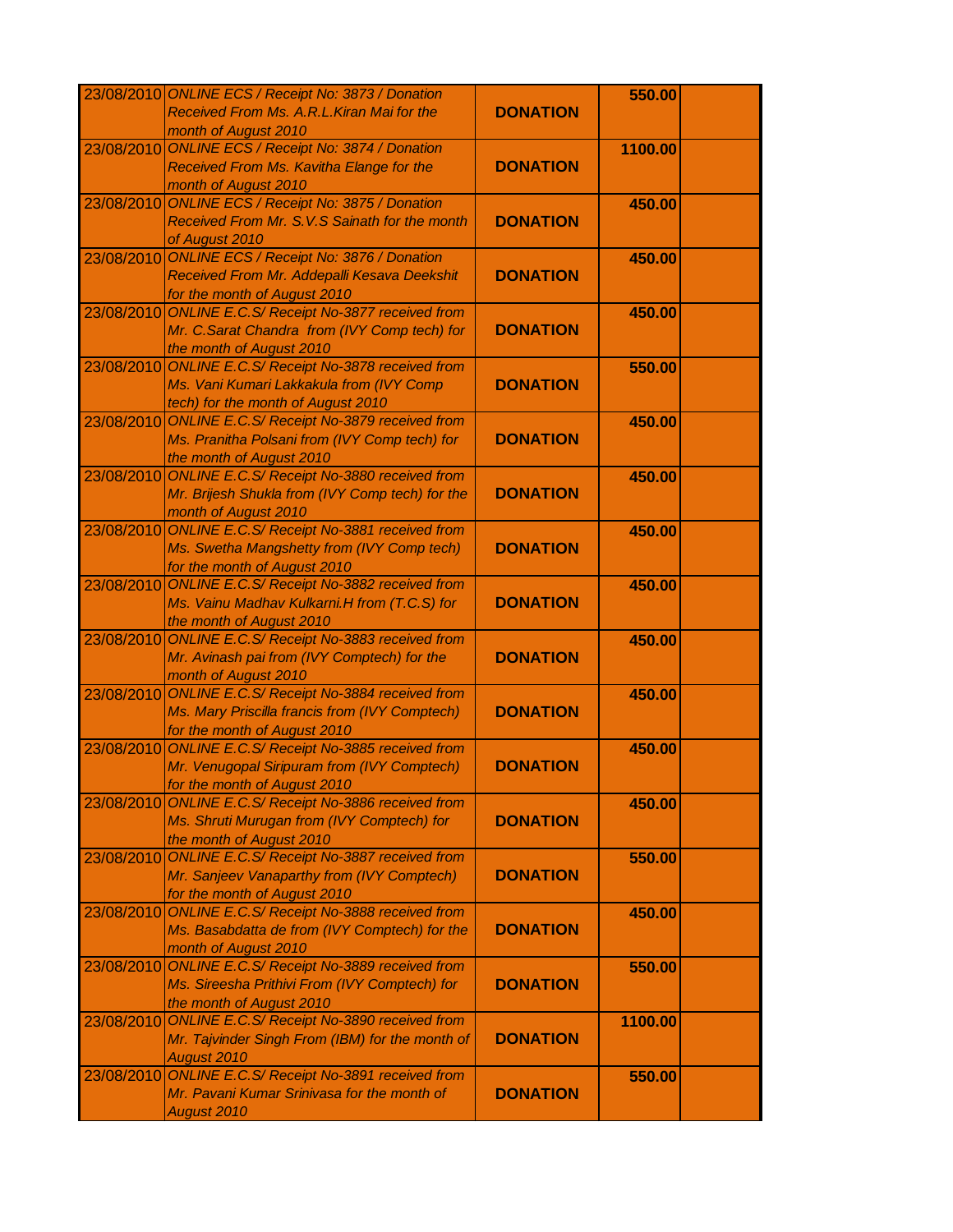|            | 23/08/2010 ONLINE E.C.S/ Receipt No-3892 received from<br>Ms. Priyanka Jhawar for the month of August<br>2010                                          | <b>DONATION</b>                           | 550.00  |         |
|------------|--------------------------------------------------------------------------------------------------------------------------------------------------------|-------------------------------------------|---------|---------|
| 23/08/2010 | ONLINE E.C.S/ Receipt No-3893/ received from<br>Mr. Aditya Sohani for the month of August 2010                                                         | <b>DONATION</b>                           | 550.00  |         |
|            | 23/08/2010 ONLINE E.C.S/ Receipt No-3894 / received<br>from Mr. Greg Hilton Goolamier for the month of<br>August 2010                                  | <b>DONATION</b>                           | 550.00  |         |
|            | 23/08/2010 ONLINE E.C.S/ Receipt No-3895 / received<br>from Mr. Sunil.P.John for the month of August<br>2010                                           | <b>DONATION</b>                           | 550.00  |         |
|            | 23/08/2010 ONLINE E.C.S/ Receipt No-3896 / received<br>from Ms. Ezhilarasi from (Chennai) for the<br>month of August 2010                              | <b>DONATION</b>                           | 550.00  |         |
|            | 23/08/2010 ONLINE E.C.S/ Receipt No-3897 / received<br>from Mr. sanjeev Nathan for the month of<br>August 2010                                         | <b>DONATION</b>                           | 550.00  |         |
|            | 23/08/2010 ONLINE E.C.S/ Receipt No-3898 / received<br>from Mr. Souvik Dhar for the month of August<br>2010                                            | <b>DONATION</b>                           | 550.00  |         |
|            | 23/08/2010 ONLINE E.C.S/ Receipt No-3899 / received<br>from Ms. Uma Devi Duddu for the month of<br>August 2010                                         | <b>DONATION</b>                           | 550.00  |         |
|            | 23/08/2010 ONLINE E.C.S/ Receipt No-3900 / received<br>from Mr. Palley Ashok for the month of August<br>2010                                           | <b>DONATION</b>                           | 550.00  |         |
|            | 23/08/2010 Cheque No: Online / Receipt No: 3868 /<br>Received from MR. T.V. Ramakrishna Murthy (<br>Doctor) for the month of August 2010               | <b>DONATION</b>                           | 550.00  |         |
|            | 23/08/2010 Cheque No: Online / Receipt No: 3869 /<br>Received from Ms. V. Madhavi for the month of<br>August 2010                                      | <b>DONATION</b>                           | 1100.00 |         |
|            | 23/08/2010 Cheque No: Online / Receipt No: 3870 /<br>Received from Mr. B. Venkat Prasad for the<br>month of August 2010                                | <b>DONATION</b>                           | 1100.00 |         |
| 23/08/2010 | <b>Online Donation</b>                                                                                                                                 | <b>DONATION</b>                           | 6050.00 |         |
|            | 07/09/2010 Cheque No: 792105 / Paid towards School fees<br>to Bhanu Model School for 24 children from<br>Padgal Village for the month of July 2009.    | <b>Bhanu Model</b>                        |         | 4020.00 |
|            | 07/09/2010 Cheque No: 792106 / Paid towards School fees<br>to Sri Zenith School for 38 Children from Terala<br>Village for the month of July 2009.     | <b>Sri Zenith</b>                         |         | 5340.00 |
|            | 07/09/2010 Cheque No: 792107 / Paid towards School<br>Fees to Geetha Vignan Bharthi for 28 Children<br>from Aipoor Village for the month of July 2009. | <b>Geetha Vignan</b>                      |         | 4740.00 |
| 07/09/2010 | Cheque No: / Paid Towards salary to Ms.<br>Lakshmi for the month of August 2010.                                                                       | <b>SALARY</b>                             |         | 6000.00 |
| 07/09/2010 | Cheque No: 799343 / Paid Towards Internet<br>Charges to Airtel for the month of August 2010.                                                           | <b>INTERNET</b><br><b>CHARGES</b>         |         | 956.00  |
| 07/09/2010 | Cheque No:799342 / Paid Towards telephone<br>Charges to BSNL for the month of August 2010.                                                             | <b>TELEPHONE &amp;</b><br><b>TELEGRAM</b> |         | 1878.00 |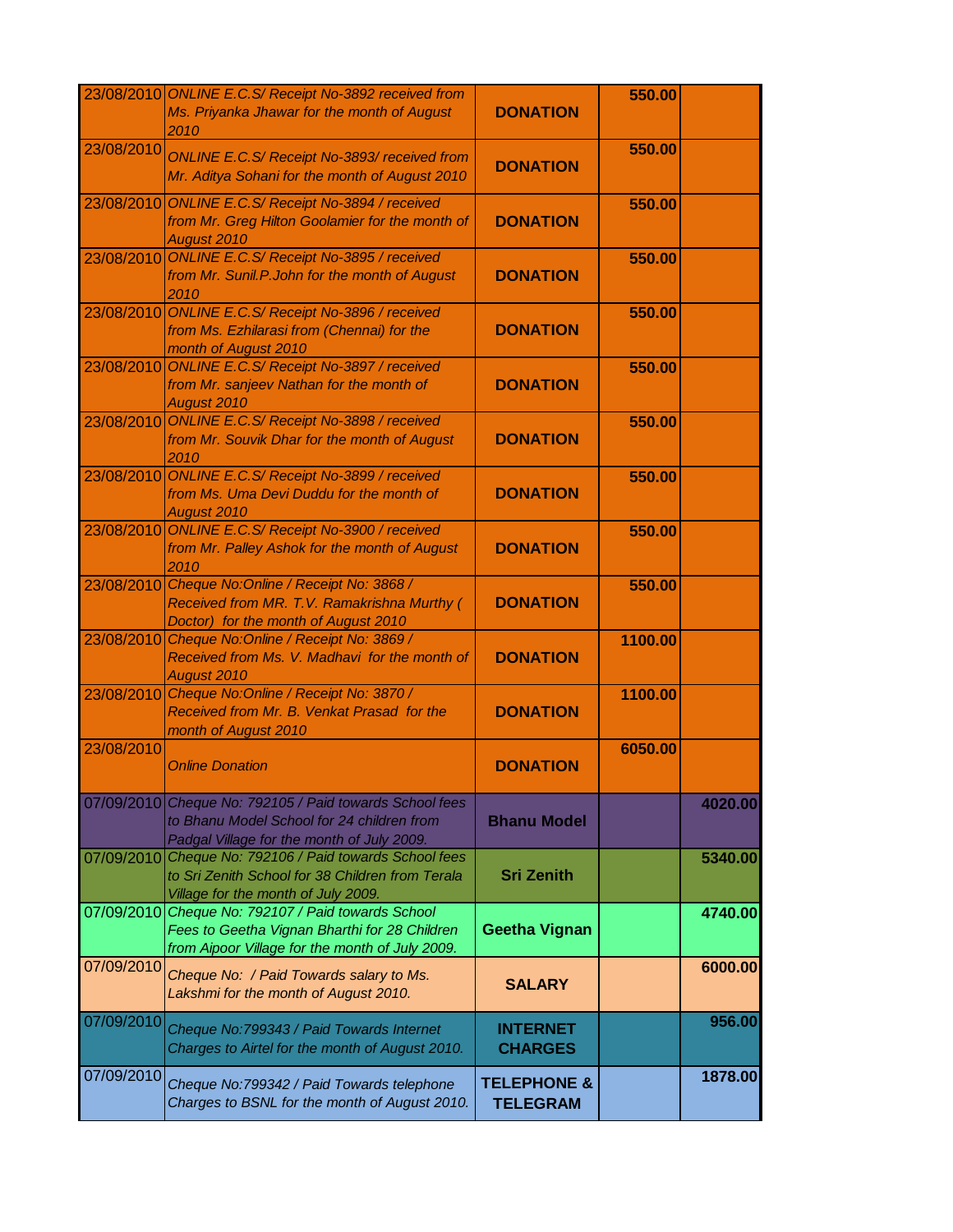|            | 07/09/2010 Cheque No: 799346 / Paid Towards Books fees<br>to Serenity Model School for 37 Children from<br>Madhapur village                           | <b>BOOKS</b>                                            |          | 39575.00 |
|------------|-------------------------------------------------------------------------------------------------------------------------------------------------------|---------------------------------------------------------|----------|----------|
|            | 07/09/2010 Cheque No: / Paid Towards School fees to<br>Serenity Model School for 37 Children from<br>Madhapur village for the month of Augy 2009.     | <b>Serenity</b>                                         |          | 6190.00  |
|            | 09/09/2010 Cheque No: 792108 / Paid Towards College<br>fees to Nagarjuna Juniour College for Ms.<br>sampoorna from Hathnoora Village.                 | <b>COLLEGE</b><br><b>FEES</b>                           |          | 3000.00  |
| 10/09/2010 | <b>Bank Charges</b>                                                                                                                                   | <b>BANK</b><br><b>CHARGES</b>                           |          | 75.00    |
|            | 13/09/2010 Cheque No: 799347 / Paid Towards School<br>fees to KVR Talent School for 17 children from<br>IDA Bollaram Village for the month of June    | K.V.R. High                                             |          | 4250.00  |
|            | 13/09/2010 Cheque No: 792109 / Paid Towards School<br>fees to Thy Buds School for 37 children from<br>Venkatapur Village for the month of March       | <b>School Fees</b><br>Payable F.Y.07-<br>08 & F Y 08-09 |          | 6850.00  |
| 13/09/2010 | Cheque No: 051226 / Receipt No: 3919 / Ms.<br>Marifa Deen from (Idea Cellular) for Half-Yearly                                                        | <b>DONATION</b>                                         | 3000.00  |          |
| 13/09/2010 | Cheque No: Online / Receipt No: 3920 / MR.<br>Md Rafee from (Idea Cellular) for Half-Yearly                                                           | <b>DONATION</b>                                         | 3200.00  |          |
| 13/09/2010 | Cheque No: Online / Receipt No: 3921 / MR.<br>Jerin from (TCS) for Half-Yearly                                                                        | <b>DONATION</b>                                         | 3000.00  |          |
| 13/09/2010 | Cheque No: 973633 / Receipt No: 3922 / Mr.<br><b>Chandra Shaker for Yearly</b>                                                                        | <b>DONATION</b>                                         | 24000.00 |          |
| 13/09/2010 | Cheque No: 973633 / Receipt No: 3923 / Mr. S.<br>Sridhar for Yearly                                                                                   | <b>DONATION</b>                                         | 100.00   |          |
|            | 14/09/2010 Cheque No: 792110 / Paid Towards School<br>fees to HM Sri Vani Vidya Niketan High School<br>for 14 children from Khamma Village for the    | Sri Vani Vidya                                          | 3,300.00 | 6300.00  |
|            |                                                                                                                                                       | <b>BUS FARE</b><br>Payable                              | 3000.00  |          |
| 15/09/2010 | Cheque No: Online / Receipt No: 3924 / Mr. S.<br><b>Sridhar for Yearly</b>                                                                            | <b>DONATION</b>                                         | 24000.00 |          |
|            | 15/09/2010 Receipt No: 3925 / Cash received from Ms.<br>Jyoshna Rani Kura from Sonata Software for<br>the month of September 2010                     | Cash                                                    | 550.00   |          |
| 20/09/2010 | Cheque No: 799348/ Paid towards Telephone<br>bill to BSNL for the month of August 2010.                                                               | <b>TELEPHONE &amp;</b><br><b>TELEGRAM</b>               |          | 592.00   |
| 20/09/2010 | Cheque No: 799349 / Paid towards Telephone<br>bill to BSNL for the month of August 2010.                                                              | <b>TELEPHONE &amp;</b><br><b>TELEGRAM</b>               |          | 667.00   |
|            | 20/09/2010 Cheque No: 792111 / Paid towards School fees<br>to Thy Buds School for 37 Children from<br>venkatapur village for the month of April 2010. | <b>Thu Buds</b>                                         |          | 6850.00  |
| 20/09/2010 | Cheque No: 792112 / Paid towards School fees<br>to Bhanu Model School for 24 Children from<br>Padgal village for the month of August 2010.            | <b>Bhanu Model</b>                                      |          | 4020.00  |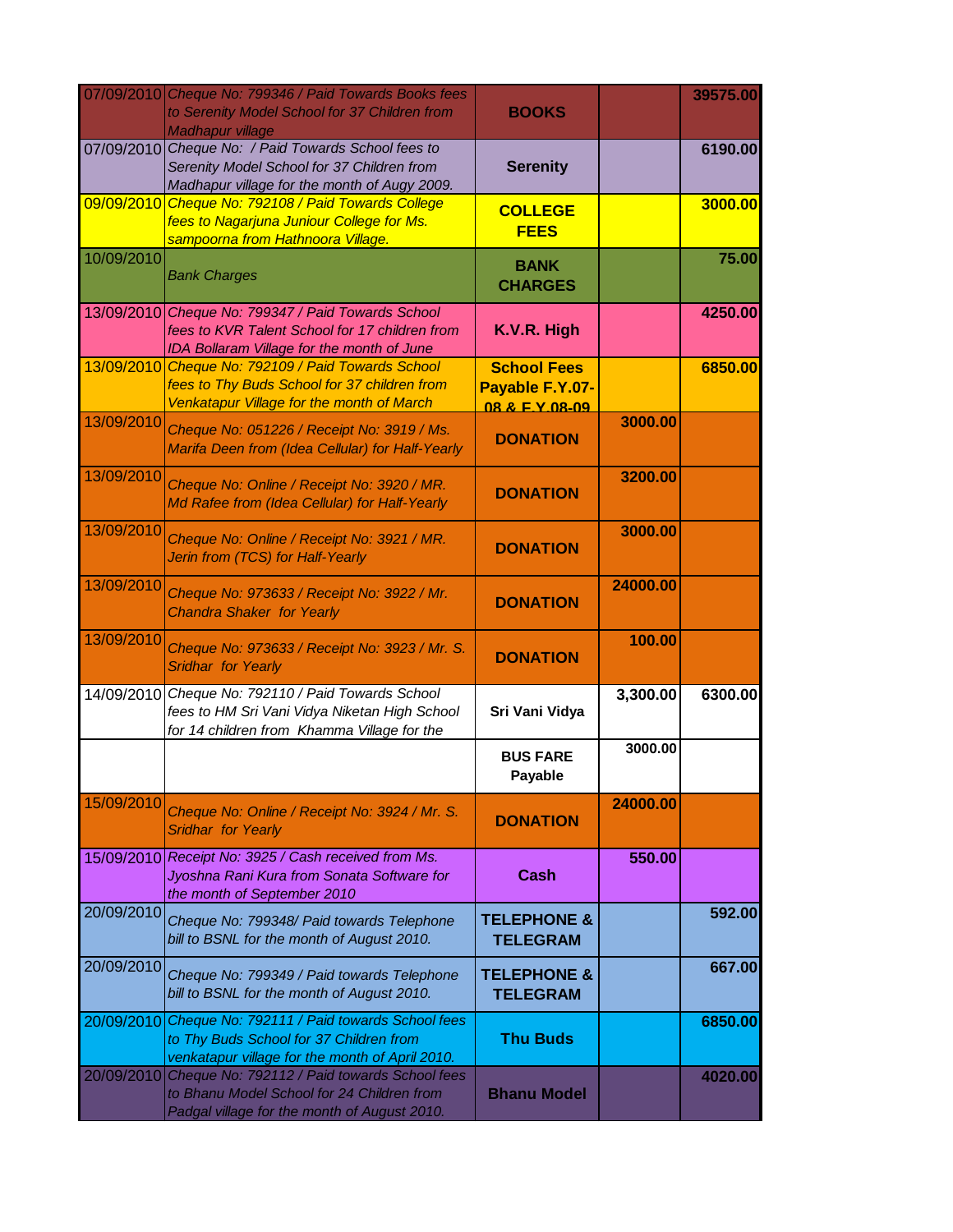|            | 20/09/2010 Cheque No: 799350 / Paid towards School fees<br>to Serenity Model School for 37 Children from<br>Madhaour village for the month of Sept2010. | <b>Serenity</b> |         | 6190.00 |
|------------|---------------------------------------------------------------------------------------------------------------------------------------------------------|-----------------|---------|---------|
| 20/09/2010 | Cheque No: Online / Receipt No: 3926 / Mr.                                                                                                              |                 | 550.00  |         |
|            | T.V. Ramakrishna Murthy (Doctor) for the<br>month of September 2010                                                                                     | <b>DONATION</b> |         |         |
| 20/09/2010 | Cheque No: Online / Receipt No: 3927 / Ms. V.<br>Madhavi for the month of September 2010                                                                | <b>DONATION</b> | 1100.00 |         |
| 20/09/2010 | Cheque No: Online / Receipt No: 3928 / Mr. B.<br>Venkat Prasad for the month of September<br>2010                                                       | <b>DONATION</b> | 1100.00 |         |
|            | 20/09/2010 Cheque No: Online / Receipt No: 3929 / M/S<br>Holistic Health Care Pvt Ltd for the month of<br>September 2010                                | <b>DONATION</b> | 1100.00 |         |
|            | 20/09/2010 Cheque No: Online / Receipt No: 3930 / Mr.<br>Prabhat Mehrotra for the month of September<br>2010                                            | <b>DONATION</b> | 450.00  |         |
|            | 20/09/2010 Cheque No: Online / Receipt No: 3931 / Ms.<br>A.R.L. Kiran Mai for the month of September<br>2010                                            | <b>DONATION</b> | 550.00  |         |
|            | 20/09/2010 Cheque No: Online / Receipt No: 3932 / Ms.<br>Kavitha Elango for the month of September<br>2010                                              | <b>DONATION</b> | 1100.00 |         |
| 20/09/2010 | Cheque No: Online / Receipt No: 3933 / Mr.<br>S.V.S. Sainath for the month of September<br>2010                                                         | <b>DONATION</b> | 450.00  |         |
| 20/09/2010 | Cheque No: Online / Receipt No: 3934 / Mr. A.<br>Kesava deekshit (IVY Comptech) for the month<br>of September 2010                                      | <b>DONATION</b> | 450.00  |         |
| 20/09/2010 | Cheque No: Online / Receipt No: 3935 / Mr. C.<br>Sarat Chandra (IVY Comptech) for the month of<br>September 2010                                        | <b>DONATION</b> | 450.00  |         |
| 20/09/2010 | Cheque No: Online / Receipt No: 3936 / Ms.<br>Vani Kumari Lakkakula (IVY Comptech) for the<br>month of September 2010                                   | <b>DONATION</b> | 550.00  |         |
| 20/09/2010 | Cheque No: Online / Receipt No: 3937 / Ms.<br>Pranitha Polsani (IVY Comptech) for the month<br>of September 2010                                        | <b>DONATION</b> | 450.00  |         |
| 20/09/2010 | Cheque No: Online / Receipt No: 3938 / Mr.<br>Brijesh Shukla (IVY Comptech) for the month of<br>September 2010                                          | <b>DONATION</b> | 450.00  |         |
| 20/09/2010 | Cheque No: Online / Receipt No: 3939 / Ms.<br>Swetha Mangshetty (IVY Comptech) for the<br>month of September 2010                                       | <b>DONATION</b> | 450.00  |         |
| 20/09/2010 | Cheque No: Online / Receipt No: 3940 / Ms.<br>Vainu Madhav Kulkarni (IVY Comptech) for the<br>month of September 2010                                   | <b>DONATION</b> | 450.00  |         |
| 20/09/2010 | Cheque No: Online / Receipt No: 3941 / Mr. B.<br>Avinash Pai (IVY Comptech) for the month of<br>September 2010                                          | <b>DONATION</b> | 450.00  |         |
| 20/09/2010 | Cheque No: Online / Receipt No: 3942 / Ms.<br>Mary Priscilla Francis (IVY Comptech) for the<br>month of September 2010                                  | <b>DONATION</b> | 450.00  |         |
| 20/09/2010 | Cheque No: Online / Receipt No: 3943 / Mr.<br>Venugopal Siripuram (IVY Comptech) for the<br>month of September 2010                                     | <b>DONATION</b> | 450.00  |         |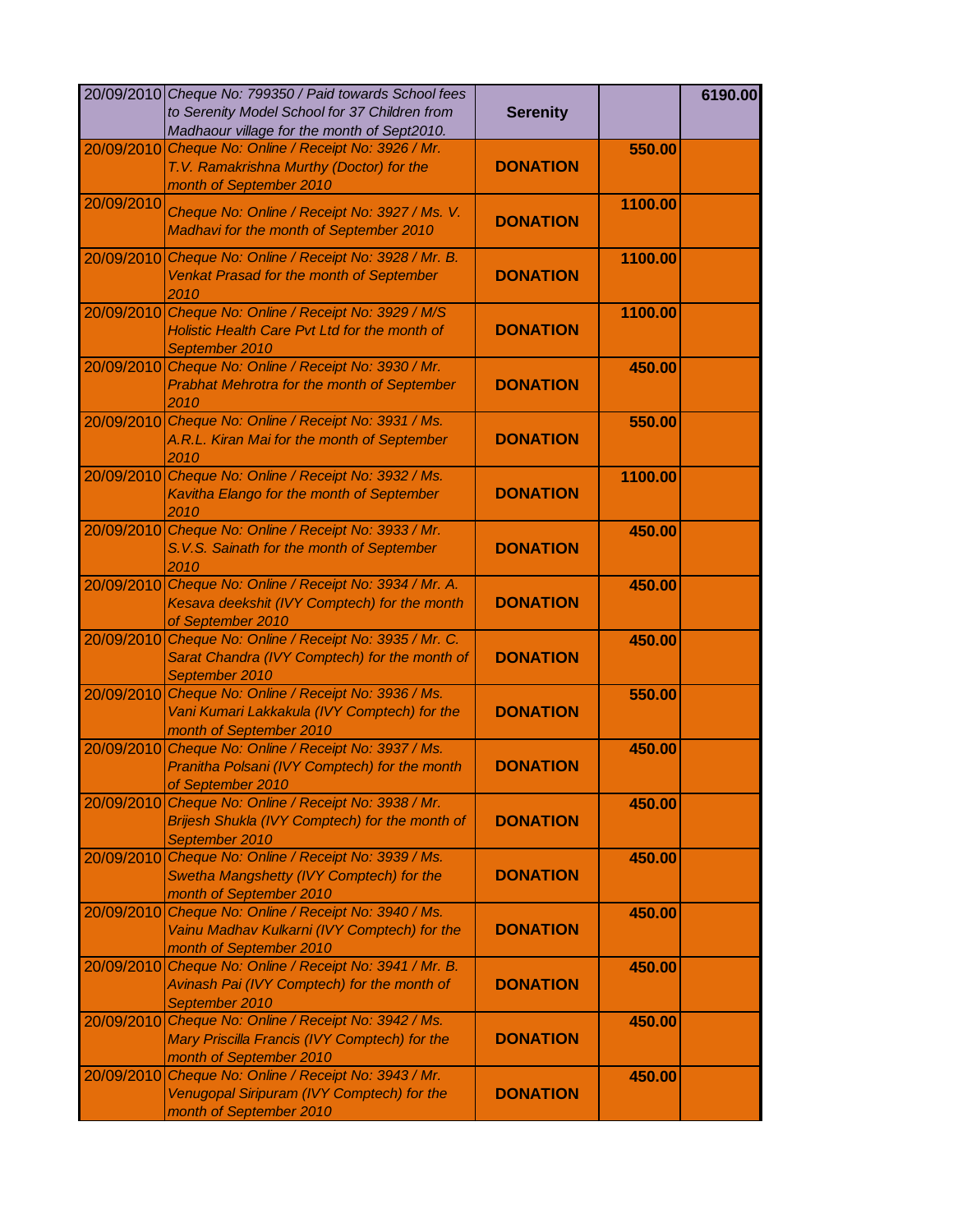|            | 20/09/2010 Cheque No: Online / Receipt No: 3974 / Mr.<br>John Prashanth for the month of September<br>2010                            | <b>DONATION</b> | 550.00  |  |
|------------|---------------------------------------------------------------------------------------------------------------------------------------|-----------------|---------|--|
|            | 20/09/2010 Cheque No: Online / Receipt No: 3944 / Ms.<br>Shruti Murugan from IVY Comptech for the<br>month of September 2010          | <b>DONATION</b> | 450.00  |  |
|            | 20/09/2010 Cheque No: Online / Receipt No: 3945 / Mr.<br>Sanjeev vanaparthy for the month of<br>September 2010                        | <b>DONATION</b> | 550.00  |  |
|            | 20/09/2010 Cheque No: Online / Receipt No: 3946 / Ms.<br>basabdatta De for the month of September<br>2010                             | <b>DONATION</b> | 450.00  |  |
|            | 20/09/2010 Cheque No: Online / Receipt No: 3947 / Ms.<br>Sireesha Prithivi for the month of September<br>2010                         | <b>DONATION</b> | 550.00  |  |
|            | 20/09/2010 Cheque No: Online / Receipt No: 3948 / Mr.<br>Tajvinder Singh for the month of September<br>2010                           | <b>DONATION</b> | 1100.00 |  |
|            | 20/09/2010 Cheque No: Online / Receipt No: 3949 / Mr.<br>Pavani Kumar Srinivasa for the month of<br>September 2010                    | <b>DONATION</b> | 550.00  |  |
|            | 20/09/2010 Cheque No: Online / Receipt No: 3950 / Mr.<br>Priyanka Jhawar for the month of September<br>2010                           | <b>DONATION</b> | 550.00  |  |
| 20/09/2010 | Cheque No: Online / Receipt No: 3951 / Mr.<br>Aditya Sohani for the month of September 2010                                           | <b>DONATION</b> | 550.00  |  |
|            | 20/09/2010 Cheque No: Online / Donation Received from<br>Mr. Greg Hilton Goolamier (IVY Comptech) for<br>the month of September 2010. | <b>DONATION</b> | 550.00  |  |
|            | 20/09/2010 Cheque No: Online / Donation Received from<br>Mr. Sunil.P.John for the month of September<br>2010.                         | <b>DONATION</b> | 550.00  |  |
|            | 20/09/2010 Cheque No: Online / Donation Received from<br>Mr. Sanjeev Nathan for the month of<br>September 2010.                       | <b>DONATION</b> | 550.00  |  |
|            | 20/09/2010 Cheque No: Online / Donation Received from<br>Mr. Souvik Dhar for the month of September<br>2010.                          | <b>DONATION</b> | 550.00  |  |
|            | 20/09/2010 Cheque No: Online / Donation Received from<br>Ms. Uma Devi Duddu (Microsoft) for the month<br>of September 2010.           | <b>DONATION</b> | 550.00  |  |
| 20/09/2010 | Cheque No: Online / Donation Received from<br>Mr. Palley Ashok (TCS) for the month of<br>September 2010.                              | <b>DONATION</b> | 550.00  |  |
| 20/09/2010 | Cheque No: Online / Donation Received from<br>Mr. Manoj Kumar for the month of September<br>2010.                                     | <b>DONATION</b> | 550.00  |  |
|            | 20/09/2010 Cheque No: Online / Donation Received from<br>Ms. R. Malathi Supriya for the month of<br>September 2010.                   | <b>DONATION</b> | 550.00  |  |
|            | 20/09/2010 Cheque No: Online / Donation Received from<br>Ms. Sunitha Sirlokar (IDEA) for the month of<br>September 2010.              | <b>DONATION</b> | 550.00  |  |
|            | 20/09/2010 Cheque No: Online / Donation Received from<br>Ms. Neeraja Reddy (IDEA) for the month of<br>September 2010.                 | <b>DONATION</b> | 550.00  |  |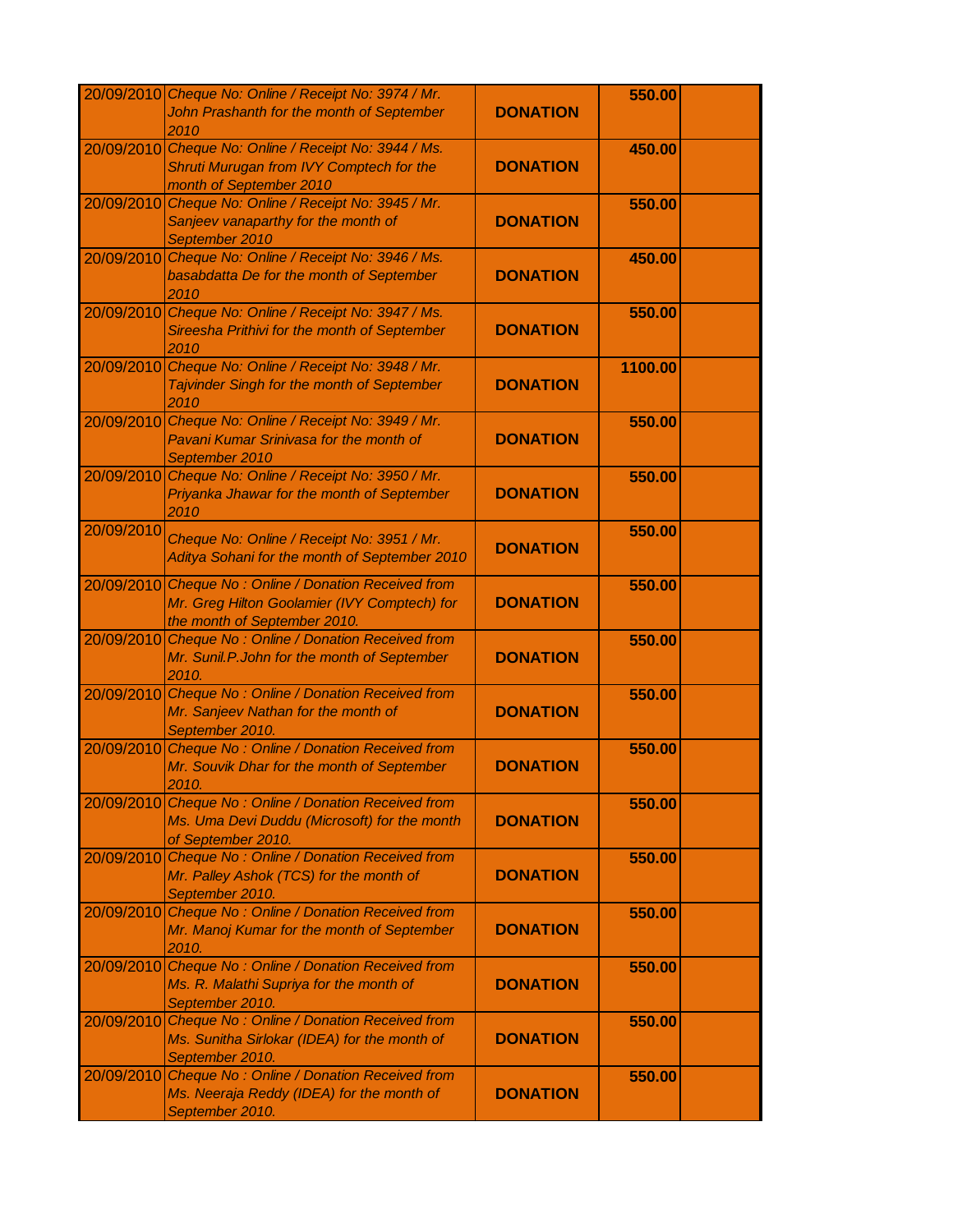|            | 20/09/2010 Cheque No: Online / Donation Received from<br>Ms. Sandhya Santosh for the month of<br>September 2010.             | <b>DONATION</b>  | 550.00  |         |
|------------|------------------------------------------------------------------------------------------------------------------------------|------------------|---------|---------|
| 20/09/2010 | Cheque No: Online / Donation Received from<br>Ms. Keerthana for the month of September<br>2010.                              | <b>DONATION</b>  | 550.00  |         |
| 20/09/2010 | Cheque No: Online / Donation Received from<br>Ms. P. Deepti for the month of September 2010.                                 | <b>DONATION</b>  | 550.00  |         |
|            | 20/09/2010 Cheque No: Online / Donation Received from<br>Ms. Shivani Batra (Satyam) for the month of<br>September 2010.      | <b>DONATION</b>  | 550.00  |         |
|            | 20/09/2010 Cheque No: Online / Donation Received from<br>Ms. Ayanthi Reddy (Satyam) for the month of<br>September 2010.      | <b>DONATION</b>  | 550.00  |         |
|            | 20/09/2010 Cheque No: Online / Donation Received from<br>Ms. V. Sathi Sree for the month of September<br>2010.               | <b>DONATION</b>  | 1100.00 |         |
|            | 20/09/2010 Cheque No: Online / Donation Received from<br>Ms. Gauri Bhangar (Satyam) for the month of<br>September 2010.      | <b>DONATION</b>  | 550.00  |         |
|            | 20/09/2010 Cheque No: Online / Donation Received from<br>Ms. Sumana Savaram for the month of<br>September 2010.              | <b>DONATION</b>  | 550.00  |         |
| 20/09/2010 | Cheque No: Online / Donation Received from<br>Ms. Subramanian Bharath Rajesh (Microsoft)<br>for the month of September 2010. | <b>DONATION</b>  | 550.00  |         |
| 20/09/2010 | Cheque No: Online / Donation Received from<br>Mr. T. Aditya BKP (TCS) for the month of<br>September 2010.                    | <b>DONATION</b>  | 550.00  |         |
|            | 20/09/2010 Cheque No: Online / Donation Received from<br>Mr. J. Kenneth for the month of September<br>2010.                  | <b>DONATION</b>  | 550.00  |         |
|            | 20/09/2010 Cheque No: Online / Donation Received from<br>Ms. Ezhilarasi for the month of September<br>2010.                  | <b>DONATION</b>  | 550.00  |         |
| 20/09/2010 | <b>Online Donation</b>                                                                                                       | <b>DONATION</b>  | 550.00  |         |
| 21/09/2010 | Cash Deposited in the Bank                                                                                                   | <b>Cash</b>      | 1500.00 |         |
| 21/09/2010 | Cash Deposited in the Bank                                                                                                   | Cash             | 500.00  |         |
| 27/09/2010 | Sri Vani Vidya                                                                                                               | (as per details) |         | 6300.00 |
|            | <b>BUS FARE Payable</b>                                                                                                      |                  |         |         |
|            | Ch. No.: 792113 / payment made foword<br>school fees for 14 children from Khammam<br>Village for the month of July 2009      |                  |         |         |
|            | 30/09/2010 Receipt No: 3976 / Cash received from Ms.<br>Meena Poshala for the month of September<br>2010                     | <b>Cash</b>      | 3200.00 |         |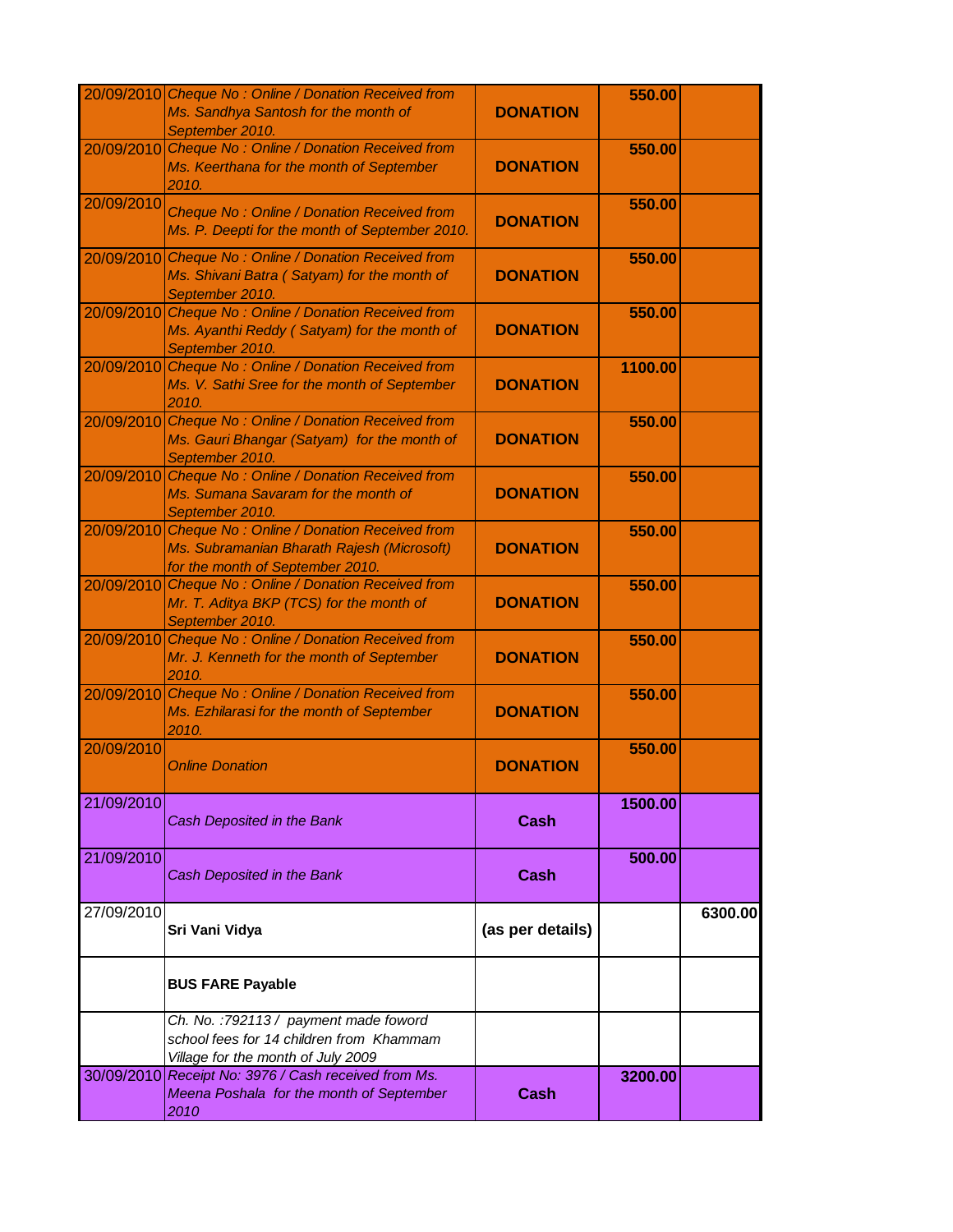|            | 14/10/2010 Cheque No: 792114 \ Payment made towards<br>School Fees to 38 children from Terala Village<br>for the month of August 2009.     | <b>Sri Zenith</b> |         | 5340.00 |
|------------|--------------------------------------------------------------------------------------------------------------------------------------------|-------------------|---------|---------|
|            | 14/10/2010 Cheque No: 792115 \ Payment made towards<br>School Fees to 17 children from IDA Bollaram<br>Village for the month of July 2009. | K.V.R. High       |         | 4250.00 |
| 18/10/2010 | Cheque No: Online / Receipt No: 3875 /<br>Received from Mr. Vijay Bhat for the month of<br>October 2010                                    | <b>DONATION</b>   | 6000.00 |         |
| 18/10/2010 | Cheque No:365327 / Receipt No: 3978 /<br><b>Received from M/s Silicon Business Solutions</b><br>October 2010                               | <b>DONATION</b>   | 2600.00 |         |
| 18/10/2010 | Cheque No: Online / Receipt No: 3979 /<br>Received from Mr.P.Ajai Krishna October 2010                                                     | Cash              | 3000.00 |         |
|            | 18/10/2010 Cash Receipt No: 3979 / Received from M/S.<br>Silicon Business Solution Pvt Ltd for the month<br>of October 2010                | <b>Cash</b>       | 3400.00 |         |
|            | 19/10/2010 Cheque No: Online / Receipt No: 3980 /<br>Received from Mr. TV. rama Kirshna Murthy<br>October 2010                             | <b>DONATION</b>   | 550.00  |         |
| 19/10/2010 | Receipt No: 3981 / Received from V. Madhai For<br>The Month Of October 2010                                                                | <b>DONATION</b>   | 1100.00 |         |
| 19/10/2010 | Ch. No. : Receipt No.8982 Recevied With<br><b>Thanks From Mr.B. Venkat Prasad October</b><br>2010                                          | <b>DONATION</b>   | 1100.00 |         |
|            | 19/10/2010 ch No. : Receipt No.8983 Recevied With Thanks<br>From M/s Holistic Health Care pvt Ltd October<br>2010                          | <b>DONATION</b>   | 1100.00 |         |
| 19/10/2010 | ch No. : Receipt No.8984 Recevied With Thanks<br>From Prabhat Mehrotra October 2010                                                        | <b>DONATION</b>   | 450.00  |         |
| 19/10/2010 | ch No. : Receipt No.8985 Recevied With Thanks<br>From R.L Kiran Mai Arava October 2010                                                     | <b>DONATION</b>   | 550.00  |         |
| 19/10/2010 | ch No. : Receipt No.8986 Recevied With Thanks<br>From Kavitha Elango October 2010                                                          | <b>DONATION</b>   | 1100.00 |         |
| 19/10/2010 | ch No. : Receipt No.8987 Recevied With Thanks<br>From SVS.Sainath October 2010                                                             | <b>DONATION</b>   | 450.00  |         |
| 19/10/2010 | ch No. : Receipt No.8988 Recevied With Thanks<br>From Addepalli Kesava Deekshit October 2010                                               | <b>DONATION</b>   | 450.00  |         |
| 19/10/2010 | ch No. : Receipt No.8989 Recevied With Thanks<br>From C.Sarat Chandra October 2010                                                         | <b>DONATION</b>   | 450.00  |         |
| 19/10/2010 | ch No. : Receipt No.8990 Recevied With Thanks<br>From vani kumari Lakkakula October 2010                                                   | <b>DONATION</b>   | 550.00  |         |
| 19/10/2010 | ch No. : Receipt No.8991 Recevied With Thanks<br>From Pranitha Polsani October 2010                                                        | <b>DONATION</b>   | 450.00  |         |
| 19/10/2010 | ch No. : Receipt No.8992 Recevied With Thanks<br>From Brijesh Shkla October 2010                                                           | <b>DONATION</b>   | 450.00  |         |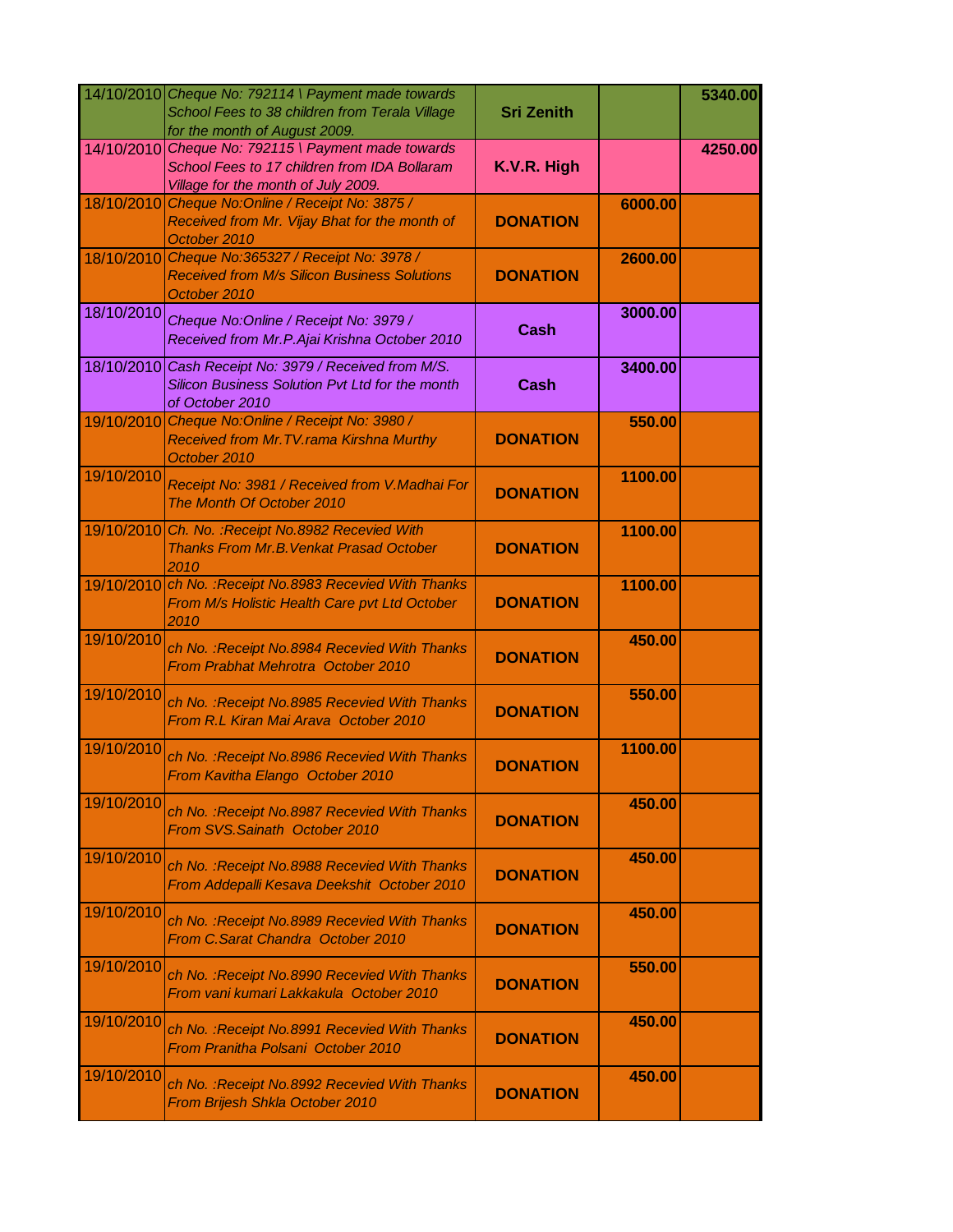| 19/10/2010 | ch No. : Receipt No.8993 Recevied With Thanks<br>From Swetha Mangshetty October 2010                                | <b>DONATION</b> | 450.00  |  |
|------------|---------------------------------------------------------------------------------------------------------------------|-----------------|---------|--|
| 19/10/2010 | ch No. : Receipt No.8994 Recevied With Thanks<br>From Vainu Madhav KulkarniH October 2010                           | <b>DONATION</b> | 450.00  |  |
| 19/10/2010 | ch No. : Receipt No.8995 Recevied With Thanks<br>From Balaji Avinash Pai October 2010                               | <b>DONATION</b> | 450.00  |  |
| 19/10/2010 | ch No. : Receipt No.8996 Recevied With Thanks<br>From Mary Prisiclla Francis October 2010                           | <b>DONATION</b> | 450.00  |  |
|            | 19/10/2010 Recepit No 3997 Recevied With Thanks From<br><b>Venugopal Siripuram For The Month Of October</b><br>2010 | <b>DONATION</b> | 450.00  |  |
|            | 19/10/2010 Ch. No. : Recepit No 3998 Recived With Thanks<br>From Shruti Murugan For The Month Of<br>October 2010    | <b>DONATION</b> | 450.00  |  |
| 19/10/2010 | Ch. No. : Recepit No 4000 Recived With Thanks<br>From Basabdatta De October 2010                                    | <b>DONATION</b> | 450.00  |  |
| 19/10/2010 | Ch. No. : Recepit No 4001 Recived With Thanks<br>From Sireesha Prithivi October 2010                                | <b>DONATION</b> | 550.00  |  |
| 19/10/2010 | Ch. No. : Recepit No 4002 Recived With Thanks<br>From TAJVINDER SINGH October 2010                                  | <b>DONATION</b> | 1100.00 |  |
| 19/10/2010 | Ch. No. : Recepit No 4003 Recived With Thanks<br>From Pavani kumar Srinivasa Sai Kasinadhuni<br>October 2010        | <b>DONATION</b> | 550.00  |  |
| 19/10/2010 | Ch. No. : Recepit No 4004 Recived With Thanks<br>From Priyanka Jhawar October 2010                                  | <b>DONATION</b> | 550.00  |  |
| 19/10/2010 | Ch. No. : Recepit No 4005 Recived With Thanks<br>From Aditya Sohani October 2010                                    | <b>DONATION</b> | 550.00  |  |
| 19/10/2010 | Ch. No. : Recepit No 4006 Recived With Thanks<br><b>From Greghiton Goolamier October 2010</b>                       | <b>DONATION</b> | 550.00  |  |
| 19/10/2010 | Ch. No. : Recepit No 4007 Recived With Thanks<br>From Sunil P John October 2010                                     | <b>DONATION</b> | 550.00  |  |
| 19/10/2010 | Ch. No. : Recepit No 4008 Recived With Thanks<br>From Sanjeev Nathan October 2010                                   | <b>DONATION</b> | 550.00  |  |
| 19/10/2010 | Ch. No. : Recepit No 4009 Recived With Thanks<br>From Souvik Dhar October 2010                                      | <b>DONATION</b> | 550.00  |  |
|            | 19/10/2010 Ch. No. : Recepit No 4010 Recived With Thanks<br>From Komanduri Sreenivasachary Madhuri<br>October 2010  | <b>DONATION</b> | 550.00  |  |
| 19/10/2010 | Ch. No. : Recepit No 4011 Recived With Thanks<br>From UMA DEVI DUDDU October 2010                                   | <b>DONATION</b> | 550.00  |  |
| 19/10/2010 | Ch. No. : Recepit No 4012 Recived With Thanks<br>From PALLEY ASHOK October 2010                                     | <b>DONATION</b> | 550.00  |  |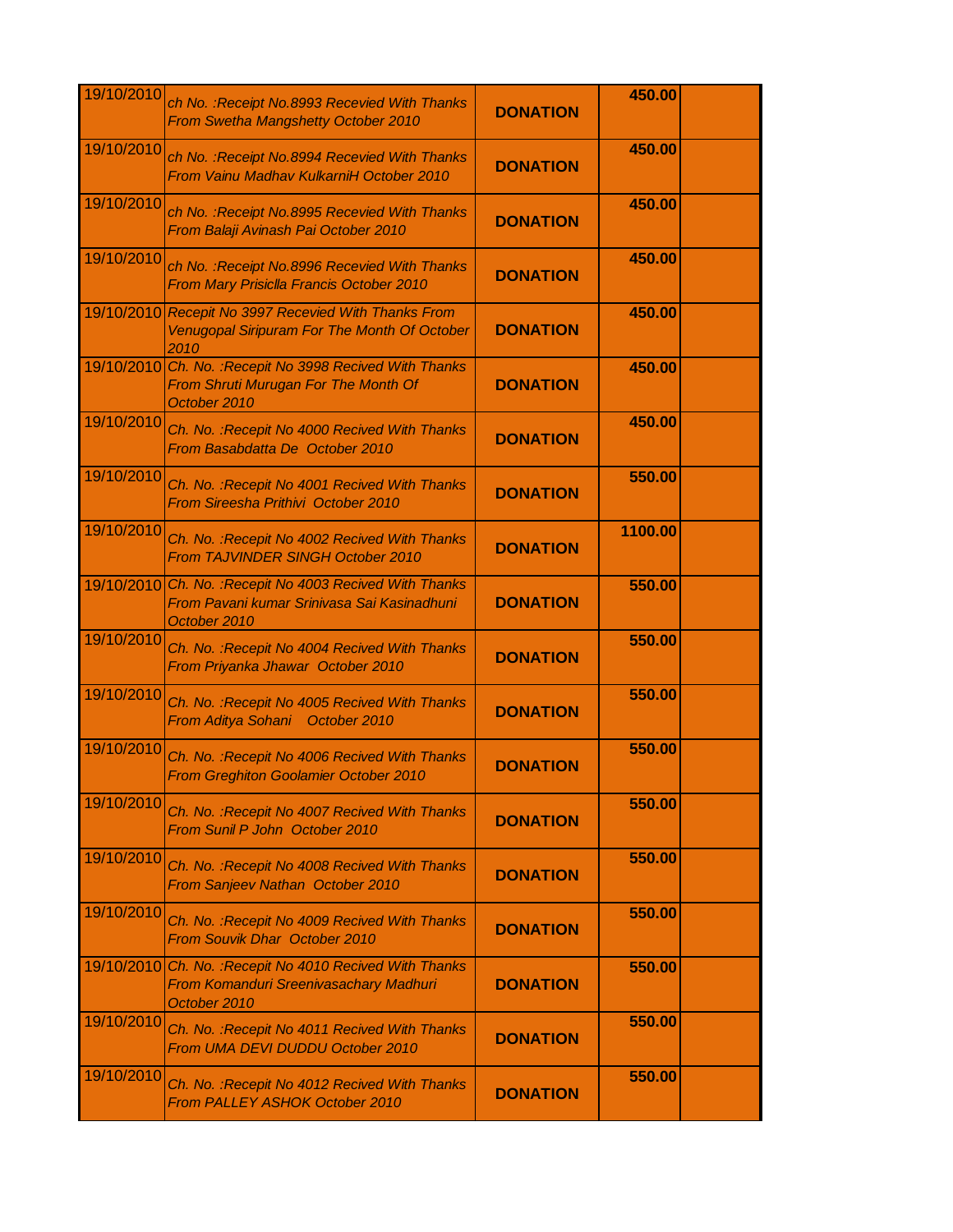| 19/10/2010 | Ch. No. : Recepit No 4013 Recived With Thanks<br><b>From MANOJ KUMAR October 2010</b>                                       | <b>DONATION</b>      | 550.00  |         |
|------------|-----------------------------------------------------------------------------------------------------------------------------|----------------------|---------|---------|
| 19/10/2010 | Ch. No. : Recepit No 4015 Recived With Thanks<br><b>From SUNITHA SIROLIKAR October 2010</b>                                 | <b>DONATION</b>      | 550.00  |         |
| 19/10/2010 | Ch. No. : Recepit No 4016 Recived With Thanks<br>From S.NEERAJ REDDY October 2010                                           | <b>DONATION</b>      | 550.00  |         |
| 19/10/2010 | Ch. No. : Recepit No 4017 Recived With Thanks<br>From SANDHYA SANTOSH October 2010                                          | <b>DONATION</b>      | 550.00  |         |
| 19/10/2010 | Ch. No. : Recepit No 4018 Recived With Thanks<br>From KEERTHANA October 2010                                                | <b>DONATION</b>      | 550.00  |         |
| 19/10/2010 | Ch. No. : Recepit No 4019 Recived With Thanks<br>From P.DEEPTI October 2010                                                 | <b>DONATION</b>      | 550.00  |         |
| 19/10/2010 | Ch. No. : Recepit No 4020 Recived With Thanks<br><b>From SHIVANI BATRA October 2010</b>                                     | <b>DONATION</b>      | 550.00  |         |
| 19/10/2010 | Ch. No. : Recepit No 4021 Recived With Thanks<br>From AYANTI REDDY October 2010                                             | <b>DONATION</b>      | 550.00  |         |
| 19/10/2010 | Ch. No. : Recepit No 4022 Recived With Thanks<br>From V. SANTHI SREE October 2010                                           | <b>DONATION</b>      | 1100.00 |         |
| 19/10/2010 | Ch. No. : Recepit No 4023 Recived With Thanks<br>From GAURI BHANJAR October 2010                                            | <b>DONATION</b>      | 550.00  |         |
| 19/10/2010 | Ch. No. : Recepit No 4024 Recived With Thanks<br>From SUMANA SAVARAM October 2010                                           | <b>DONATION</b>      | 550.00  |         |
| 19/10/2010 | Ch. No. : Recepit No 4025 Recived With Thanks<br>From G.JOCKHIM AROGVAM October 2010                                        | <b>DONATION</b>      | 550.00  |         |
|            | 19/10/2010 Ch.No: Receipt No 4014 Recevied With Thanks<br>From RAGHAVARAPU MALATI SUPRIYA For<br>The Month Of October 2010  | <b>DONATION</b>      | 550.00  |         |
| 19/10/2010 | Ch. No. : Recipet No 4027 Recived With Thanks<br>From M.MOHAN CHANDRA October 2010                                          | <b>DONATION</b>      | 1100.00 |         |
| 19/10/2010 | Ch. No. : Recipet No 4028 Recived With Thanks<br>From TRIVIKRAMA ADITYA BKP October 2010                                    | <b>DONATION</b>      | 550.00  |         |
| 19/10/2010 | Ch. No. : Recipet No 4029 Recived With Thanks<br>From JOHN KENNETH October 2010                                             | <b>DONATION</b>      | 550.00  |         |
| 19/10/2010 | Ch. No. : Recipet No 4030 Recived With Thanks<br>From JOHN PRASHANTH October 2010                                           | <b>DONATION</b>      | 550.00  |         |
| 19/10/2010 | Ch. No. : Recepit No 3999 Recived With Thanks<br>From Sanjeev Vanaparthy For The Month Of<br>October 2010                   | <b>DONATION</b>      | 550.00  |         |
| 19/10/2010 | Cheque No: 792117 \ Payment made towards<br>School Fees to 28 children from Aipoor Village<br>for the month of August 2009. | <b>Geetha Vignan</b> |         | 4960.00 |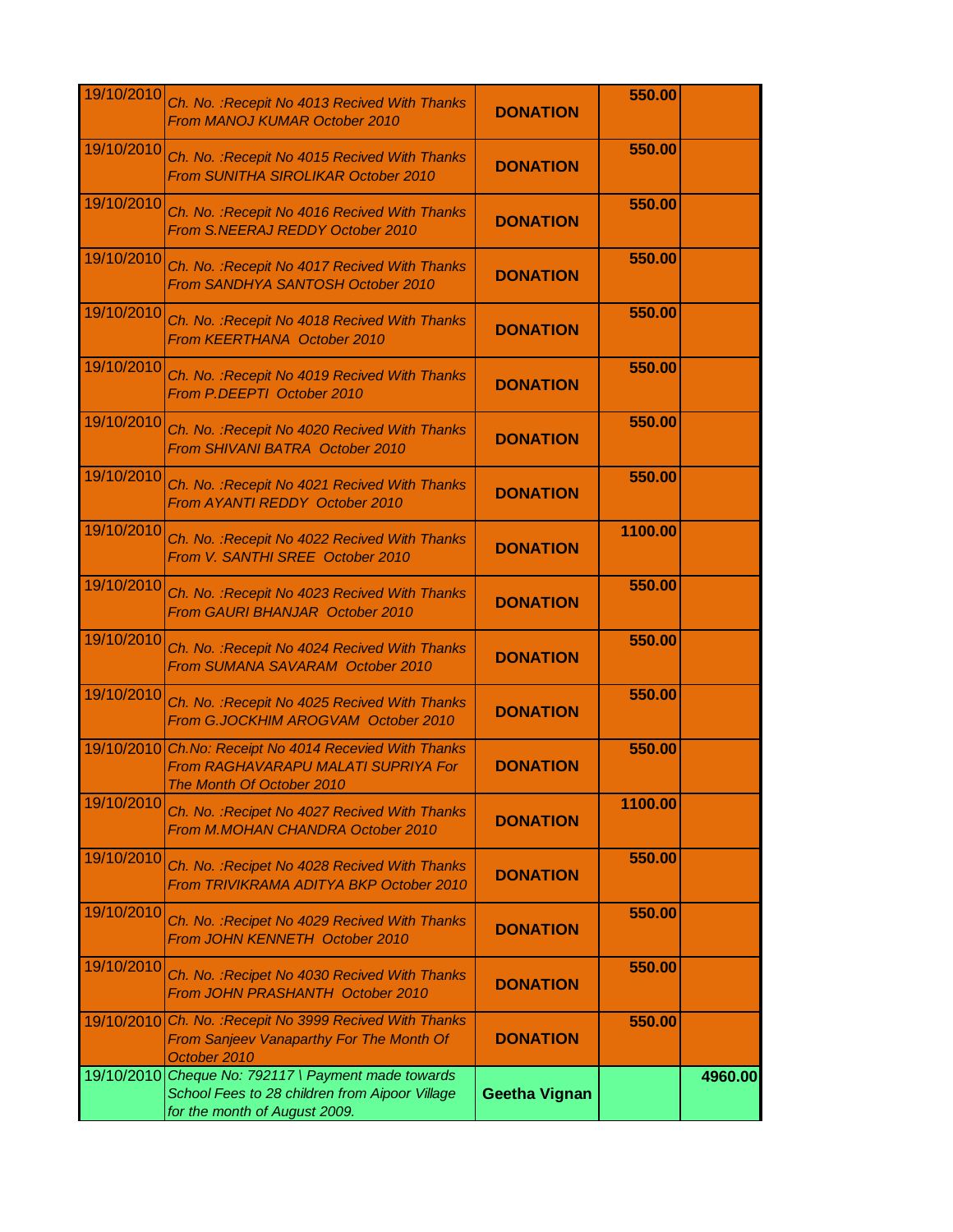|            | 19/10/2010 Cheque No: 792118 \ Payment made towards<br>School Fees to 24 children from Padgal Village<br>for the month of September 2009.       | <b>Bhanu Model</b>            |        | 4020.00 |
|------------|-------------------------------------------------------------------------------------------------------------------------------------------------|-------------------------------|--------|---------|
|            | 19/10/2010 Cheque No: Online / Donation Received from<br>Mr. S. Bharath Rajesh (Microsoft) for the month<br>of September 2010.                  | <b>DONATION</b>               | 550.00 |         |
| 19/10/2010 | <b>Online Donation</b>                                                                                                                          | <b>DONATION</b>               | 550.00 |         |
|            | 22/10/2010 Cheque No: 792116 \ Payment made towards<br>School Fees to 25 children from Venkatapur<br>Village for the month of June 2009.        | <b>Thu Buds</b>               |        | 5690.00 |
|            | 22/10/2010 Cheque No: 799352 \ Payment made towards<br>School Fees to 37 children from Madhapur<br>Village for the month of October 2009.       | <b>Serenity</b>               |        | 6190.00 |
|            | 27/10/2010 Cheque No: 792119 \ Payment made towards<br>School Fees to 25 children from Venkatapuram<br>Village for the month of July 2009.      | <b>Thu Buds</b>               |        | 5690.00 |
|            | 27/10/2010 Cheque No: 792120 \ Payment made towards<br>School Fees to 17 children from IDA Bollaram<br>Village for the month of August 2009.    | K.V.R. High                   |        | 4250.00 |
| 27/10/2010 | Sri Vani Vidya                                                                                                                                  | (as per details)              |        | 6300.00 |
|            | <b>BUS FARE Payable</b>                                                                                                                         | <b>BUS FARE</b><br>Payable    |        |         |
|            | Cheque No: 792121 \ Payment made towards<br>School Fees to 14 children from Madhapur<br>Village for the month of August 2009.                   |                               |        |         |
| 15/11/2010 | Sri Vani Vidya                                                                                                                                  | (as per details)              |        | 6300.00 |
|            | <b>BUS FARE Payable</b>                                                                                                                         |                               |        |         |
|            | Cheque No: 792123 \ Payment made towards<br>School Fees to 14 children from Khammam<br>Village for the month of September 2009.                 |                               |        |         |
| 15/11/2010 | Cheque No: 792124 \ Payment made towards<br>School Fees to 38 children from Terala Village<br>for the month of September 2009.                  | <b>Sri Zenith</b>             |        | 5340.00 |
|            | 15/11/2010 Cheque No: 849607 \ Payment made towards<br>School Fees to 17 children from IDA Bollaram<br>Village for the month of September 2009. | K.V.R. High                   |        | 4250.00 |
|            | 15/11/2010 Cheque No: 792125 \ Payment made towards<br>School Fees to 28 children from Aipoor Village<br>for the month of September 2009.       | <b>Geetha Vignan</b>          |        | 4960.00 |
|            | 15/11/2010 Cheque No: 792122 \ Payment made towards<br>School Fees to 25 children from Venkatapur<br>Village for the month of August 2009.      | <b>Thu Buds</b>               |        | 5690.00 |
|            | 15/11/2010 Cheque No: 792126 \ Payment made towards<br>School Fees to 24 children from Padgal Village<br>for the month of October 2009.         | <b>Bhanu Model</b>            |        | 4020.00 |
| 16/11/2010 | <b>Bank Charges</b>                                                                                                                             | <b>BANK</b><br><b>CHARGES</b> |        | 75.00   |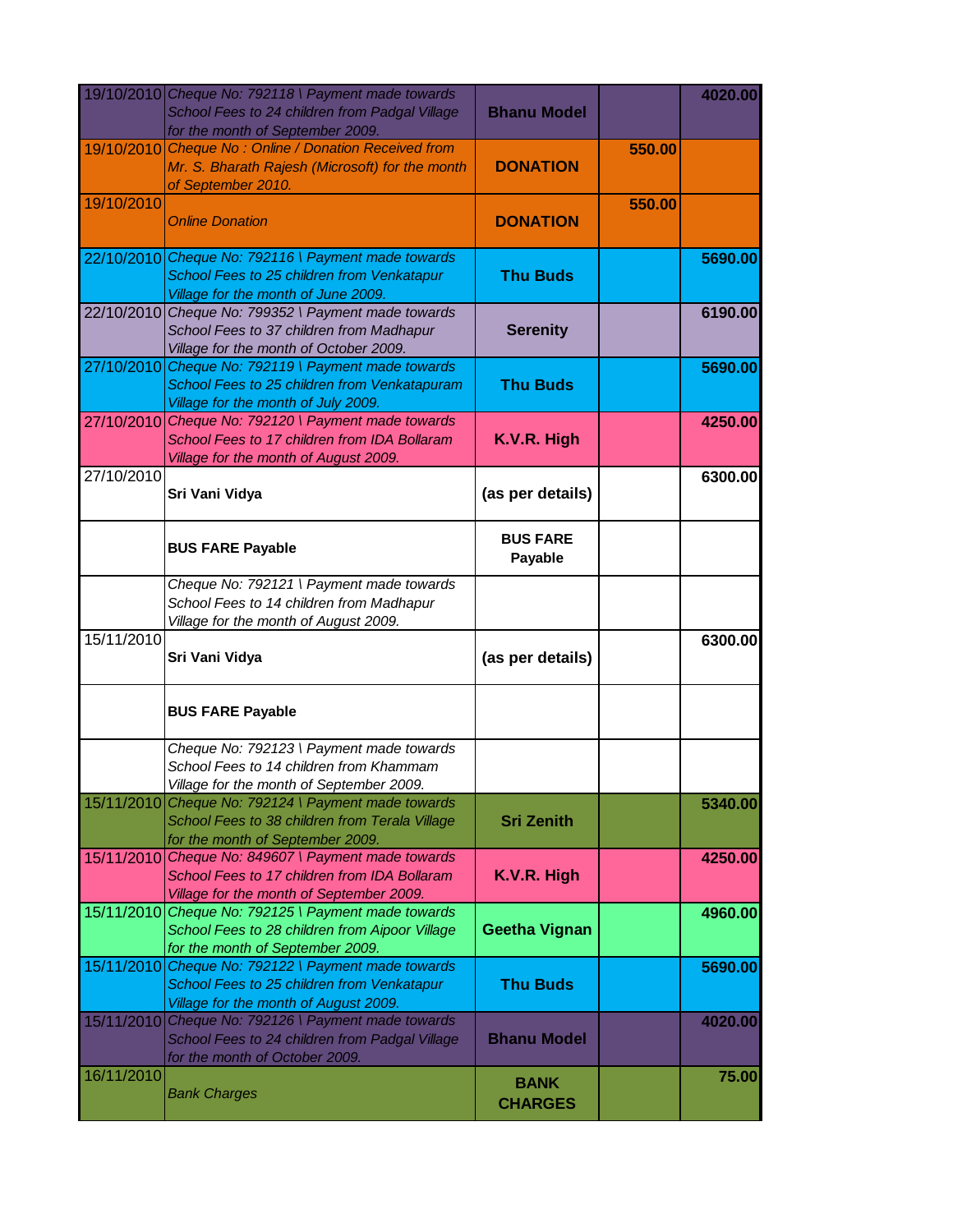| 18/11/2010 | Ch. No. : Recipet No 4031 Recived With Thanks<br>From T.V Rama Krishna Murty October 2010                          | <b>DONATION</b> | 550.00  |  |
|------------|--------------------------------------------------------------------------------------------------------------------|-----------------|---------|--|
| 18/11/2010 | Ch. No. : Recipet No 4032 Recived With Thanks<br>From V.Madhavi October 2010                                       | <b>DONATION</b> | 1100.00 |  |
| 18/11/2010 | Ch. No. : Recipet No 4033 Recived With Thanks<br>From B. Venkat Prasad October 2010                                | <b>DONATION</b> | 1100.00 |  |
|            | 18/11/2010 Ch. No. : Recipet No 4034 Recived With Thanks<br>From M/s Holistic Health Care Pvt Ltd<br>November 2010 | <b>DONATION</b> | 1100.00 |  |
| 18/11/2010 | Ch. No. : Recipet No 4035 Recived With Thanks<br>From RL. Kiran Mai Arava November 2010                            | <b>DONATION</b> | 550.00  |  |
| 18/11/2010 | Ch. No. : Recipet No 4036 Recived With Thanks<br>From Kavitha Elango November 2010                                 | <b>DONATION</b> | 1100.00 |  |
| 18/11/2010 | Ch. No. : Recipet No 4037 Recived With Thanks<br>From SVS. Sainath November 2010                                   | <b>DONATION</b> | 450.00  |  |
| 18/11/2010 | Ch. No. : Recipet No 4039 Recived With Thanks<br>From C.Sarat Chandra November 2010                                | <b>DONATION</b> | 450.00  |  |
| 18/11/2010 | Ch. No. : Recipet No 4040 Recived With Thanks<br>From Vani Kumari Lakkakula November 2010                          | <b>DONATION</b> | 550.00  |  |
| 18/11/2010 | Ch. No. : Recipet No 4041 Recived With Thanks<br>From Pranitha Polsani November 2010                               | <b>DONATION</b> | 450.00  |  |
|            | 18/11/2010 Ch. No. : Receipt No 4042 Recived With Thanks<br><b>From Tamana.K For The Month Of November</b><br>2010 | <b>DONATION</b> | 1250.00 |  |
| 18/11/2010 | Ch. No.: Receipt No 4043 Recived with Thanks<br>From Brijesh Shukla November 2010                                  | <b>DONATION</b> | 450.00  |  |
| 18/11/2010 | Ch. No. : Receipt No 4044 Recived with Thanks<br>From Swetha Mangshetty November 2010                              | <b>DONATION</b> | 450.00  |  |
|            | 18/11/2010 Ch. No. : Receipt No 4045 Recived with Thanks<br>From Vainu madhav Kulkarni.H November<br>2010          | <b>DONATION</b> | 450.00  |  |
| 18/11/2010 | Ch. No.: Receipt No 4046 Recived with Thanks<br>Balaji Avinash Pai November 2010                                   | <b>DONATION</b> | 450.00  |  |
| 18/11/2010 | Ch. No. : Receipt No 4047 Recived with Thanks<br>Mary Priscilla Francis November 2010                              | <b>DONATION</b> | 450.00  |  |
| 18/11/2010 | Ch. No. : Receipt No 4048 Recived with Thanks<br>Venugopal Siripuram November 2010                                 | <b>DONATION</b> | 450.00  |  |
| 18/11/2010 | Ch. No.: Receipt No 4049 Recived with Thanks<br>Shruti Murugan November 2010                                       | <b>DONATION</b> | 450.00  |  |
| 18/11/2010 | Ch. No.: Receipt No 4050 Recived with Thanks<br>Sanjeev Vanaparthy November 2010                                   | <b>DONATION</b> | 550.00  |  |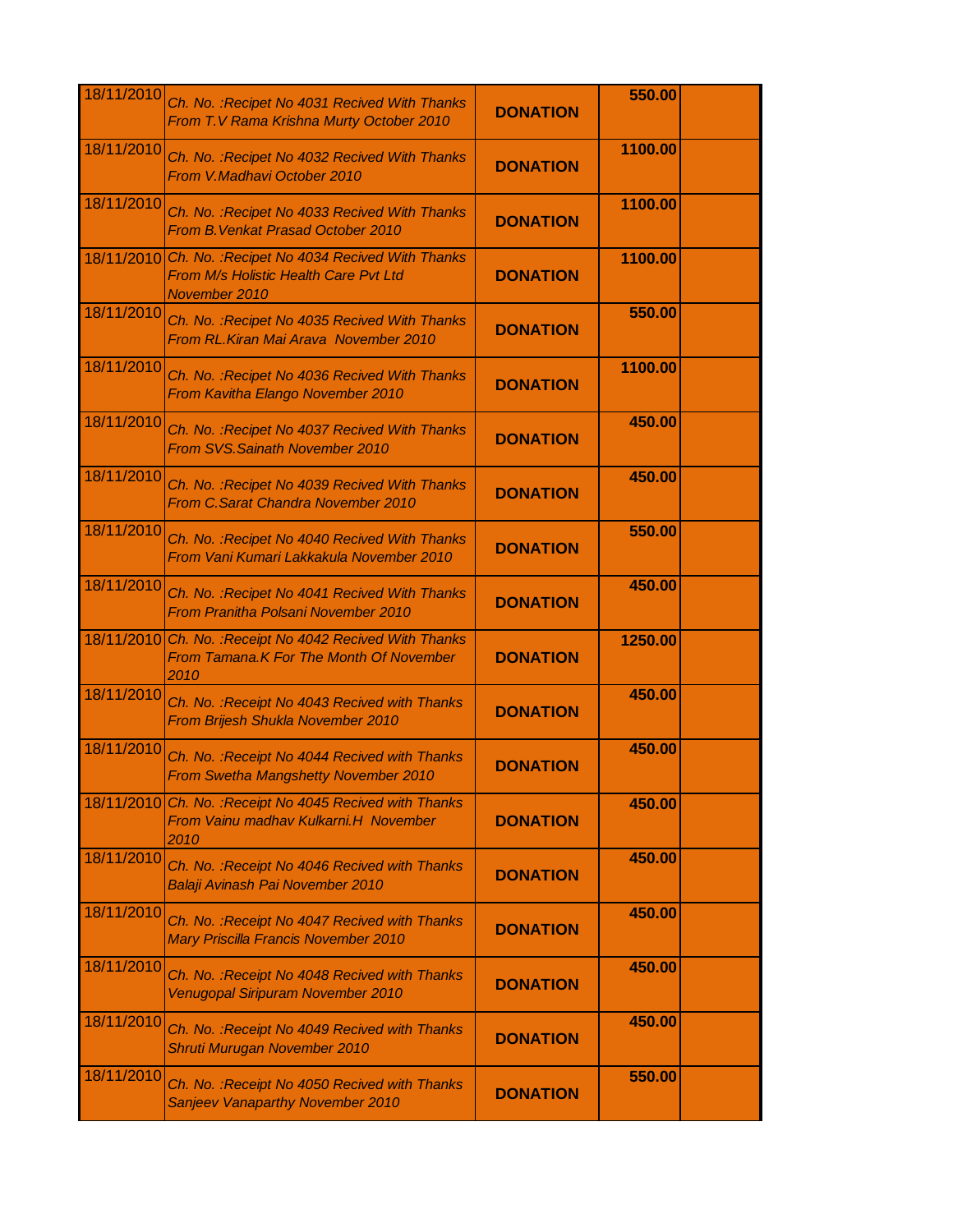| 18/11/2010 | Ch. No.: Receipt No 4051 Recived with Thanks<br>Basabdatta De November 2010                                          | <b>DONATION</b> | 450.00  |  |
|------------|----------------------------------------------------------------------------------------------------------------------|-----------------|---------|--|
| 18/11/2010 | Ch. No.: Receipt No 4052 Recived with Thanks<br>Sireesha Prithivi November 2010                                      | <b>DONATION</b> | 550.00  |  |
| 18/11/2010 | Ch. No. : Receipt No 4053 Recived with Thanks<br><b>TAJVINDER SINGH November 2010</b>                                | <b>DONATION</b> | 1100.00 |  |
|            | 18/11/2010 Ch. No. : Receipt No 4054 Recived with Thanks<br>pavani Kumari Sinivasa Sai Kasinadhuni<br>November 2010  | <b>DONATION</b> | 550.00  |  |
| 18/11/2010 | Ch. No.: Receipt No 4055 Recived with Thanks<br>Priyanka Jhawar November 2010                                        | <b>DONATION</b> | 550.00  |  |
| 18/11/2010 | Ch. No.: Receipt No 4056 Recived with Thanks<br>Sujata Sharma November 2010                                          | <b>DONATION</b> | 1600.00 |  |
| 18/11/2010 | Ch. No.: Receipt No 4057 Recived With Thanks<br>From Aditya Sohani November 2010                                     | <b>DONATION</b> | 550.00  |  |
| 18/11/2010 | Ch. No. : Receipt No 4058 Recived With Thanks<br>From Greghiton Goolamier November 2010                              | <b>DONATION</b> | 550.00  |  |
| 18/11/2010 | Ch. No. : Receipt No 4059 Recived With Thanks<br>From Sunil P John November 2010                                     | <b>DONATION</b> | 550.00  |  |
| 18/11/2010 | Ch. No. : Receipt No 4060 Recived With Thanks<br>From R. Ezhilarasi November 2010                                    | <b>DONATION</b> | 550.00  |  |
| 18/11/2010 | Ch. No. : Receipt No 4061 Recived With Thanks<br>From Sanjeev Nathan November 2010                                   | <b>DONATION</b> | 550.00  |  |
| 18/11/2010 | Ch. No. : Receipt No 4062 Recived With Thanks<br><b>From Souvik Dhar November 2010</b>                               | <b>DONATION</b> | 550.00  |  |
|            | 18/11/2010 Ch. No. : Receipt No 4063 Recived With Thanks<br>From Komansuri Sreenivasacharay Madhuri<br>November 2010 | <b>DONATION</b> | 550.00  |  |
| 18/11/2010 | Ch. No. : Receipt No 4064 Recived With Thanks<br>From UMA DEVI DUDDU November 2010                                   | <b>DONATION</b> | 550.00  |  |
| 18/11/2010 | Ch. No.: Receipt No 4065 Recived With Thanks<br>From PALLEY ASHOK November 2010                                      | <b>DONATION</b> | 550.00  |  |
| 18/11/2010 | Ch. No. : Receipt No 4066 Recived With Thanks<br>From MANJO KUMAR November 2010                                      | <b>DONATION</b> | 550.00  |  |
| 18/11/2010 | Ch. No.: Receipt No 4067 Recived With Thanks<br><b>From RAGHAVARAPU MALATI SUPRIYA</b><br>November 2010              | <b>DONATION</b> | 550.00  |  |
| 18/11/2010 | Ch. No. : Receipt No 4068 Recived With Thanks<br>From SUNITHA SIROLIKAR November 2010                                | <b>DONATION</b> | 550.00  |  |
| 18/11/2010 | Ch. No. : Receipt No 4069 Recived With Thanks<br>From S.NEERAJA REDDY November 2010                                  | <b>DONATION</b> | 550.00  |  |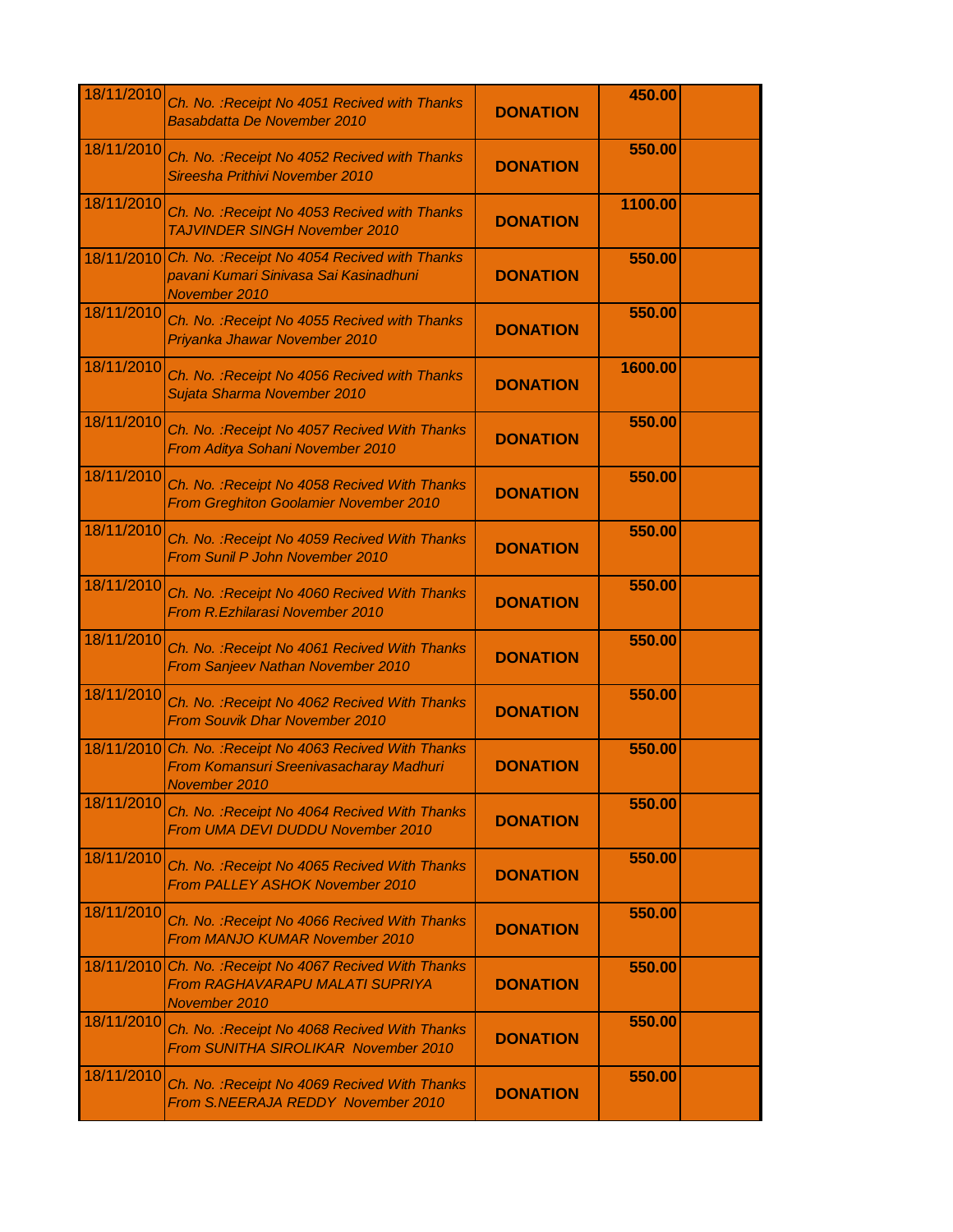| 18/11/2010 | Ch. No. : Receipt No 4070 Recived With Thanks<br><b>From SANDHYA SANTOSH November 2010</b>                                                  | <b>DONATION</b>      | 550.00  |         |
|------------|---------------------------------------------------------------------------------------------------------------------------------------------|----------------------|---------|---------|
| 18/11/2010 | Ch. No. : Receipt No 4071 Recived With Thanks<br>From P.DEEPTI November 2010                                                                | <b>DONATION</b>      | 550.00  |         |
| 18/11/2010 | Ch. No. : Receipt No 4072 Recived With Thanks<br><b>From SHIVANI BATRA November 2010</b>                                                    | <b>DONATION</b>      | 550.00  |         |
| 18/11/2010 | Ch. No. : Receipt No 4073 Recived With Thanks<br>From AYANTI REDDY November 2010                                                            | <b>DONATION</b>      | 550.00  |         |
| 18/11/2010 | Ch. No.: Receipt No 4074 Recived With Thanks<br>From V.SANTHI SREE November 2010                                                            | <b>DONATION</b>      | 1100.00 |         |
| 18/11/2010 | Ch. No.: Receipt No 4075 Recived With Thanks<br>From GAURI BHANJAR November 2010                                                            | <b>DONATION</b>      | 550.00  |         |
| 18/11/2010 | Ch. No.: Receipt No 4076 Recived With Thanks<br>From SUMANA SAVARAM November 2010                                                           | <b>DONATION</b>      | 550.00  |         |
|            | 18/11/2010 Ch. No. : Receipt No 4077 Recived With Thanks<br><b>From SUBRAMANIAN BHARATH RAJESH</b><br>November 2010                         | <b>DONATION</b>      | 550.00  |         |
| 18/11/2010 | Ch. No. : Receipt No 4078 Recived With Thanks<br>From M.MOHAN CHANDRA November 2010                                                         | <b>DONATION</b>      | 1100.00 |         |
| 18/11/2010 | Ch. No. : Receipt No 4080 Recived With Thanks<br>From JOHN KENNETH November 2010                                                            | <b>DONATION</b>      | 550.00  |         |
|            | 18/11/2010 Ch. No. : Receipt No 4085 Recived With Thanks<br>From Mr.John Prashant for the month of<br>November 2010                         | <b>DONATION</b>      | 550.00  |         |
|            | 18/11/2010 Ch. No. : Recipet No 4038 Recived With Thanks<br>From Addepalli kesava Deekshit November<br>2010                                 | <b>DONATION</b>      | 450.00  |         |
|            | 18/11/2010 Ch. No. : Receipt No 4079 Recived With Thanks<br>From TRIVIKRAMA ADITYA BKP November<br>2010                                     | <b>DONATION</b>      | 550.00  |         |
| 18/11/2010 | <b>Online Donation</b>                                                                                                                      | <b>DONATION</b>      | 3400.00 |         |
| 22/11/2010 | Receipt No: 4082 / Cash received from Mr.Ajai<br>Krishnan for the month of November 2010                                                    | <b>Cash</b>          | 1650.00 |         |
| 22/11/2010 | Ch. No. : 400524 Receipt No 4081 Recevied<br>With Thanks From Ms. Shaihal Dutt For The<br><b>Month Of November 2010</b>                     | <b>DONATION</b>      | 3200.00 |         |
|            | 22/11/2010 Cheque No: 849608 \ Payment made towards<br>School Fees to 28 Children from Aipoor Village<br>for the month of October 2009      | <b>Geetha Vignan</b> |         | 4960.00 |
|            | 22/11/2010 Ch. No. : 849609 / payment made foword<br>school fees for 17 children from IDA Bollaram<br>Village for the mouth of October 2009 | K.V.R. High          |         | 4250.00 |
|            | 22/11/2010 Ch. No. : 849610 / payment made foword<br>school fees for 24 children from Padgal Village<br>for the mouth of November 2009      | <b>Bhanu Model</b>   |         | 4020.00 |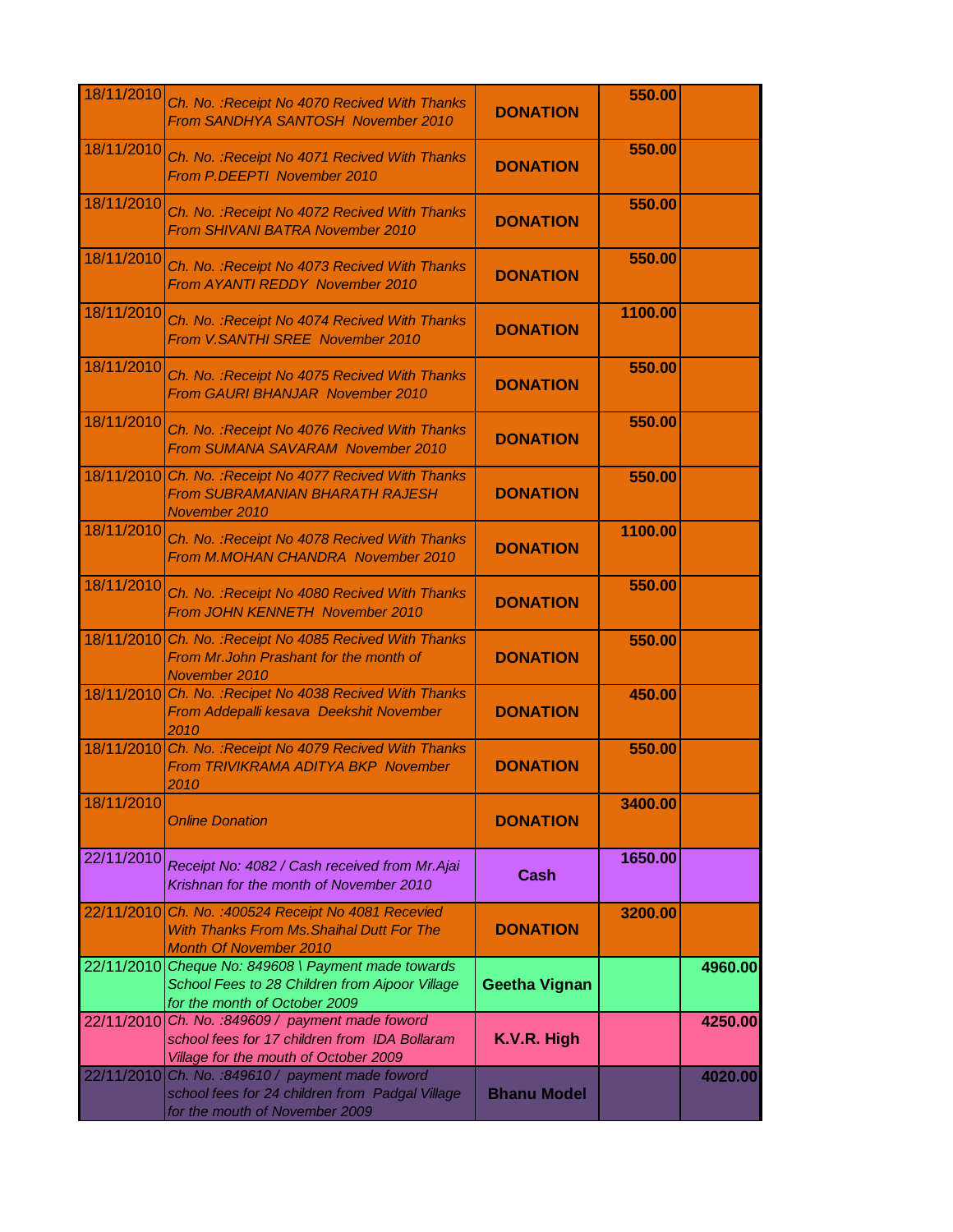| 22/11/2010 | Sri Vani Vidya                                                                                                                              | (as per details)   |         | 6300.00 |
|------------|---------------------------------------------------------------------------------------------------------------------------------------------|--------------------|---------|---------|
|            | <b>BUS FARE Payable</b>                                                                                                                     |                    |         |         |
|            | Ch. No.: 849611 / payment made foword<br>school fees for 14 children from Khammam<br>Village for the month of October 2009                  |                    |         |         |
|            | 22/11/2010 Ch. No. :849612 / payment made foword<br>school fees for 38 children from Terala Village<br>for the month of October 2009        | <b>Sri Zenith</b>  |         | 5340.00 |
|            | 22/11/2010 Ch. No. : 849613 / payment made foword<br>school fees for 25 children from Venkatapur<br>Village for the month of September 2009 | <b>Thu Buds</b>    |         | 5690.00 |
|            | 23/11/2010 Cheque No: 799353 \ Payment made towards<br>School Fees to 37 children from Madhapur<br>Village for the month of November 2009.  | <b>Serenity</b>    |         | 6190.00 |
|            | 24/11/2010 Receipt No: 4083 / Cash received from<br>Ms. Jyoshna Rani for the month of November<br>2010                                      | Cash               | 550.00  |         |
|            | 01/12/2010 Cheque No: 799355 \ Payment made towards<br>School Fees to 37 Children from Madhapur<br>Village for the month of December 2009   | <b>Serenity</b>    |         | 6190.00 |
|            | $01/12/2010$ Ch. No. :849617 payment made foword school<br>fees fo 25 children from Venkatapur village for<br>the month of October 2009.    | <b>Thu Buds</b>    |         | 5690.00 |
|            | 01/12/2010 Ch. No. : 849616 payment made foword school<br>fees for 17 children from I.D.A bollaram village<br>for the mouth of novmber 2009 | K.V.R. High        |         | 4250.00 |
|            | $01/12/2010$ Ch. No. :849615 payment made foword school<br>fees for 24 children from Padgal Village for the<br>mouth of December 2009       | <b>Bhanu Model</b> |         | 4020.00 |
| 01/12/2010 | Sri Vani Vidya                                                                                                                              | (as per details)   |         | 6300.00 |
|            | <b>BUS FARE Payable</b>                                                                                                                     |                    |         |         |
|            | Ch. No.: 849618 payment made foword school<br>fees for 14 children from Khammam Village for<br>the mouth of November 2009                   |                    |         |         |
| 13/12/2010 | Receipt No: 4084 / Cash received from<br>Mr. Raghav for the month of November 2010                                                          | Cash               | 5000.00 |         |
| 20/12/2010 | Ch. No.: Receipt No 4090 Recived With Thanks<br>From TV. Rama Krishna Murty for the month of<br>December 2010                               | <b>DONATION</b>    | 550.00  |         |
|            | 20/12/2010 Ch. No. : Receipt No 4091 Recived With Thanks<br>From V.Madhavi for the month of December<br>2010                                | <b>DONATION</b>    | 1100.00 |         |
|            | 20/12/2010 Ch. No. : Receipt No 4092 Recived With Thanks<br>From B. Venkat Prasad for the month of<br>December 2010                         | <b>DONATION</b>    | 1100.00 |         |
|            | 20/12/2010 Ch. No. : Receipt No 4093 Recived With Thanks<br>From M/s Holistic Health Care Pvt for the<br>month of December 2010             | <b>DONATION</b>    | 1100.00 |         |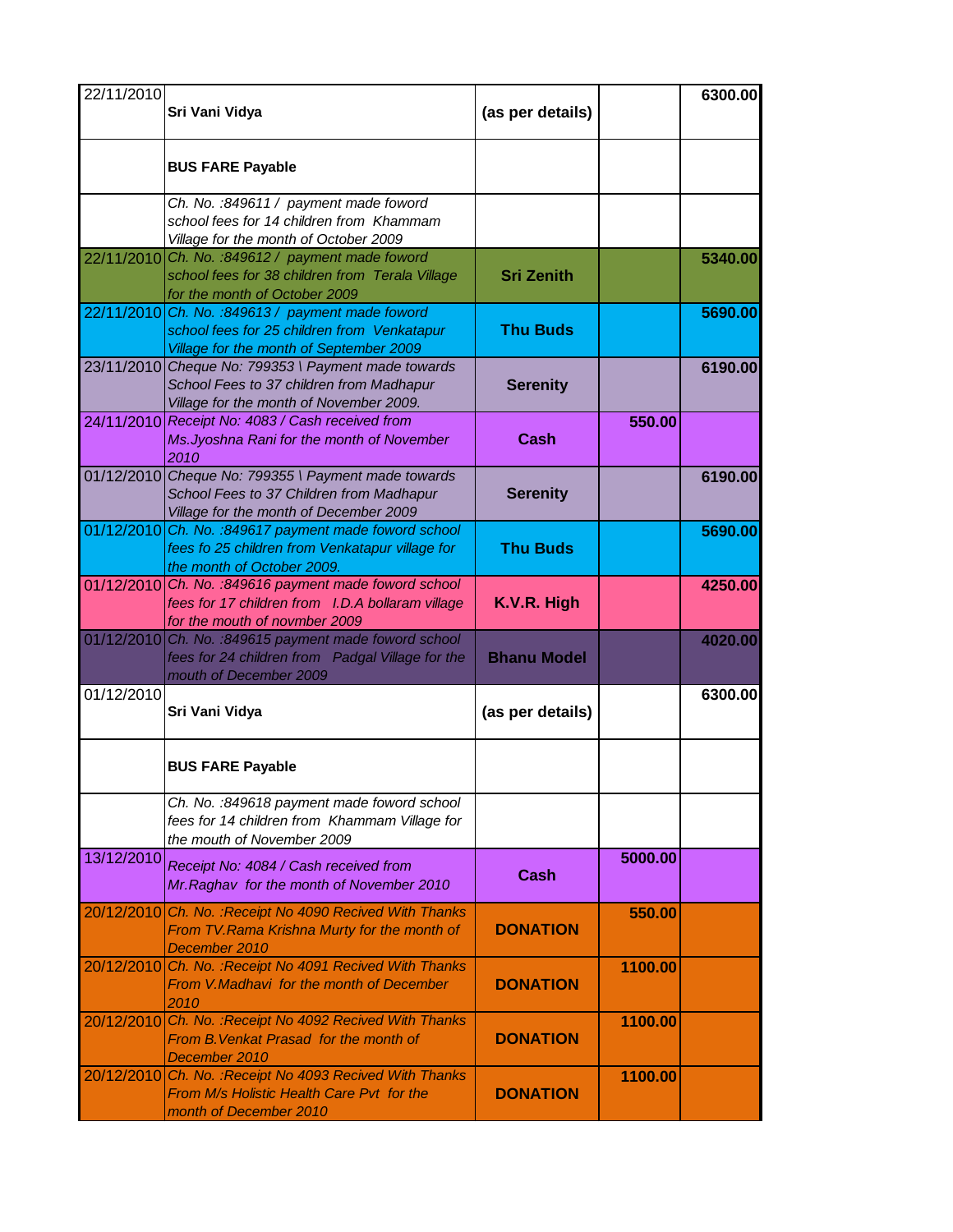|            | 20/12/2010 Ch. No. : Receipt No 4094 Recived With Thanks<br>From Prabhat Mehrotra for the month of<br>December 2010                       | <b>DONATION</b> | 450.00  |  |
|------------|-------------------------------------------------------------------------------------------------------------------------------------------|-----------------|---------|--|
|            | 20/12/2010 Ch. No. : Receipt No 4095 Recived With Thanks<br>From RL Kiran Mai Arava for the month of<br>December 2010                     | <b>DONATION</b> | 550.00  |  |
|            | 20/12/2010 Ch. No. : Receipt No 4096 Recived With Thanks<br>From Kavitha Elango for the month of<br>December 2010                         | <b>DONATION</b> | 1100.00 |  |
|            | 20/12/2010 Ch. No. : Receipt No 4097 Recived With Thanks<br>From SVS. Sainath for the month of December<br>2010                           | <b>DONATION</b> | 450.00  |  |
|            | 20/12/2010 Ch. No. : Receipt No 4098 Recived With Thanks<br>From Addepalli Kesava Deekshit for the month<br>of December 2010              | <b>DONATION</b> | 450.00  |  |
|            | 20/12/2010 Ch. No. : Receipt No 4099 Recived With Thanks<br>From C.Sarat Chandra for the month of<br>December 2010                        | <b>DONATION</b> | 450.00  |  |
|            | 20/12/2010 Ch. No. : Receipt No 4100 Recived With Thanks<br>From Vani Kumari Lakkakula for the month of<br>December 2010                  | <b>DONATION</b> | 550.00  |  |
|            | 20/12/2010 Ch. No. : Receipt No Recived With Thanks<br>From Pranitha Posani For the month of<br>December 2010                             | <b>DONATION</b> | 450.00  |  |
|            | 20/12/2010 Receipt No 4104 Recived With Thanks From<br>Balaji Avinash Pai For The Month Of December<br>2010                               | <b>DONATION</b> | 450.00  |  |
|            | 20/12/2010 Ch. No. : Receipt No 4101 Recived With Thanks<br>From Brijesh Shukla Fro The Month Of<br>December 2010                         | <b>DONATION</b> | 450.00  |  |
|            | 20/12/2010 Ch. No. : Receipt No 4102 Recived With Thanks<br>From Swetha Mangshetty Fro The Month Of<br>December 2010                      | <b>DONATION</b> | 450.00  |  |
|            | 20/12/2010 Ch. No. : Receipt No 4103 Recived With Thanks<br>From Vainu Madhav Kulkarin.H Fro The Month<br>Of December 2010                | <b>DONATION</b> | 450.00  |  |
| 20/12/2010 | Ch. No. : Receipt No 4105 Recived With Thanks<br>From venugopal Siripuram Fro The Month Of<br>December 2010                               | <b>DONATION</b> | 450.00  |  |
|            | 20/12/2010 Ch. No. : Receipt No 4106 Recived With Thanks<br>From Shruti Murugan Fro The Month Of<br>December 2010                         | <b>DONATION</b> | 450.00  |  |
| 20/12/2010 | Ch. No. : Receipt No 4107 Recived With Thanks<br>From Sanjeev Vanaparthy Fro The Month Of<br>December 2010                                | <b>DONATION</b> | 550.00  |  |
| 20/12/2010 | Ch. No. : Receipt No 4108 Recived With Thanks<br>From Basabdatta De Fro The Month Of<br>December 2010                                     | <b>DONATION</b> | 450.00  |  |
|            | 20/12/2010 Ch. No. : Receipt No 4109 Recived With Thanks<br>From Sireesha Prithivi Fro The Month Of<br>December 2010                      | <b>DONATION</b> | 550.00  |  |
| 20/12/2010 | Ch. No. : Receipt No 4110 Recived With Thanks<br>From TAJVINDER SINGH Fro The Month Of<br>December 2010                                   | <b>DONATION</b> | 1100.00 |  |
|            | 20/12/2010 Ch. No. : Receipt No 4111 Recived With Thanks<br>From Pavani Kumar Srinivasa Sai Kasinadhuni<br>Fro The Month Of December 2010 | <b>DONATION</b> | 550.00  |  |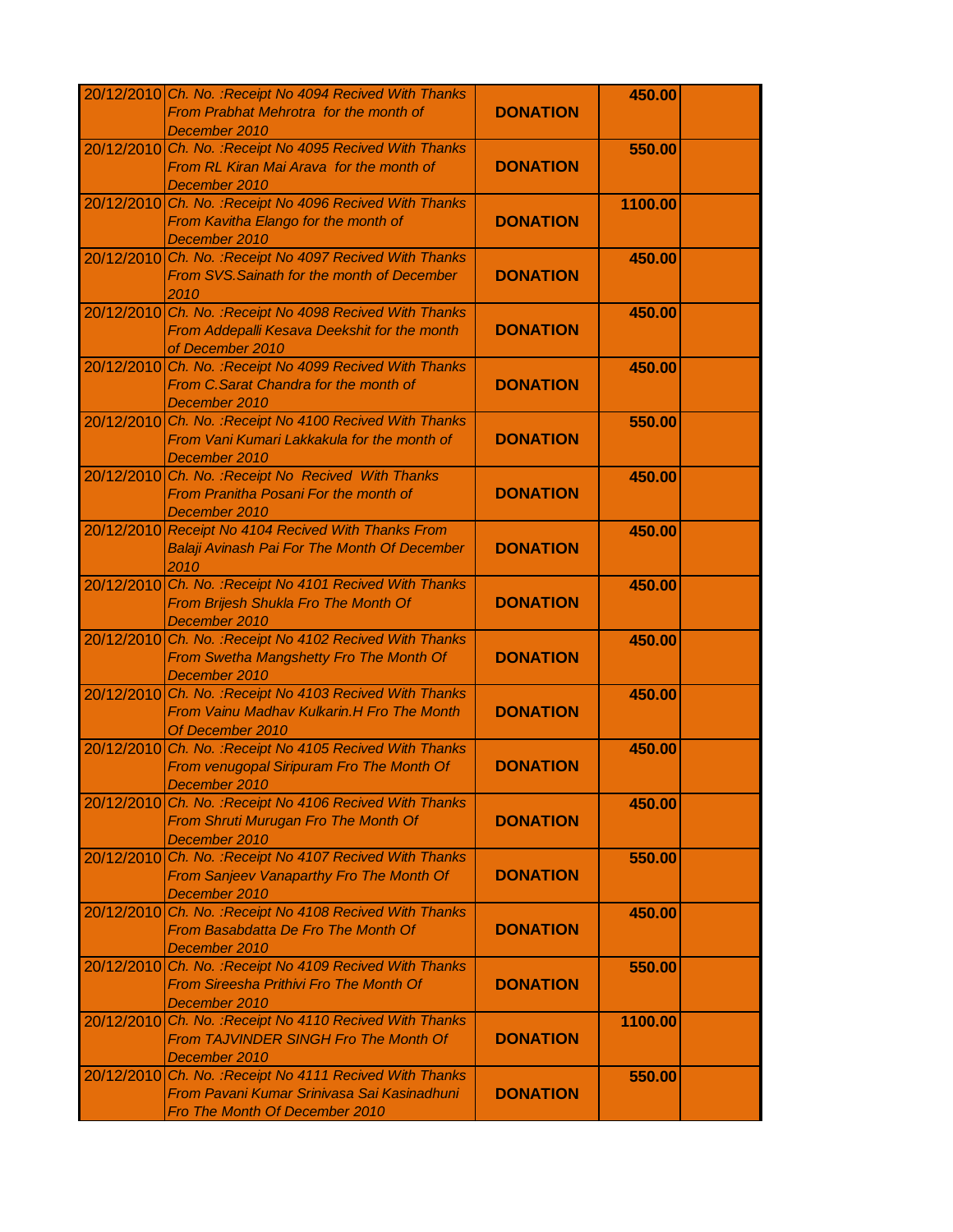|            | 20/12/2010 Ch. No. : Receipt No 4112 Recived With Thanks<br>From Priyanka Jhawar Fro The Month Of<br>December 2010                   | <b>DONATION</b> | 550.00  |  |
|------------|--------------------------------------------------------------------------------------------------------------------------------------|-----------------|---------|--|
|            | 20/12/2010 Ch. No. : Receipt No 4113 Recived With Thanks<br>From Aditya Sohani Fro The Month Of<br>December 2010                     | <b>DONATION</b> | 550.00  |  |
|            | 20/12/2010 Ch. No. : Receipt No 4114 Recived With Thanks<br>From Greghiton Goolamier Fro The Month Of<br>December 2010               | <b>DONATION</b> | 550.00  |  |
|            | 20/12/2010 Ch. No. : Receipt No 4115 Recived With Thanks<br>From Sunil P John Fro The Month Of December<br>2010                      | <b>DONATION</b> | 550.00  |  |
|            | 20/12/2010 Ch. No. : Receipt No 4116 Recived With Thanks<br>From R. Ezhilarasi Fro The Month Of December<br>2010                     | <b>DONATION</b> | 550.00  |  |
|            | 20/12/2010 Ch. No. : Receipt No 4117 Recived With Thanks<br>From Sanjeev Nathan Fro The Month Of<br>December 2010                    | <b>DONATION</b> | 550.00  |  |
|            | 20/12/2010 Ch. No. : Receipt No 4118 Recived With Thanks<br><b>From Souvik Dhar Fro The Month Of December</b><br>2010                | <b>DONATION</b> | 550.00  |  |
|            | 20/12/2010 Ch. No. : Receipt No 4119 Recived With Thanks<br>From Komanduri Sreenivasachary Madhuri Fro<br>The Month Of December 2010 | <b>DONATION</b> | 550.00  |  |
| 20/12/2010 | Ch. No. : Receipt No 4120 Recived With Thanks<br>From UMA DEVI DUDDU Fro The Month Of<br>December 2010                               | <b>DONATION</b> | 550.00  |  |
|            | 20/12/2010 Ch. No. : Receipt No 4121 Recived With Thanks<br><b>From PALLEY ASHOK Fro The Month Of</b><br>December 2010               | <b>DONATION</b> | 550.00  |  |
|            | 20/12/2010 Ch. No. : Receipt No 4122 Recived With Thanks<br>From MANOJ KUMAR Fro The Month Of<br>December 2010                       | <b>DONATION</b> | 550.00  |  |
| 20/12/2010 | Ch. No. : Receipt No 4123 Recived With Thanks<br><b>From RAGHAVARAPU MALATI SUPRIYA Fro</b><br>The Month Of December 2010            | <b>DONATION</b> | 550.00  |  |
| 20/12/2010 | Ch. No. : Receipt No 4124 Recived With Thanks<br>From SUNITHA SIROLIKAR Fro The Month Of<br>December 2010                            | <b>DONATION</b> | 550.00  |  |
|            | 20/12/2010 Ch. No. : Receipt No 4125 Recived With Thanks<br>From S.NEERAJA REDDY Fro The Month Of<br>December 2010                   | <b>DONATION</b> | 550.00  |  |
| 20/12/2010 | Ch. No. : Receipt No 4126 Recived With Thanks<br>From SANDHYA SANTOSH Fro The Month Of<br>December 2010                              | <b>DONATION</b> | 550.00  |  |
|            | 20/12/2010 Ch. No. : Receipt No 4127 Recived With Thanks<br><b>From P.DEEPTI Fro The Month Of December</b><br>2010                   | <b>DONATION</b> | 550.00  |  |
|            | 20/12/2010 Ch. No. : Receipt No 4128 Recived With Thanks<br><b>From SHIVANI BATRA Fro The Month Of</b><br>December 2010              | <b>DONATION</b> | 550.00  |  |
|            | 20/12/2010 Ch. No. : Receipt No 4129 Recived With Thanks<br>From V.SANTHI SREE Fro The Month Of<br>December 2010                     | <b>DONATION</b> | 1100.00 |  |
|            | 20/12/2010 Ch. No. : Receipt No 4130 Recived With Thanks<br>From GAURI BHANJAR Fro The Month Of<br>December 2010                     | <b>DONATION</b> | 550.00  |  |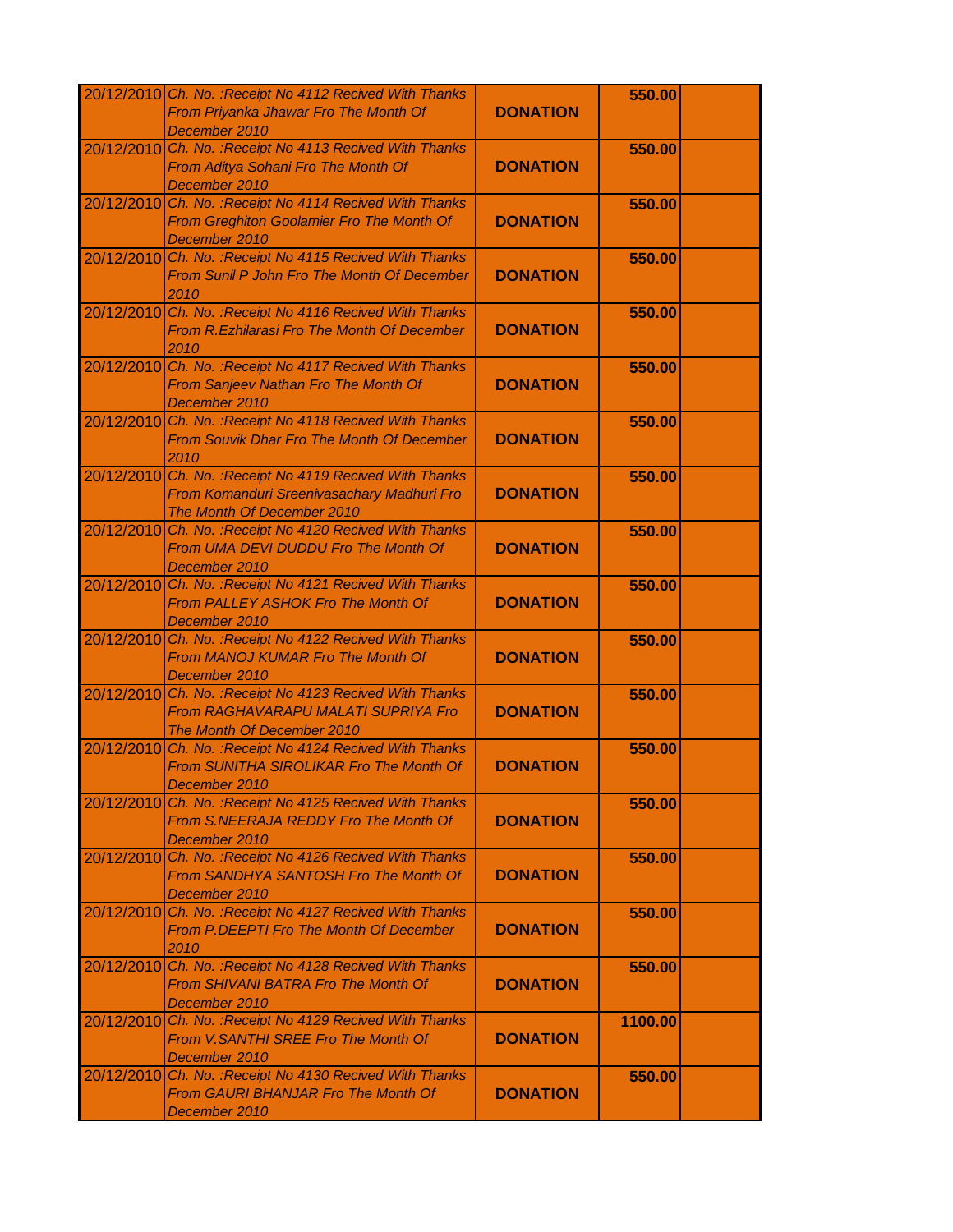|            | 20/12/2010 Ch. No. : Receipt No 4131 Recived With Thanks<br>From SUMAMA SAVARAM Fro The Month Of<br>December 2010                            | <b>DONATION</b>               | 550.00  |         |
|------------|----------------------------------------------------------------------------------------------------------------------------------------------|-------------------------------|---------|---------|
|            | 20/12/2010 Ch. No. : Receipt No 4133 Recevied With<br>Thanks From G.JOCKHIM AROGYAM For The<br><b>Month Of December 2010</b>                 | <b>DONATION</b>               | 550.00  |         |
|            | 20/12/2010 Ch. No. : Receipt No 4134 Recevied With<br><b>Thanks From SUBRAMANIAN BHARATH</b><br><b>RAJESH For The Month Of December 2010</b> | <b>DONATION</b>               | 550.00  |         |
|            | 20/12/2010 Ch. No. : Receipt No 4135 Recevied With<br>Thanks From M.MOHAN CHANDRA For The<br><b>Month Of December 2010</b>                   | <b>DONATION</b>               | 1100.00 |         |
|            | 20/12/2010 Ch. No. : Receipt No 4136 Recevied With<br>Thanks From TRIVIKRAMA ADITYA BKP For<br>The Month Of December 2010                    | <b>DONATION</b>               | 550.00  |         |
|            | 20/12/2010 Ch. No. : Receipt No 4137 Recevied With<br>Thanks From JOHN KENNETH For The Month<br>Of December 2010                             | <b>DONATION</b>               | 550.00  |         |
|            | 20/12/2010 Ch. No. : Receipt No 4138 Recevied With<br><b>Thanks From JOHN PRASHANTH For The</b><br><b>Month Of December 2010</b>             | <b>DONATION</b>               | 550.00  |         |
|            | 20/12/2010 Ch. No. : Receipt No 4139 Recevied With<br>Thanks From Mr.A.Jerin For The Month Of<br>December 2010                               | <b>DONATION</b>               | 3000.00 |         |
|            | 20/12/2010 Ch. No. : Receipt No 4104 Recived With Thanks<br>From Balaji Avniash Pai Fro The Month Of<br>December 2010                        | <b>DONATION</b>               | 450.00  |         |
|            | 20/12/2010 Ch. No. : Receipt No 4132 Recived With Thanks<br>From KALYAN DURGA PRASAD PAKA Fro<br>The Month Of December 2010                  | <b>DONATION</b>               | 550.00  |         |
| 20/12/2010 | <b>Online Donation</b>                                                                                                                       | <b>DONATION</b>               | 550.00  |         |
|            | 28/12/2010 Ch. No. : 849619 / payment made towords<br>College fees to Ms. Sampoorna from Hathnoora<br>Village                                | <b>COLLEGE</b><br><b>FEES</b> |         | 3000.00 |
| 31/12/2010 | <b>Bank Interest</b>                                                                                                                         | <b>Bank Interest</b>          | 1470.00 |         |
| 07/01/2011 | Cheque No 849620 \ Payment made towards<br>School Fees to 38 Children from teala Village<br>for the month of November 2009                   | <b>Sri Zenith</b>             |         | 5340.00 |
|            | 07/01/2011 Cheque No: 849621 / Payment made towards<br>the School fees for 28 Children from Aipoor<br>Village for the month of November 2010 | <b>Geetha Vignan</b>          |         | 4960.00 |
| 17/01/2011 | Ch. No. : Receipt No 4140 Recevied With<br>Thanks From T.V.Rama krishna Murty For The<br><b>Month Of January</b>                             | <b>DONATION</b>               | 550.00  |         |
| 17/01/2011 | Ch. No. : Receipt No 4141 Recevied With<br>Thanks From V.Madhavi For The Month Of<br>January 2011                                            | <b>DONATION</b>               | 1100.00 |         |
| 17/01/2011 | Ch. No. : Receipt No 4142 Recevied With<br><b>Thanks From B. Venkat Prasad For The Month</b><br>Of January 2011                              | <b>DONATION</b>               | 1100.00 |         |
| 17/01/2011 | Ch. No. : Receipt No 4143 Recevied With<br>Thanks From M/s Holistic Health Care Pvt Ltd<br>For The Month Of January 2011                     | <b>DONATION</b>               | 1100.00 |         |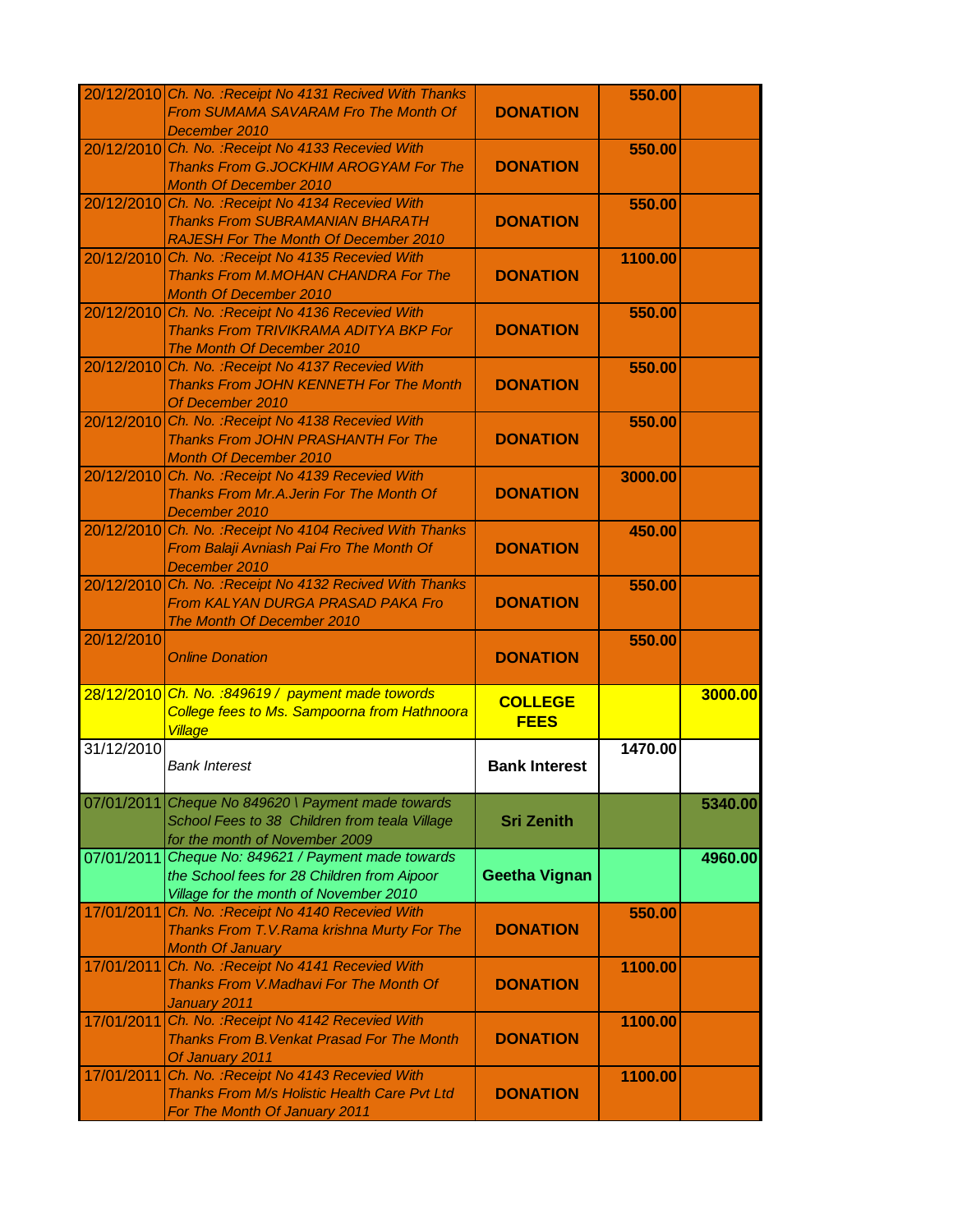|            | 17/01/2011 Ch. No. : Receipt No 4144 Recevied With                                     |                 | 450.00  |  |
|------------|----------------------------------------------------------------------------------------|-----------------|---------|--|
|            | <b>Thanks From Prabhat Mehrotra For The Month</b><br>Of January 2011                   | <b>DONATION</b> |         |  |
| 17/01/2011 | Ch. No. : Receipt No 4145 Recevied With                                                |                 | 550.00  |  |
|            | Thanks From RL. Kiran Mai Arava For The                                                | <b>DONATION</b> |         |  |
| 17/01/2011 | <b>Month Of January 2011</b><br>Ch. No. : Receipt No 4146 Recevied With                |                 | 1100.00 |  |
|            | Thanks From Kavitha Elango For The Month Of                                            | <b>DONATION</b> |         |  |
|            | January 2011                                                                           |                 |         |  |
| 17/01/2011 | Ch. No. : Receipt No 4147 Recevied With                                                |                 | 450.00  |  |
|            | Thanks From SVS. Sainath For The Month Of                                              | <b>DONATION</b> |         |  |
|            | January 2011                                                                           |                 |         |  |
| 17/01/2011 | Ch. No. : Receipt No 4148 Recevied With                                                |                 | 450.00  |  |
|            | Thanks From Addepalli Kesava Deekshit For<br>The Month Of January 2011                 | <b>DONATION</b> |         |  |
| 17/01/2011 | Ch. No. : Receipt No 4149 Recevied With                                                |                 | 450.00  |  |
|            | <b>Thanks From C. Sarat Chandra For The Month</b>                                      | <b>DONATION</b> |         |  |
|            | Of January 2011                                                                        |                 |         |  |
| 17/01/2011 | Ch. No.: Receipt No 4150 Recevied With                                                 |                 | 550.00  |  |
|            | <b>Thanks From Vani Kumari Lakkakula For The</b>                                       | <b>DONATION</b> |         |  |
| 17/01/2011 | <b>Month Of January 2011</b><br>Ch. No.: Receipt No 4151 Recevied With                 |                 |         |  |
|            | Thanks From Pranitha polsani For The Month                                             | <b>DONATION</b> | 450.00  |  |
|            | Of January 2011                                                                        |                 |         |  |
| 17/01/2011 | Ch. No. : Receipt No 4152 Recevied With                                                |                 | 450.00  |  |
|            | Thanks From Brijesh Shukla For The Month Of                                            | <b>DONATION</b> |         |  |
|            | January 2011                                                                           |                 |         |  |
| 17/01/2011 | Ch. No. : Receipt No 4153 Recevied With                                                |                 | 450.00  |  |
|            | <b>Thanks From Swetha Mangshetty For The</b><br><b>Month Of January 2011</b>           | <b>DONATION</b> |         |  |
| 17/01/2011 | Ch. No. : Receipt No 4154 Recevied With                                                |                 | 450.00  |  |
|            | <b>Thanks From Vainu Madhav Kulkarni.H For The</b>                                     | <b>DONATION</b> |         |  |
|            | <b>Month Of January 2011</b>                                                           |                 |         |  |
| 17/01/2011 | Ch. No. : Receipt No 4155 Recevied With                                                |                 | 450.00  |  |
|            | Thanks From Balaji Avinash Pai For The Month                                           | <b>DONATION</b> |         |  |
| 17/01/2011 | Of January 2011<br>Ch. No. : Receipt No 4156 Recevied With                             |                 | 450.00  |  |
|            | <b>Thanks From Mary Priscilla Francis For The</b>                                      | <b>DONATION</b> |         |  |
|            | <b>Month Of January 2011</b>                                                           |                 |         |  |
| 17/01/2011 | Ch. No. : Receipt No 4157 Recevied With                                                |                 | 450.00  |  |
|            | <b>Thanks From Venugopal Siripuram For The</b>                                         | <b>DONATION</b> |         |  |
| 17/01/2011 | <b>Month Of January 2011</b>                                                           |                 |         |  |
|            | Ch. No. : Receipt No 4158 Recevied With<br>Thanks From Shruti Murugan For The Month Of | <b>DONATION</b> | 450.00  |  |
|            | January 2011                                                                           |                 |         |  |
| 17/01/2011 | Ch. No. : Receipt No 4159 Recevied With                                                |                 | 550.00  |  |
|            | <b>Thanks From Sanjeev Vanaparthy For The</b>                                          | <b>DONATION</b> |         |  |
|            | <b>Month Of January 2011</b>                                                           |                 |         |  |
| 17/01/2011 | Ch. No. : Receipt No 4160 Recevied With                                                |                 | 450.00  |  |
|            | Thanks FromBasabdatta De For The Month Of<br>January 2011                              | <b>DONATION</b> |         |  |
| 17/01/2011 | Ch. No. : Receipt No 4161 Recevied With                                                |                 | 550.00  |  |
|            | <b>Thanks From Sireesha Prithivi For The Month</b>                                     | <b>DONATION</b> |         |  |
|            | Of January 2011                                                                        |                 |         |  |
| 17/01/2011 | Ch. No. : Receipt No 4162 Recevied With                                                |                 | 1100.00 |  |
|            | <b>Thanks From TAJVINDER SINGH For The</b>                                             | <b>DONATION</b> |         |  |
|            | <b>Month Of January 2011</b>                                                           |                 |         |  |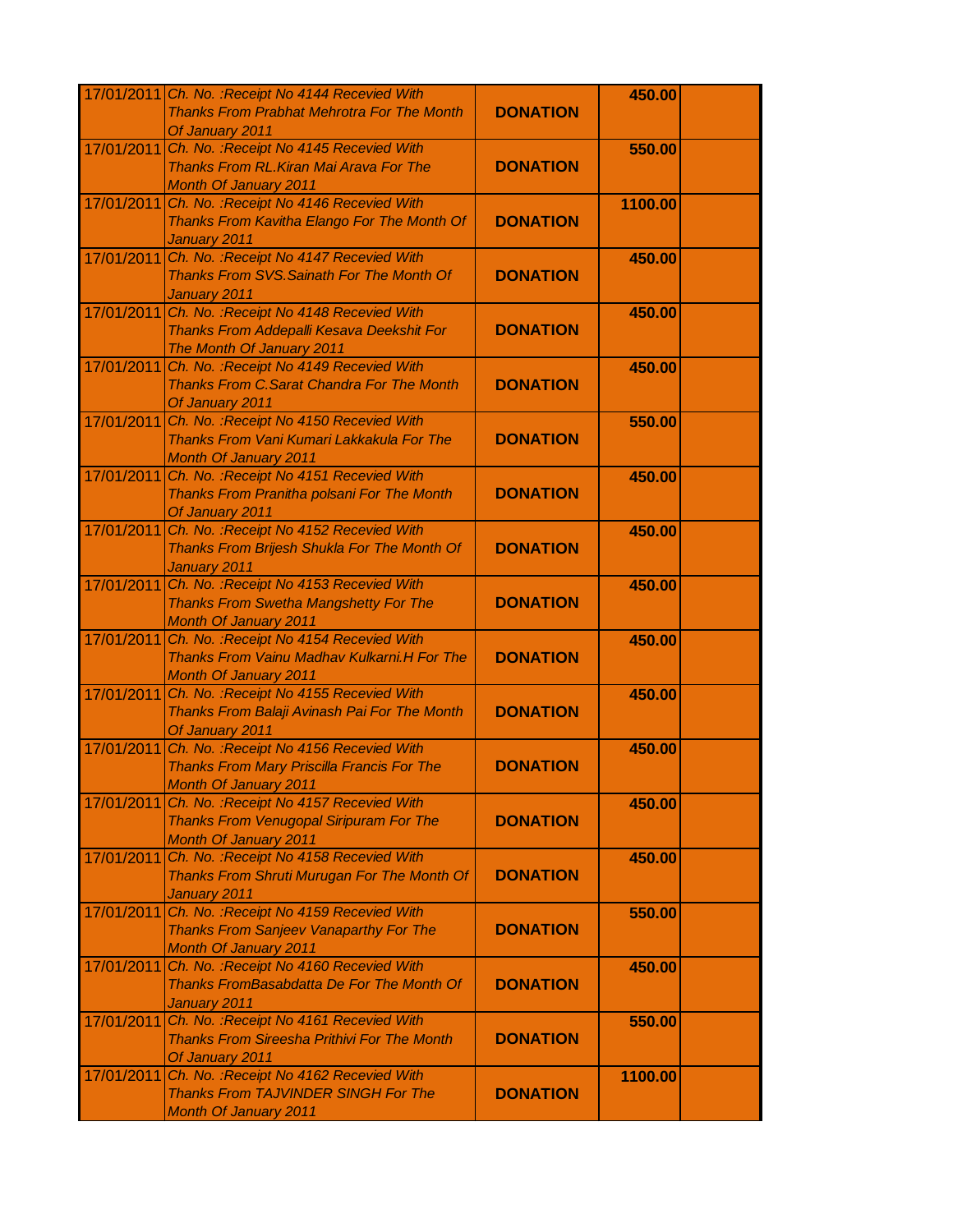|            | 17/01/2011 Ch. No. : Receipt No 4163 Recevied With                               |                 | 550.00  |  |
|------------|----------------------------------------------------------------------------------|-----------------|---------|--|
|            | Thanks From Pavani Kumar Srinivasan Sai                                          | <b>DONATION</b> |         |  |
|            | Kasinadhuni For The Month Of January 2011                                        |                 |         |  |
| 17/01/2011 | Ch. No. : Receipt No 4164 Recevied With                                          |                 | 550.00  |  |
|            | Thanks From Priyanka Jhawar For The Month                                        | <b>DONATION</b> |         |  |
|            | Of January 2011                                                                  |                 |         |  |
| 17/01/2011 | Ch. No. : Receipt No 4165 Recevied With                                          | <b>DONATION</b> | 550.00  |  |
|            | Thanks From Aditya Sohani For The Month Of<br>January 2011                       |                 |         |  |
| 17/01/2011 | Ch. No. : Receipt No 4166 Recevied With                                          |                 | 550.00  |  |
|            | <b>Thanks From Greghiton Goolamier For The</b>                                   | <b>DONATION</b> |         |  |
|            | <b>Month Of January 2011</b>                                                     |                 |         |  |
| 17/01/2011 | Ch. No. : Receipt No 4167 Recevied With                                          |                 | 550.00  |  |
|            | Thanks From Sunil P John For The Month Of                                        | <b>DONATION</b> |         |  |
|            | January 2011                                                                     |                 |         |  |
| 17/01/2011 | Ch. No. : Receipt No 4168 Recevied With                                          |                 | 550.00  |  |
|            | <b>Thanks From Sanjeev Nathan For The Month</b>                                  | <b>DONATION</b> |         |  |
|            | Of January 2011                                                                  |                 |         |  |
| 17/01/2011 | Ch. No. : Receipt No 4169 Recevied With                                          |                 | 550.00  |  |
|            | <b>Thanks From Souvik Dhar For The Month Of</b>                                  | <b>DONATION</b> |         |  |
|            | January 2011                                                                     |                 |         |  |
| 17/01/2011 | Ch. No. : Receipt No 4170 Recevied With                                          |                 | 550.00  |  |
|            | <b>Thanks From Komanduri Sreenivasachary</b>                                     | <b>DONATION</b> |         |  |
|            | <b>Madhuri For The Month Of January 2011</b>                                     |                 |         |  |
| 17/01/2011 | Ch. No. : Receipt No 4171 Recevied With                                          |                 | 550.00  |  |
|            | <b>Thanks From UMA DEVI DUDDU For The</b>                                        | <b>DONATION</b> |         |  |
|            | <b>Month Of January 2011</b>                                                     |                 |         |  |
| 17/01/2011 | Ch. No. : Receipt No 4172 Recevied With                                          |                 | 550.00  |  |
|            | <b>Thanks From PALLEY ASHOK For The Month</b><br>Of January 2011                 | <b>DONATION</b> |         |  |
| 17/01/2011 | Ch. No. : Receipt No 4173 Recevied With                                          |                 | 550.00  |  |
|            | Thanks From MANOJ KUMAR For The Month                                            | <b>DONATION</b> |         |  |
|            | Of January 2011                                                                  |                 |         |  |
| 17/01/2011 | Ch. No. : Receipt No 4174 Recevied With                                          |                 | 550.00  |  |
|            | <b>Thanks From RAGHAVARAPU MALATI</b>                                            | <b>DONATION</b> |         |  |
|            | <b>SUPRIYA The Month Of January 2011</b>                                         |                 |         |  |
| 17/01/2011 | Ch. No. : Receipt No 4175 Recevied With                                          |                 | 550.00  |  |
|            | <b>Thanks From SUNITHA SIROLIKAR For The</b>                                     | <b>DONATION</b> |         |  |
|            | <b>Month Of January 2011</b>                                                     |                 |         |  |
| 17/01/2011 | Ch. No. : Receipt No 4176 Recevied With                                          |                 | 550.00  |  |
|            | Thanks From S.NEERAJA SANTOSH For The                                            | <b>DONATION</b> |         |  |
|            | <b>Month Of January 2011</b>                                                     |                 |         |  |
| 17/01/2011 | Ch. No. : Receipt No 4177 Recevied With                                          |                 | 550.00  |  |
|            | <b>Thanks From SANDHYA SANTOSH For The</b>                                       | <b>DONATION</b> |         |  |
|            | <b>Month Of January 2011</b>                                                     |                 |         |  |
| 17/01/2011 | Ch. No. : Receipt No 4178 Recevied With<br>Thanks From P.DEEPTI For The Month Of | <b>DONATION</b> | 550.00  |  |
|            | January 2011                                                                     |                 |         |  |
| 17/01/2011 | Ch. No. : Receipt No 4179 Recevied With                                          |                 | 550.00  |  |
|            | <b>Thanks From SHIVANI BATRA For The Month</b>                                   | <b>DONATION</b> |         |  |
|            | Of January 2011                                                                  |                 |         |  |
| 17/01/2011 | Ch. No. : Receipt No 4180 Recevied With                                          |                 | 1100.00 |  |
|            | Thanks From V.SANTHI SREE For The Month                                          | <b>DONATION</b> |         |  |
|            | Of January 2011                                                                  |                 |         |  |
| 17/01/2011 | Ch. No. : Receipt No 4181 Recevied With                                          |                 | 550.00  |  |
|            | <b>Thanks From GAURI BHANJAR For The Month</b>                                   | <b>DONATION</b> |         |  |
|            | Of January 2011                                                                  |                 |         |  |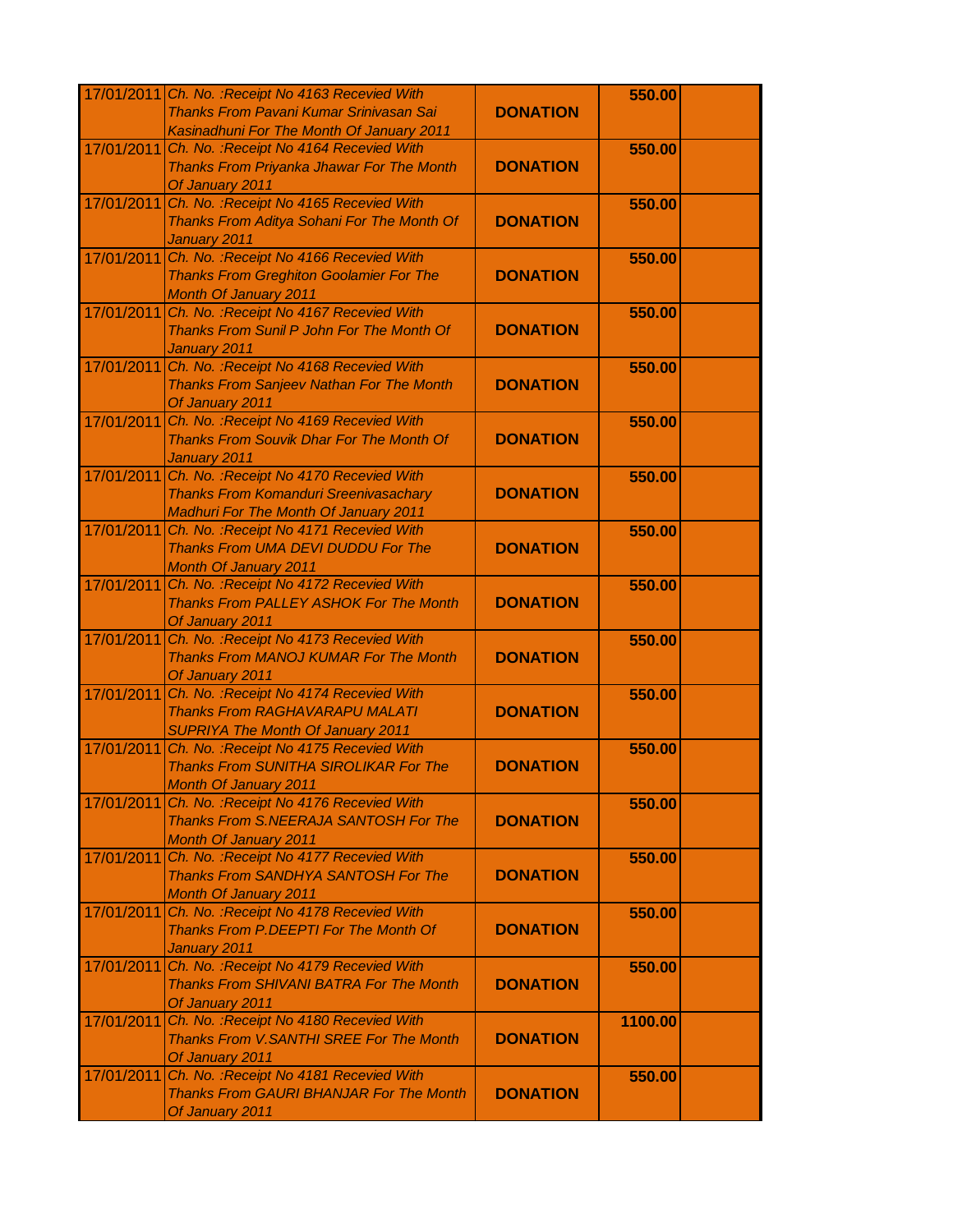|            | 17/01/2011 Ch. No. : Receipt No 4182 Recevied With<br><b>Thanks From SUMANA SAVARAM For The</b>                                                  | <b>DONATION</b>      | 550.00  |         |
|------------|--------------------------------------------------------------------------------------------------------------------------------------------------|----------------------|---------|---------|
| 17/01/2011 | <b>Month Of January 2011</b><br>Ch. No. : Receipt No 4183 Recevied With<br>Thanks From G.JOCKHIM AROGYAM For The<br><b>Month Of January 2011</b> | <b>DONATION</b>      | 550.00  |         |
| 17/01/2011 | Ch. No. : Receipt No 4184 Recevied With<br><b>Thanks From SUBRAMANIAN BHARATH</b><br><b>RAJESH For The Month Of January 2011</b>                 | <b>DONATION</b>      | 550.00  |         |
| 17/01/2011 | Ch. No.: Receipt No 4185 Recevied With<br>Thanks From M.MOHAN CHANDRA For The<br><b>Month Of January 2011</b>                                    | <b>DONATION</b>      | 1100.00 |         |
| 17/01/2011 | Ch. No. : Receipt No 4186 Recevied With<br>Thanks From TRIVIKRAMA ADITYA BKP For<br>The Month Of January 2011                                    | <b>DONATION</b>      | 550.00  |         |
| 17/01/2011 | Ch. No. : Receipt No 4187 Recevied With<br><b>Thanks From JOHN KENNETH For The Month</b><br>Of January 2011                                      | <b>DONATION</b>      | 550.00  |         |
| 17/01/2011 | Ch. No. : Receipt No 4188 Recevied With<br><b>Thanks From JOHN PRASHANTH For The</b><br><b>Month Of January 2011</b>                             | <b>DONATION</b>      | 550.00  |         |
| 17/01/2011 | Ch. No. : 849627 / payment made foword<br>school fees for 28 children from Aipoor Village<br>for the month of December 2009                      | <b>Geetha Vignan</b> |         | 4960.00 |
|            | 17/01/2011 Ch. No. :849623 / payment made foword<br>school fees for 37 children from Madhapur<br>Village for the month of January 2010           | <b>Serenity</b>      |         | 6190.00 |
| 17/01/2011 | Ch. No. : 849628 / payment made foword<br>school fees for 38 children from Terala Village<br>for the month of December 2009                      | <b>Sri Zenith</b>    |         | 5340.00 |
| 17/01/2011 | Ch. No. : 849622 / payment made foword<br>school fees for 25 children from Venkatapur<br>Village for the month of November 2009                  | <b>Thu Buds</b>      |         | 5690.00 |
| 17/01/2011 | Ch. No. :849626 / payment made foword<br>school fees for 17 children from IDA Bollaram<br>Village for the month of December 2009                 | K.V.R. High          |         | 4250.00 |
| 17/01/2011 | Ch. No. : 849625 / payment made foword<br>school fees for 24 children from Padgal Village<br>for the month of January 2010                       | <b>Bhanu Model</b>   |         | 4020.00 |
| 17/01/2011 | Sri Vani Vidya                                                                                                                                   | (as per details)     |         | 6300.00 |
|            | <b>BUS FARE Payable</b>                                                                                                                          |                      |         |         |
|            | Ch. No. :849624 / payment made foword<br>school fees for 14 children from Khammam<br>Village for the month of December 2009                      |                      |         |         |
| 17/01/2011 | <b>Online Donation</b>                                                                                                                           | <b>DONATION</b>      | 9650.00 |         |
| 27/01/2011 | Ch. No. : 849629 / payment made foword<br>school fees for 28 children from Aipoor Village<br>for the month of January 2010                       | <b>Geetha Vignan</b> |         | 4960.00 |
| 27/01/2011 | Ch. No. : 849631 / payment made foword<br>school fees for 38 children from Terala Village<br>for the month of January 2010                       | <b>Sri Zenith</b>    |         | 5340.00 |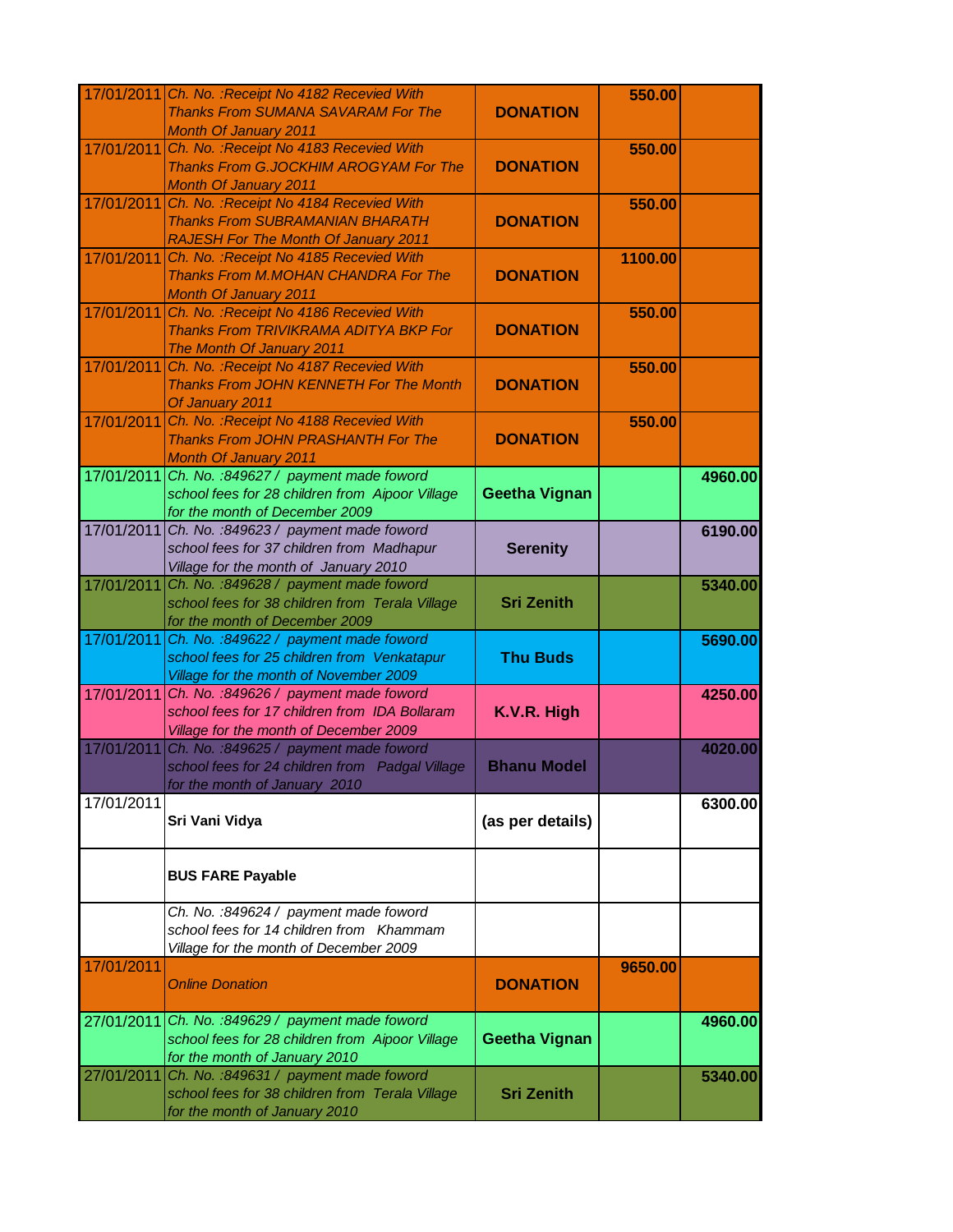| 27/01/2011 | Sri Vani Vidya                                                                                                                                              | (as per details)                | 6300.00 |
|------------|-------------------------------------------------------------------------------------------------------------------------------------------------------------|---------------------------------|---------|
|            | <b>BUS FARE Payable</b>                                                                                                                                     |                                 |         |
|            | Ch. No. : 849630 / payment made foword<br>school fees for 14 children from Khammam<br>Village for the month of January 2010                                 |                                 |         |
|            | 03/02/2011 Cheque No: 015965 / Payment made towards<br>the School fees for 37 Children from Madhapur<br>Village for the month of February 2010              | <b>Serenity</b>                 | 6190.00 |
| 03/02/2011 | Cheque No:015953 / Paid Towards School fees<br>to KVR Talent School School for 17 children<br>from IDA Bollaram Village for the month of                    | K.V.R. High                     | 4250.00 |
| 03/02/2011 | Cheque No:015954 / Paid Towards School fees<br>to Thy BUDS School for 25 children from<br>Venkatapuram Village for the month of                             | <b>Thu Buds</b>                 | 5690.00 |
| 03/02/2011 | Cheque No:015952 / Paid Towards School fees<br>to Bhanu Model School School for 24 children<br>from Padgal Village for the month of February                | <b>Bhanu Model</b>              | 4020.00 |
| 03/02/2011 | Cheque No:015956 / Paid Towards School fees<br>to Geetha Vignan Bharthi School for 28 children<br>from Aipoor Village for the month of February             | <b>Geetha Vignan</b>            | 4960.00 |
| 03/02/2011 | Cheque No:015957 / Paid Towards School fees<br>to The New Generation Public School for 24<br>children from Noothankal Village for the month                 | <b>New</b><br><b>Generation</b> | 4540.00 |
| 03/02/2011 | Cheque No:015955 / Paid Towards School fees<br>to Sri Zenith EM School for 38 children from<br>Terala Village for the month of February 2010                | <b>Sri Zenith</b>               | 5340.00 |
| 03/02/2011 | Sri Vani Vidya                                                                                                                                              | (as per details)                | 6300.00 |
|            | Cheque No:015951 / Paid Towards School fees<br>to HM Sri Vani Vidya Niketan School for 14<br>children from Khamma Village for the month of                  | <b>BUS FARE</b><br>Payable      |         |
| 09/02/2011 | Cheque No: 015966 / Payment made towards<br>the School fees for 37 Children from Madhapur<br>Village for the month of March 2010                            | <b>Serenity</b>                 | 6190.00 |
| 09/02/2011 | Cheque No:015953 / Paid Towards School fees<br>to KVR Talent School School for 17 children<br>from IDA Bollaram Village for the month of                    | K.V.R. High                     | 4250.00 |
| 09/02/2011 | Cheque No:015961 / Paid Towards School fees<br>to Thy BUDS School for 25 children from<br>Venkatapuram Village for the month of January                     | <b>Thu Buds</b>                 | 5690.00 |
| 09/02/2011 | Cheque No:015953 / Paid Towards School fees<br>to Bhanu Model School School for 24 children<br>from Padgal Village for the month of March                   | <b>Bhanu Model</b>              | 4020.00 |
|            | 09/02/2011 heque No:015959 / Paid Towards School fees<br>to Geetha Vignan Bharthi School for 28 children<br>from Aipoor Village for the month of March 2010 | <b>Geetha Vignan</b>            | 4960.00 |
| 09/02/2011 | Cheque No:015958 / Paid Towards School fees<br>to The New Generation Public School for 24<br>children from Noothankal Village for the month                 | <b>New</b><br><b>Generation</b> | 4540.00 |
| 09/02/2011 | Cheque No:015960 / Paid Towards School fees<br>to Sri Zenith EM School for 38 children from                                                                 | <b>SCHOOL FEES</b>              | 5340.00 |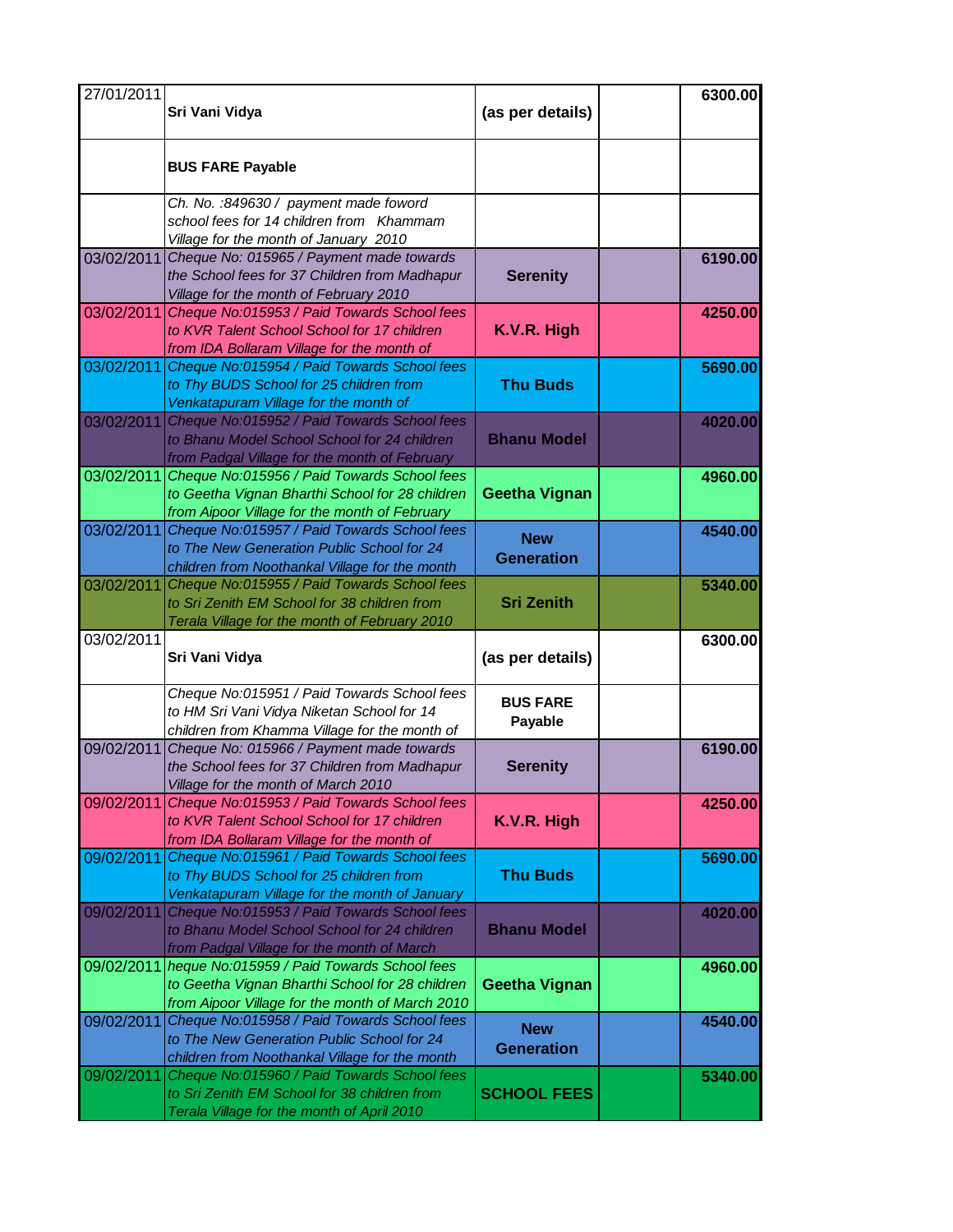| 09/02/2011 | Sri Vani Vidya                                                                                                                             | (as per details) |         | 6300.00 |
|------------|--------------------------------------------------------------------------------------------------------------------------------------------|------------------|---------|---------|
|            | <b>BUS FARE Payable</b>                                                                                                                    |                  |         |         |
|            | Cheque No:015964 / Paid Towards School fees<br>to HM Sri Vani Vidya Niketan School for 14<br>children from Khamma Village for the month of |                  |         |         |
|            | 16/02/2011 Receipt No 4201 Recevied With Thanks From<br><b>Brijesh Shukla For The Month Of February</b><br>2011                            | <b>DONATION</b>  | 450.00  |         |
|            | 16/02/2011 Receipt No 4202 Recevied With Thanks From<br>Swetha Mangshetty For The Month Of<br>February 2011                                | <b>DONATION</b>  | 450.00  |         |
| 16/02/2011 | Receipt No 4203 Recevied With Thanks From<br>Vainu Madhav Kulkarni.H For The Month Of<br>February 2011                                     | <b>DONATION</b>  | 450.00  |         |
|            | 16/02/2011 Receipt No 4204 Recevied With Thanks From<br>Balaji Avinash Pai Kulkarni.H For The Month Of<br>February 2011                    | <b>DONATION</b>  | 450.00  |         |
| 16/02/2011 | Receipt No 4205 Recevied With Thanks From<br>Mary Priscilla Francis For The Month Of<br>February 2011                                      | <b>DONATION</b>  | 450.00  |         |
| 16/02/2011 | Receipt No 4206 Recevied With Thanks From<br>Mary Venugopal Siripuram For The Month Of<br>February 2011                                    | <b>DONATION</b>  | 450.00  |         |
| 16/02/2011 | Receipt No 4207 Recevied With Thanks From<br>Shruti murugan For The Month Of February<br>2011                                              | <b>DONATION</b>  | 450.00  |         |
|            | 16/02/2011 Receipt No 4208 Recevied With Thanks From<br>Sanjeev Vanaparthy For The Month Of<br>February 2011                               | <b>DONATION</b>  | 550.00  |         |
| 16/02/2011 | Receipt No 4209 Recevied With Thanks From<br>Basabdatta De For The Month Of February<br>2011                                               | <b>DONATION</b>  | 450.00  |         |
| 16/02/2011 | Receipt No 4210 Recevied With Thanks From<br>Sireesha Prithivi For The Month Of February<br>2011                                           | <b>DONATION</b>  | 550.00  |         |
| 16/02/2011 | Receipt No 4211 Recevied With Thanks From<br><b>TAJVINDER SINGH For The Month Of</b><br>February 2011                                      | <b>DONATION</b>  | 1100.00 |         |
| 16/02/2011 | Receipt No 4212 Recevied With Thanks From<br>Pavani kumar Sriniyasa Sai Kasinadhuni For<br>The Month Of February 2011                      | <b>DONATION</b>  | 550.00  |         |
| 16/02/2011 | Receipt No 4213 Recevied With Thanks From<br>Priyanka Jhawar For The Month Of February<br>2011                                             | <b>DONATION</b>  | 550.00  |         |
|            | 16/02/2011 Receipt No 4214 Recevied With Thanks From<br>Aditya Sohani For The Month Of February<br>2011                                    | <b>DONATION</b>  | 550.00  |         |
| 16/02/2011 | Receipt No 4215 Recevied With Thanks From<br><b>Greghiton Goolamier For The Month Of</b><br>February 2011                                  | <b>DONATION</b>  | 550.00  |         |
| 16/02/2011 | Receipt No 4216 Recevied With Thanks From<br>Sunil P John For The Month Of February 2011                                                   | <b>DONATION</b>  | 550.00  |         |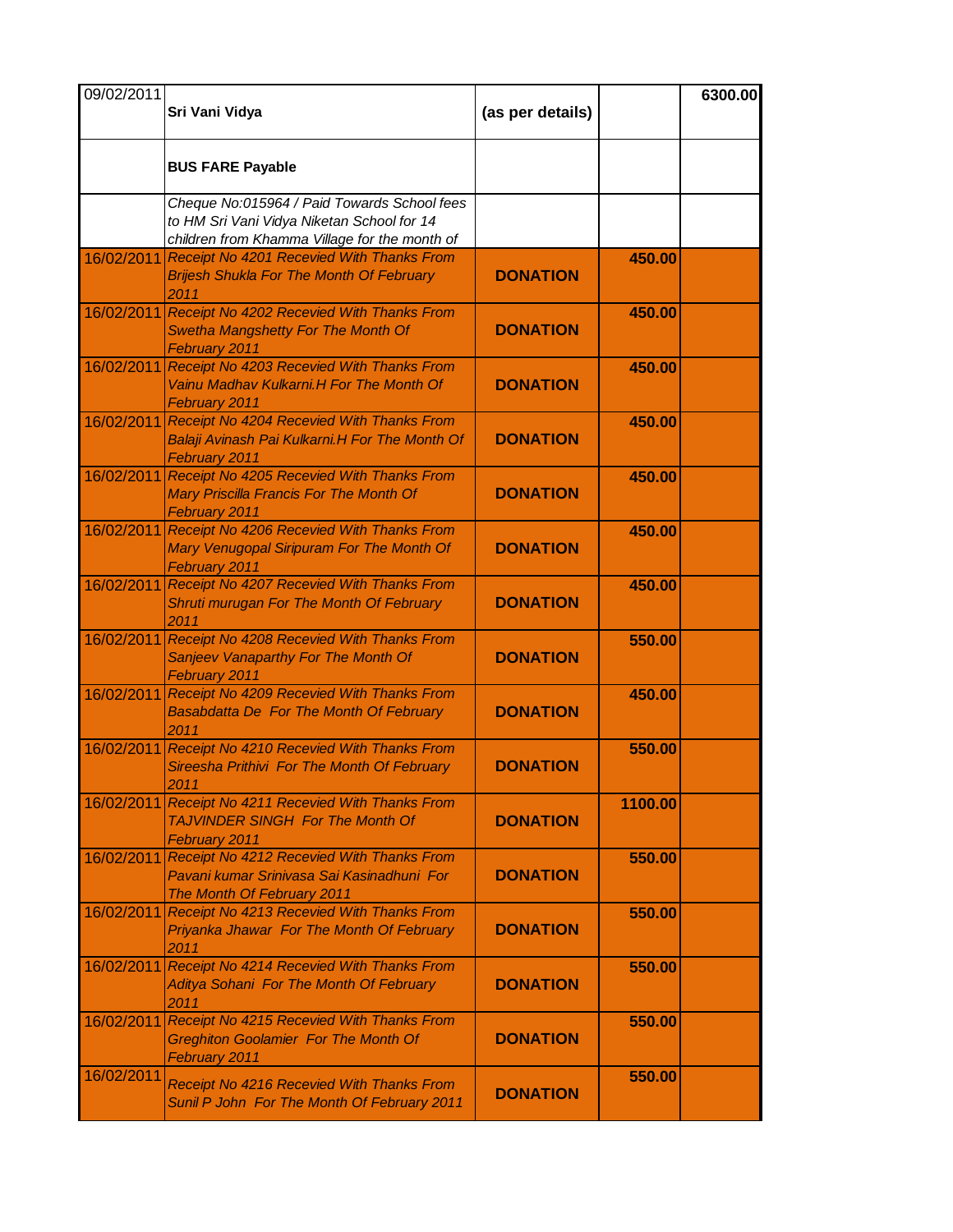|            | 16/02/2011 Receipt No 4217 Recevied With Thanks From<br>Sanjeev Nathan For The Month Of February<br>2011                    | <b>DONATION</b> | 550.00  |  |
|------------|-----------------------------------------------------------------------------------------------------------------------------|-----------------|---------|--|
| 16/02/2011 | Receipt No 4218 Recevied With Thanks From<br>Souvik Dhar For The Month Of February 2011                                     | <b>DONATION</b> | 550.00  |  |
| 16/02/2011 | Receipt No 4219 Recevied With Thanks From<br>Komanduri Sreenivasachary Madhuri For The<br><b>Month Of February 2011</b>     | <b>DONATION</b> | 550.00  |  |
|            | 16/02/2011 Receipt No 4220 Recevied With Thanks From<br><b>UMA DEVI DUDDU For The Month Of</b><br>February 2011             | <b>DONATION</b> | 550.00  |  |
|            | 16/02/2011 Receipt No 4221 Recevied With Thanks From<br><b>PALLEY ASHOK For The Month Of February</b><br>2011               | <b>DONATION</b> | 550.00  |  |
|            | 16/02/2011 Receipt No 4222 Recevied With Thanks From<br><b>MANOJ KUMAR For The Month Of February</b><br>2011                | <b>DONATION</b> | 550.00  |  |
|            | 16/02/2011 Receipt No 4223 Recevied With Thanks From<br>RAGHAVARAPU MALATI SUPRIYA For The<br><b>Month Of February 2011</b> | <b>DONATION</b> | 550.00  |  |
|            | 16/02/2011 Receipt No 4224 Recevied With Thanks From<br><b>SUNITHA SIROLIKAR For The Month Of</b><br>February 2011          | <b>DONATION</b> | 550.00  |  |
| 16/02/2011 | Receipt No 4225 Recevied With Thanks From<br><b>SANDHYA SANTOSH For The Month Of</b><br>February 2011                       | <b>DONATION</b> | 550.00  |  |
| 16/02/2011 | Receipt No 4226 Recevied With Thanks From<br>P.DEEPTI For The Month Of February 2011                                        | <b>DONATION</b> | 550.00  |  |
|            | 16/02/2011 Receipt No 4227 Recevied With Thanks From<br><b>SHIVANI BATRA For The Month Of February</b><br>2011              | <b>DONATION</b> | 550.00  |  |
|            | 16/02/2011 Receipt No 4228 Recevied With Thanks From<br><b>AYANTI REDDY For The Month Of February</b><br>2011               | <b>DONATION</b> | 550.00  |  |
|            | 16/02/2011 Receipt No 4229 Recevied With Thanks From V<br><b>SANTHI SREE For The Month Of February</b><br>2011              | <b>DONATION</b> | 1100.00 |  |
| 16/02/2011 | Receipt No 4230 Recevied With Thanks From<br><b>GAURI BHANJAR For The Month Of February</b><br>2011                         | <b>DONATION</b> | 550.00  |  |
| 16/02/2011 | Receipt No 4231 Recevied With Thanks From<br><b>SUMANA SAVARAM For The Month Of</b><br>February 2011                        | <b>DONATION</b> | 550.00  |  |
| 16/02/2011 | Receipt No 4232 Recevied With Thanks From<br><b>SUBRAMANIAN BHARATH RAJESH For The</b><br><b>Month Of February 2011</b>     | <b>DONATION</b> | 550.00  |  |
| 16/02/2011 | Receipt No 4233 Recevied With Thanks From<br>M.MOHAN CHANDRA For The Month Of<br>February 2011                              | <b>DONATION</b> | 1100.00 |  |
|            | 16/02/2011 Receipt No 4234 Recevied With Thanks From<br>TRIVIKRAMA ADITYA BKP For The Month Of<br>February 2011             | <b>DONATION</b> | 550.00  |  |
| 16/02/2011 | Receipt No 4235 Recevied With Thanks From<br>JOHN KENNETH For The Month Of February<br>2011                                 | <b>DONATION</b> | 550.00  |  |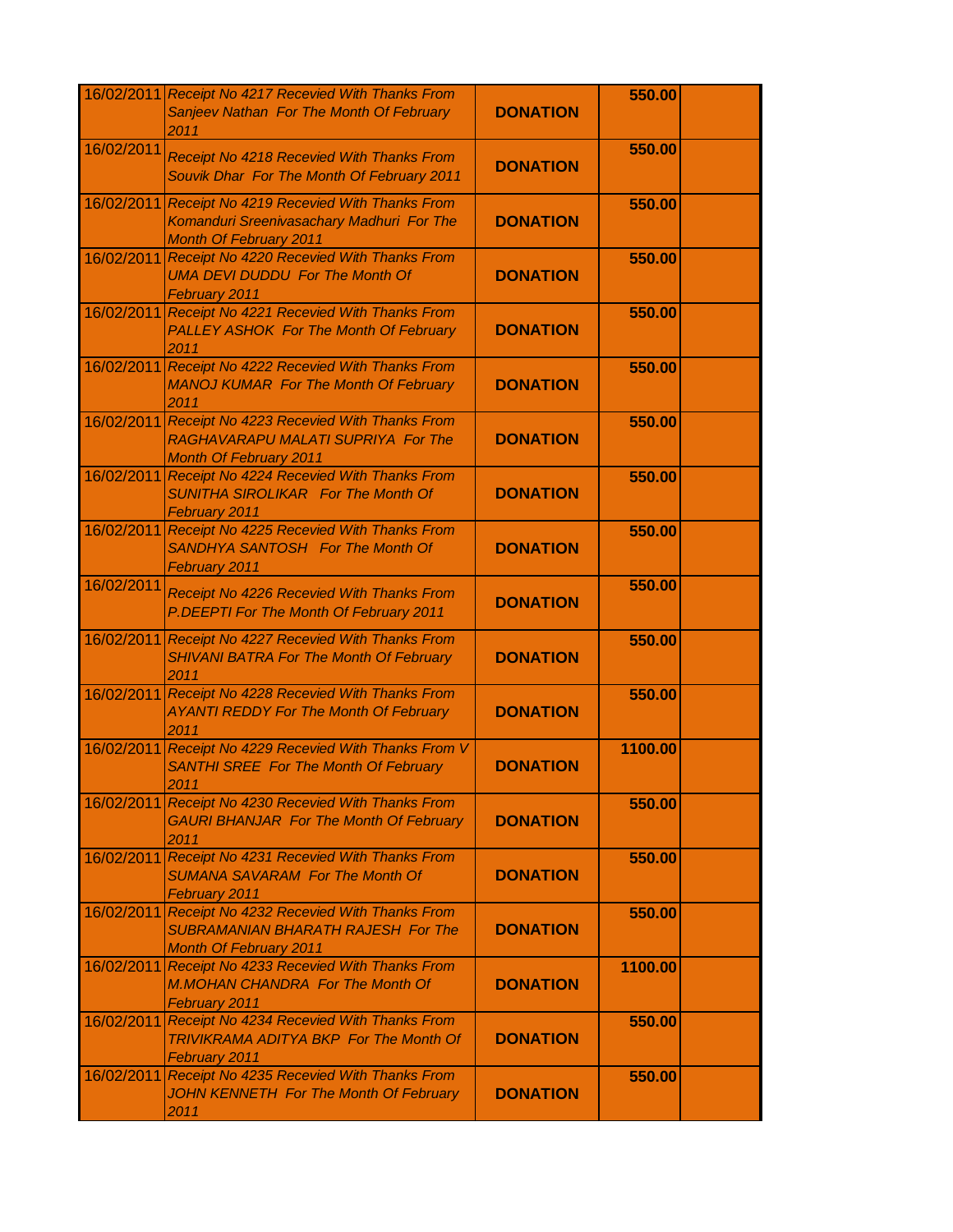|            | 16/02/2011 Receipt No 4236 Recevied With Thanks From<br>Ms. Kirtan Shivanna Moolya For The Month Of                             | <b>DONATION</b>    | 6000.00 |         |
|------------|---------------------------------------------------------------------------------------------------------------------------------|--------------------|---------|---------|
| 16/02/2011 | February 2011<br>Ch. No.: Receipt No 4189 Recevied With                                                                         |                    | 550.00  |         |
|            | Thanks From TV Ramakrishna Murthy For The<br><b>Month Of Febeary 2011</b>                                                       | <b>DONATION</b>    |         |         |
| 16/02/2011 | Ch. No. : Receipt No 4190 Recevied With<br>Thanks From V.Madhavi For The Month Of                                               | <b>DONATION</b>    | 1100.00 |         |
| 16/02/2011 | Febeary 2011<br>Ch. No. : Receipt No. 4191 Recevied With<br>Thanks From B. Venkat Prasad Fro The Month                          | <b>DONATION</b>    | 1100.00 |         |
|            | Of February 2011                                                                                                                |                    |         |         |
| 16/02/2011 | Ch. No. : Receipt No.4192 Recevied With<br>Thanks From M/s Hoslistic Health Care Pvt Ltd<br>Fro The Month Of February 2011      | <b>DONATION</b>    | 1100.00 |         |
| 16/02/2011 | Ch. No.: Receipt No.4193 Recevied With<br><b>Thanks From Prabhat Mehrotra Fro The Month</b><br>Of February 2011                 | <b>DONATION</b>    | 450.00  |         |
| 16/02/2011 | Ch. No. : Receipt No. 4194 Recevied With<br><b>Thanks From RL Kiran Mai Arava Fro The</b><br><b>Month Of February 2011</b>      | <b>DONATION</b>    | 550.00  |         |
| 16/02/2011 | Ch. No. : Receipt No. 4195 Recevied With<br>Thanks From Kavitha Elango Fro The Month Of<br>February 2011                        | <b>DONATION</b>    | 1100.00 |         |
| 16/02/2011 | Ch. No. : Receipt No. 4196 Recevied With<br><b>Thanks From SVS. Sainath Fro The Month Of</b><br>February 2011                   | <b>DONATION</b>    | 450.00  |         |
| 16/02/2011 | Ch. No. : Receipt No.4197 Recevied With<br>Thanks From Addepalli Ksava Deekshit Fro The<br><b>Month Of February 2011</b>        | <b>DONATION</b>    | 450.00  |         |
| 16/02/2011 | Ch. No. : Receipt No.4198 Recevied With<br><b>Thanks From C.Sarat Chandra Fro The Month</b><br>Of February 2011                 | <b>DONATION</b>    | 450.00  |         |
| 16/02/2011 | Ch. No. : Receipt No. 4199 Recevied With<br>Thanks From Vani Kumari Lakkakula Fro The<br><b>Month Of February 2011</b>          | <b>DONATION</b>    | 550.00  |         |
| 16/02/2011 | Ch. No. : Receipt No. 4200 Recevied With<br><b>Thanks From Pranitha Polsani Fro The Month</b><br>Of February 2011               | <b>DONATION</b>    | 450.00  |         |
| 16/02/2011 | <b>Online Donation</b>                                                                                                          | <b>DONATION</b>    | 1100.00 |         |
| 17/02/2011 | <b>SCHOOL FEES</b>                                                                                                              | (as per details)   |         | 6300.00 |
|            | <b>BUS FARE</b>                                                                                                                 |                    |         |         |
|            | Cheque No: 015972 / Payment made towards<br>the School fees for 14 Children from Khammam<br>Village for the month of April 2010 |                    |         |         |
| 17/02/2011 | Cheque No: 015968 / Payment made towards<br>the School fees for 38 Children from Terala<br>Village for the month of March 2010  | <b>Sri Zenith</b>  |         | 5340.00 |
| 17/02/2011 | Cheque No: 015967 / Payment made towards<br>the School fees for 28 Children from Aipoor<br>Village for the month of April 2010  | <b>SCHOOL FEES</b> |         | 4960.00 |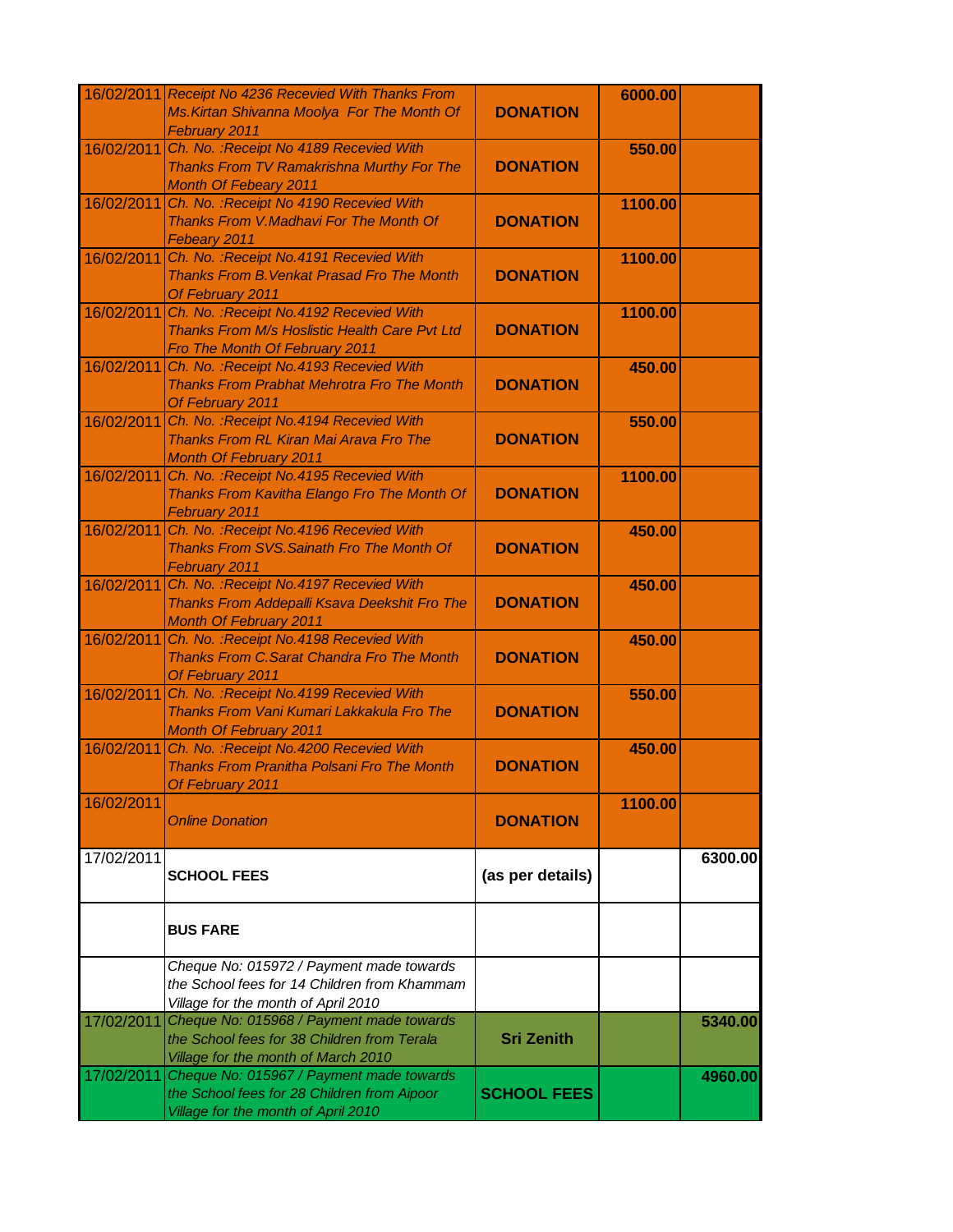| 17/02/2011 | Cheque No: 015971 / Payment made towards<br>the School fees for 24 Children from Padgal<br>Village for the month of April 2010                                               | <b>SCHOOL FEES</b>              |         | 4020.00 |
|------------|------------------------------------------------------------------------------------------------------------------------------------------------------------------------------|---------------------------------|---------|---------|
|            | 17/02/2011 Cheque No: 799357 / Payment made towards<br>the School fees for 37 Children from Madhapur<br>Village for the month of April 2010                                  | <b>SCHOOL FEES</b>              |         | 6190.00 |
| 17/02/2011 | Cheque No: 015970 / Payment made towards<br>the School fees for 17 Children from IDA<br>Bollaram Village for the month of March 2010                                         | K.V.R. High                     |         | 4250.00 |
| 17/02/2011 | Cheque No: 015973 / Payment made towards<br>the School fees for 24 Children from Noothankal<br>Village for the month of November 2009                                        | <b>New</b><br><b>Generation</b> |         | 4540.00 |
| 17/02/2011 | Cheque No: 015969 / Payment made towards<br>the School fees for 25 Children from<br>Venkatapur Village for the month of February                                             | <b>Thu Buds</b>                 |         | 5690.00 |
|            | 24/02/2011 Cheque No: 799358 / Payment made towards<br>the School fees for 37 Children from Madhapur<br>Village for the month of Jun 2010                                    | <b>SCHOOL FEES</b>              |         | 6190.00 |
| 24/02/2011 | Cheque No: 015974 / Payment made towards<br>the School fees for 24 Children from Noothankal<br>Village for the month of December 2009                                        | <b>New</b><br><b>Generation</b> |         | 4540.00 |
| 24/02/2011 | Cheque No: 722256 / Paid towards School fees<br>to 25 Children from from Venkatapur Village for<br>the month of March 2010                                                   | <b>Thu Buds</b>                 |         | 5690.00 |
|            | 24/02/2011 Cheque No: 722251 / Paid towards School fees<br>to 17 Children from from IDA BOLLARAM<br>Village for the month of April 2010                                      | <b>SCHOOL FEES</b>              |         | 4250.00 |
| 24/02/2011 | Cheque No: 722253 / Paid towards School fees<br>to 24 Children from from Padgal Village for the                                                                              | <b>SCHOOL FEES</b>              |         | 4020.00 |
|            |                                                                                                                                                                              |                                 |         |         |
| 24/02/2011 | month of June 2010<br><b>SCHOOL FEES</b>                                                                                                                                     | (as per details)                |         | 6300.00 |
|            | <b>BUS FARE</b>                                                                                                                                                              |                                 |         |         |
|            | Cheque No: 722252 / Paid towards School fees<br>to 14 Children from from Khammam Village for                                                                                 |                                 |         |         |
| 24/02/2011 | the month of June 2010<br>Cheque No: 722254 / Paid towards School fees<br>to 28 Children from from Aipoor Village for the                                                    | <b>SCHOOL FEES</b>              |         | 4960.00 |
| 25/02/2011 | month of June 2010<br>Receipt No 4240 Received With thanks From<br><b>Ulaganathan For The Month Of March 2011</b>                                                            | <b>DONATION</b>                 | 6000.00 |         |
| 02/03/2011 | Cheque No: 722263 / Paid towards School fees<br>to 25 Children from from Venkatapur Village for                                                                              | <b>SCHOOL FEES</b>              |         | 5690.00 |
| 02/03/2011 | the month of April 2010<br>Cheque No: 722259 / Paid towards School fees<br>to 17 Children from from IDA BOLLARAM<br>Village for the month of June 2010                       | <b>SCHOOL FEES</b>              |         | 4250.00 |
| 02/03/2011 | Cheque No: 722257 / Paid towards School fees<br>to 24 Children from from Noothankal Village for<br>the month of January 2010<br>Cheque No: 722258 / Paid towards School fees | <b>New</b><br><b>Generation</b> |         | 4540.00 |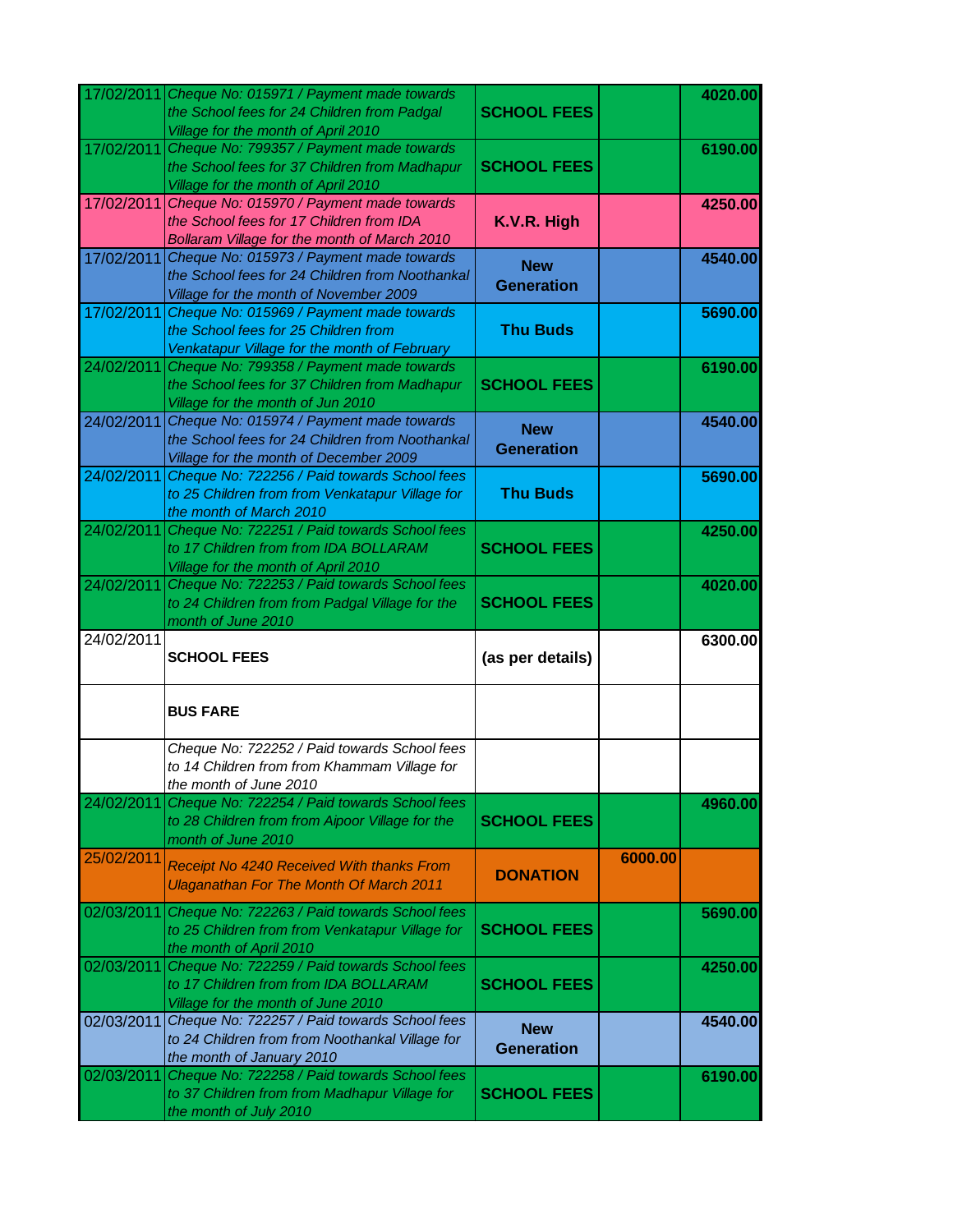| 02/03/2011 | Cheque No: 722264 / Paid towards School fees<br>to 24 Children from from Padgal Village for the<br>month of July 2010                | <b>SCHOOL FEES</b>              |           | 4020.00 |
|------------|--------------------------------------------------------------------------------------------------------------------------------------|---------------------------------|-----------|---------|
| 02/03/2011 | <b>SCHOOL FEES</b>                                                                                                                   | (as per details)                |           | 6300.00 |
|            | <b>BUS FARE</b>                                                                                                                      |                                 |           |         |
|            | Cheque No: 722260 / Paid towards School fees<br>to 14 Children from from Khammam Village for<br>the month of July 2010               |                                 |           |         |
|            | 02/03/2011 Cheque No: 722262 / Paid towards School fees<br>to 28 Children from from Aipoor Village for the<br>month of July 2010     | <b>SCHOOL FEES</b>              |           | 4960.00 |
|            | 04/03/2011 Cheque.No:5465581 Receipt No 4237 Recevied<br>With Thanks From ESTATE OF LATE<br>PREMABEN.J. THALKER For The Month Of     | <b>DONATION</b>                 | 150000.00 |         |
| 04/03/2011 | Ch.No:474260 Receipt No 4239 Recevied With<br>Thanks From SHAIBAL DUTT For The Month of<br>March 2011                                | <b>DONATION</b>                 | 1600.00   |         |
| 08/03/2011 | Cheque No: 722266 / Paid towards School fees<br>to 24 Children from from Noothankal Village for<br>the month of February 2010        | <b>New</b><br><b>Generation</b> |           | 4540.00 |
|            | 08/03/2011 Cheque No: 722265 / Paid towards School fees<br>to 37 Children from from Madhapur Village for<br>the month of August 2010 | <b>SCHOOL FEES</b>              |           | 6190.00 |
| 09/03/2011 | Receipt No 4238 Recevied With Thanks From<br>Mr.ILYAS ALI MIRZA For the month of March<br>2011                                       | <b>DONATION</b>                 | 6000.00   |         |
|            | 11/03/2011 Receipt No 4241 Received With thanks From<br>T.V.Rama Krishna Murty For The Month Of<br>March 2011                        | <b>DONATION</b>                 | 550.00    |         |
| 11/03/2011 | Receipt No 4242 Received With thanks From<br>V.Madhavi For The Month Of March 2011                                                   | <b>DONATION</b>                 | 1100.00   |         |
| 11/03/2011 | Receipt No 4243 Received With thanks From<br><b>B. Venkat Prasad For The Month Of March</b><br>2011                                  | <b>DONATION</b>                 | 1100.00   |         |
| 11/03/2011 | Receipt No 4244 Received With thanks From<br>M/S Holistic Health Care Pyt Itd For The Month<br>Of March 2011                         | <b>DONATION</b>                 | 1100.00   |         |
| 11/03/2011 | Receipt No 4245 Received With thanks From<br><b>Prabhat Mehrotra For The Month Of March</b><br>2011                                  | <b>DONATION</b>                 | 450.00    |         |
| 11/03/2011 | Receipt No 4246 Received With thanks From R<br>L Kiran Mai Arava For The Month Of March<br>2011                                      | <b>DONATION</b>                 | 550.00    |         |
| 11/03/2011 | Receipt No 4247 Received With thanks From<br>kavitha Elango For The Month Of March 2011                                              | <b>DONATION</b>                 | 1100.00   |         |
| 11/03/2011 | Receipt No 4248 Received With thanks From<br><b>SVS Sainath For The Month Of March 2011</b>                                          | <b>DONATION</b>                 | 450.00    |         |
| 11/03/2011 | Receipt No 4249 Received With thanks From<br>Addepalli Kesava Deekshit For The Month Of<br>March 2011                                | <b>DONATION</b>                 | 450.00    |         |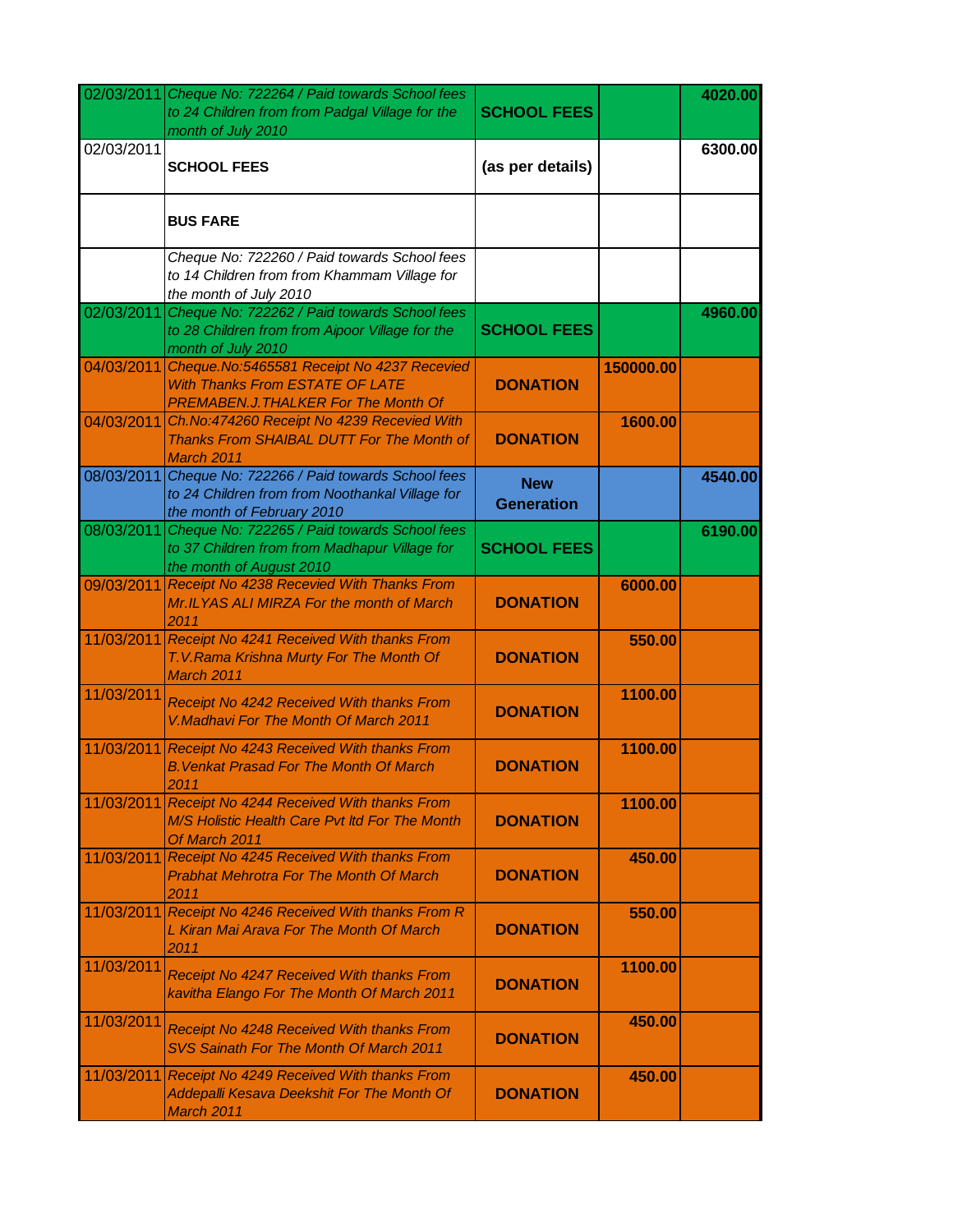| 11/03/2011 | Receipt No 4250 Received With thanks From C<br>Sarat Chandra For The Month Of March 2011                           | <b>DONATION</b> | 450.00  |  |
|------------|--------------------------------------------------------------------------------------------------------------------|-----------------|---------|--|
| 11/03/2011 | Receipt No 4251 Received With thanks From<br>vani Kumari Lakkakula For The Month Of March<br>2011                  | <b>DONATION</b> | 550.00  |  |
| 11/03/2011 | Receipt No 4252 Received With thanks From<br><b>Pranitha Polsani For The Month Of March 2011</b>                   | <b>DONATION</b> | 450.00  |  |
| 11/03/2011 | Receipt No 4253 Received With thanks From<br><b>Brijesh Shukla For The Month Of March 2011</b>                     | <b>DONATION</b> | 450.00  |  |
|            | 11/03/2011 Receipt No 4254 Received With thanks From<br>Swetha Mangshetty For The Month Of March<br>2011           | <b>DONATION</b> | 450.00  |  |
| 11/03/2011 | Receipt No 4255 Received With thanks From<br>Vainu Madhav kulkarni H For The Month Of<br><b>March 2011</b>         | <b>DONATION</b> | 450.00  |  |
| 11/03/2011 | Receipt No 4256 Received With thanks From<br>Balaji Avinash Pai For The Month Of March<br>2011                     | <b>DONATION</b> | 450.00  |  |
| 11/03/2011 | Receipt No 4257 Received With thanks From<br>Mary Priscilla Francis For The Month Of March<br>2011                 | <b>DONATION</b> | 450.00  |  |
| 11/03/2011 | Receipt No 4258 Received With thanks From<br>Venugopal Siripuram For The Month Of March<br>2011                    | <b>DONATION</b> | 450.00  |  |
| 11/03/2011 | Receipt No 4259 Received With thanks From<br>Shruti Murugan For The Month Of March 2011                            | <b>DONATION</b> | 450.00  |  |
| 11/03/2011 | Receipt No 4260 Received With thanks From<br>Sanjeev Vanaparthy For The Month Of March<br>2011                     | <b>DONATION</b> | 550.00  |  |
| 11/03/2011 | Receipt No 4261 Received With thanks From<br>Basabdatta De For The Month Of March 2011                             | <b>DONATION</b> | 450.00  |  |
| 11/03/2011 | Receipt No 4262 Received With thanks From<br>Sreesha Prithivi For The Month Of March 2011                          | <b>DONATION</b> | 550.00  |  |
| 11/03/2011 | Receipt No 4263 Received With thanks From<br><b>TAJVINDER SINGH For The Month Of March</b><br>2011                 | <b>DONATION</b> | 1100.00 |  |
| 11/03/2011 | Receipt No 4264 Received With thanks From<br>PAvani Kumar Sriniyasa Sai Kasinadhuni For<br>The Month Of March 2011 | <b>DONATION</b> | 550.00  |  |
| 11/03/2011 | Receipt No 4265 Received With thanks From<br>Priyanka Jhawar For The Month Of March<br>2011                        | <b>DONATION</b> | 550.00  |  |
| 11/03/2011 | Receipt No 4266 Received With thanks From<br>Aditya Sohani For The Month Of March 2011                             | <b>DONATION</b> | 550.00  |  |
| 11/03/2011 | Receipt No 4267 Received With thanks From<br><b>Greghiton Goolamier For The Month Of March</b><br>2011             | <b>DONATION</b> | 550.00  |  |
| 11/03/2011 | Receipt No 4268 Received With thanks From<br>Sunil P John For The Month Of March 2011                              | <b>DONATION</b> | 550.00  |  |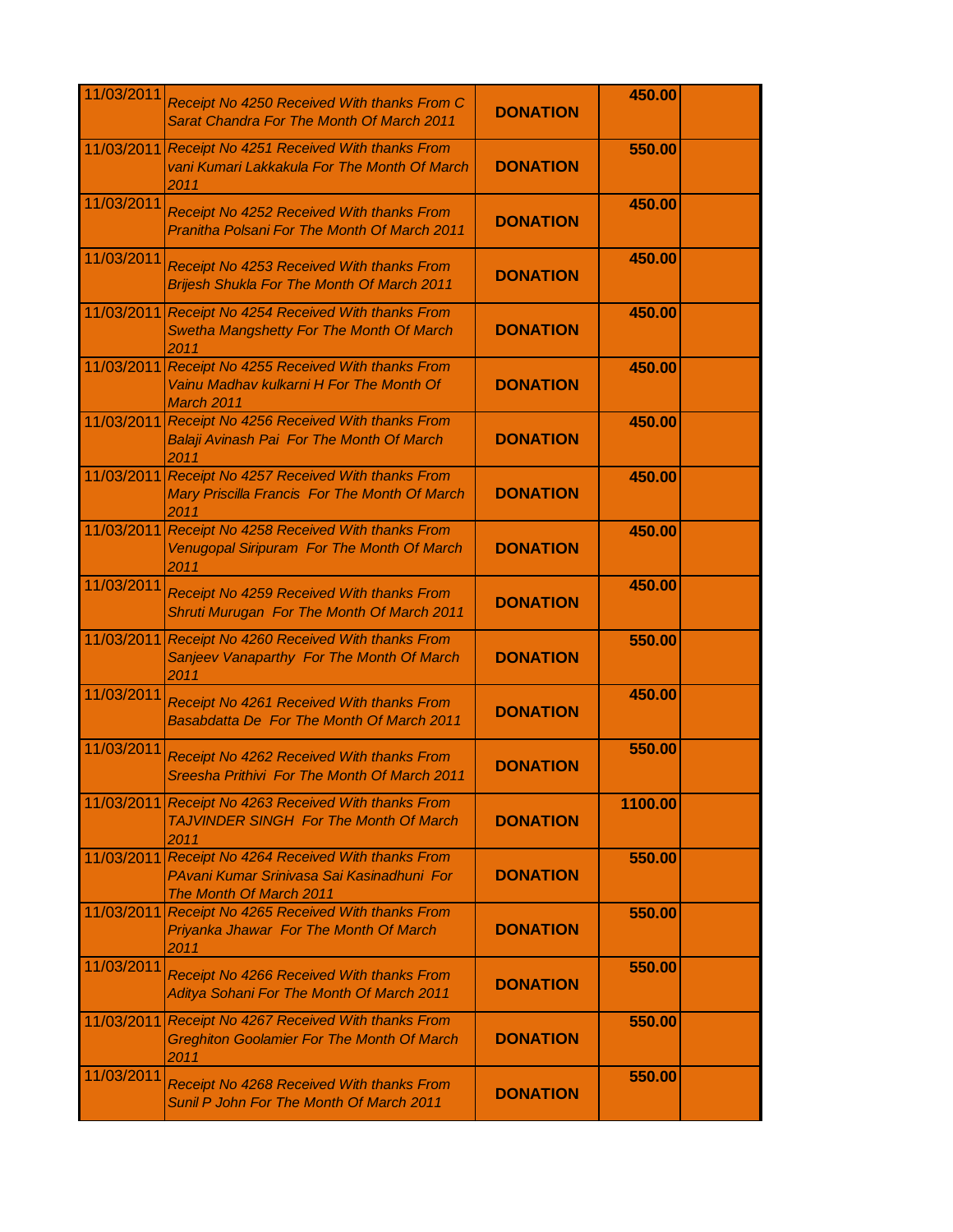| 11/03/2011 | Receipt No 4269 Received With thanks From<br>Sanjeev Nathan For The Month Of March 2011                                  | <b>DONATION</b> | 550.00  |  |
|------------|--------------------------------------------------------------------------------------------------------------------------|-----------------|---------|--|
| 11/03/2011 | Receipt No 4270 Received With thanks From<br>Souvik Dhar For The Month Of March 2011                                     | <b>DONATION</b> | 550.00  |  |
| 11/03/2011 | Receipt No 4271 Received With thanks From<br>Komanduri sreenivasachary Madhuri For The<br><b>Month Of March 2011</b>     | <b>DONATION</b> | 550.00  |  |
|            | 11/03/2011 Receipt No 4272 Received With thanks From<br><b>UMA DEVI DUDDU For The Month Of March</b><br>2011             | <b>DONATION</b> | 550.00  |  |
|            | 11/03/2011 Receipt No 4273 Received With thanks From<br><b>PALLEY ASHOK For The Month Of March</b><br>2011               | <b>DONATION</b> | 550.00  |  |
|            | 11/03/2011 Receipt No 4274 Received With thanks From<br><b>MANOJ KUMAR For The Month Of March</b><br>2011                | <b>DONATION</b> | 550.00  |  |
|            | 11/03/2011 Receipt No 4275 Received With thanks From<br>RAGHAVARAPU MALATI SUPRIYA For The<br><b>Month Of March 2011</b> | <b>DONATION</b> | 550.00  |  |
|            | 11/03/2011 Receipt No 4276 Received With thanks From<br><b>SUNITHA SIROLIKAR For The Month Of</b><br>March 2011          | <b>DONATION</b> | 550.00  |  |
| 11/03/2011 | Receipt No 4277 Received With thanks From S<br><b>NEERAJA REDDY For The Month Of March</b><br>2011                       | <b>DONATION</b> | 550.00  |  |
| 11/03/2011 | Receipt No 4279 Received With thanks From<br>Sandhya Santosh For The Month Of March<br>2011                              | <b>DONATION</b> | 550.00  |  |
| 11/03/2011 | Receipt No 4280 Received With thanks From P<br><b>DEEPTI</b> For The Month Of March 2011                                 | <b>DONATION</b> | 550.00  |  |
|            | 11/03/2011 Receipt No 4281 Received With thanks From<br><b>SHIVIANI BATRA For The Month Of March</b><br>2011             | <b>DONATION</b> | 550.00  |  |
| 11/03/2011 | Receipt No 4282 Received With thanks From V<br><b>SANTHI SREE For The Month Of March 2011</b>                            | <b>DONATION</b> | 1100.00 |  |
|            | 11/03/2011 Receipt No 4283 Received With thanks From<br><b>GAURI BHANJAR For The Month Of March</b><br>2011              | <b>DONATION</b> | 550.00  |  |
| 11/03/2011 | Receipt No 4284 Received With thanks From<br><b>SUMANA SAVARAM For The Month Of March</b><br>2011                        | <b>DONATION</b> | 550.00  |  |
| 11/03/2011 | Receipt No 4285 Received With thanks From G<br><b>JOCKHIM AROGYAM For The Month Of March</b><br>2011                     | <b>DONATION</b> | 550.00  |  |
| 11/03/2011 | Receipt No 4286 Received With thanks From<br><b>SUBRAMANIAN BHARATH RAJESH For The</b><br><b>Month Of March 2011</b>     | <b>DONATION</b> | 550.00  |  |
|            | 11/03/2011 Receipt No 4287 Received With thanks From M<br><b>MOHAN CHANDRA For The Month Of March</b><br>2011            | <b>DONATION</b> | 1100.00 |  |
| 11/03/2011 | Receipt No 4288 Received With thanks From<br><b>TRIVIKRAMA ADITYA BKP For The Month Of</b><br>March 2011                 | <b>DONATION</b> | 550.00  |  |